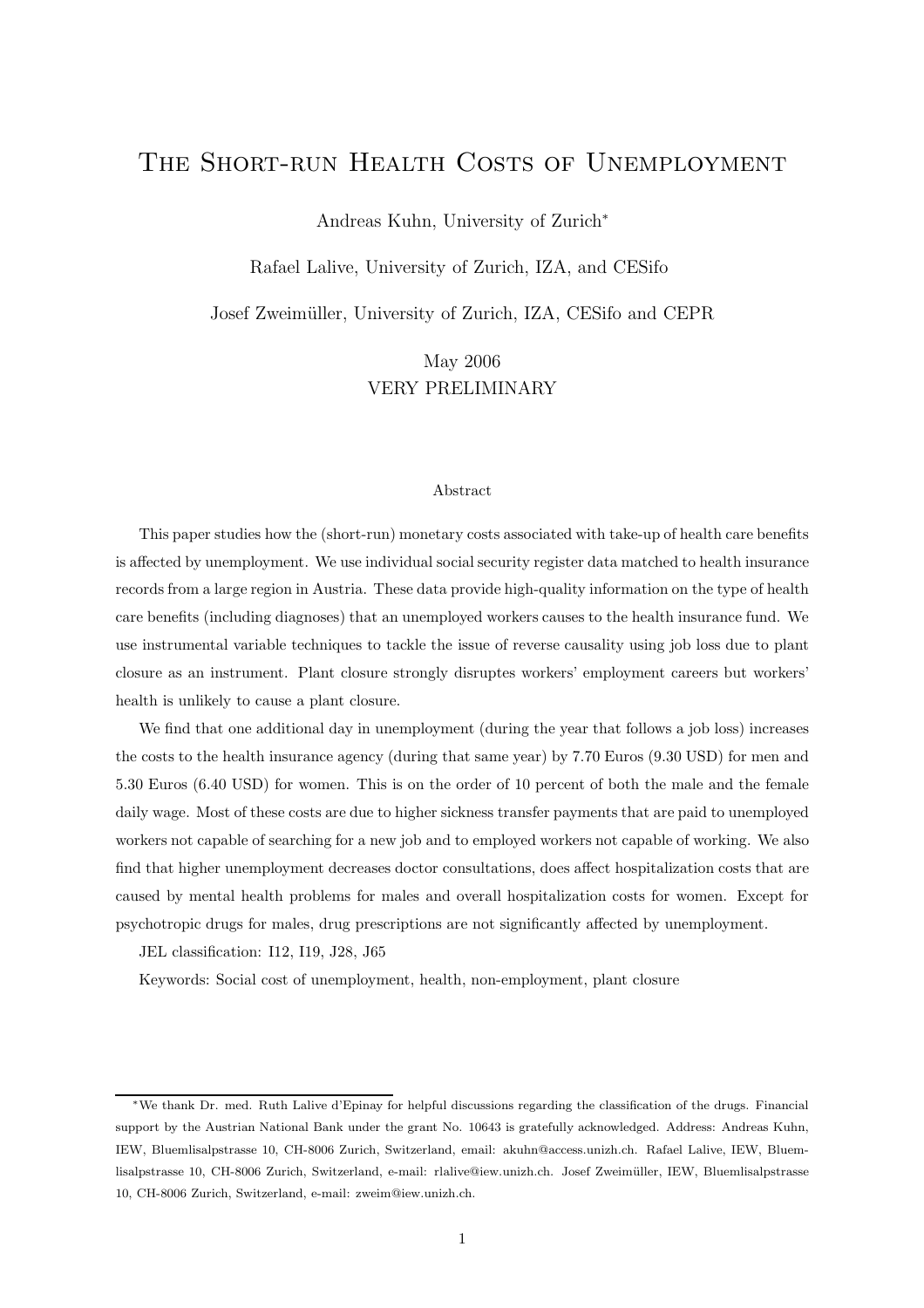## 1 Introduction

What are the costs of unemployment? While economists typically emphasize the loss of income (for the individual and in the aggregate)<sup>1</sup>, researcher from other discipline such as social psychology, sociology, and social medicine have been arguing since a long time that unemployment may have a strong impact on an individual's health. A common hypothesis is that unemployment leads to emotional distress. Such distress is either due to the financial strain associated with the loss in income or, more importantly, due to the emotional damage that unemployment does to an individual's self-esteem. When such strains are long-lasting, a worker's resistance to (psycho-somatic and mental) illnesses may be seriously weakened.

One major difficulty in assessing the impact of unemployment on costs associated with workers' deteriorating health is reverse causality. While there are many good reasons why unemployment may indeed have negative health consequences, empirical work has to tackle the main difficulty of establishing a causal effect beyond mere statistical association. As long as we cannot rule out that bad health may be a reason that pushes people into unemployment, we cannot separate the effect of unemployment on health from compositional effects.

The present analysis sheds new light on the health-unemployment relationship by studying the causal effect of unemployment on the short-run costs (incured by health insurance funds) associated with takeup of health care benefits. Our study is innovative in at least three important respects. First, it tackles the causality issue by applying modern econometric techniques that have been recently developed to study causal relationships in economics. We apply IV-estimation techniques using plant closure as an instrument for unemployment. This instrument is strongly correlated with subsequent unemployment but unlikely to be correlated with workers' health situation. Moreover, chronic strains (psychological and financial distress) following a job loss are most likely due to the subsequent unemployment experience rather than to the job-loss as such.

The second innovative feature of our study concerns the health indicator we use to measure emotional distress. Our data set is informative on individuals' take-up of health benefits provided by mandatory health insurance in the short run. It contains information on all costs incured by the health insurance fund. In order to measure the impact of involuntary unemployment on these health costs we focus on the following health care benefits: sick leave benefits, doctor consultations, hospitalizations, and drug prescriptions. For hospitalizations and drug prescription we know the detailed cost types (diagnoses and types of drugs, respectively). Hence this is the first study that provides a comprehensive picture on the short-run health costs caused by unemployment.

A further dimension where our paper differs from much of the previous literature relates to the coverage and quality of our data set. Our data are taken from a large regional health insurance fund in Austria, ("Gebietskrankenkasse Oberösterreich") which covers about one sixth of the Austrian population and work force. The data are informative on both a worker's health and his or her employment and earnings history. The data are exhaustive in the sense that all private sector worker in this region

<sup>1</sup>Despite the potentially high costs that unemployment imposes on individuals, economists have almost exclusively concentrated on macroeconomic costs, such as the loss of aggregate output and the fiscal burden associated with joblessness. Only recently have economists begun to study how the subjective well-being of individuals is affected when they experience unemployment (see e.g. Oswald 1997 or Frey and Stutzer 2002 for recent overviews).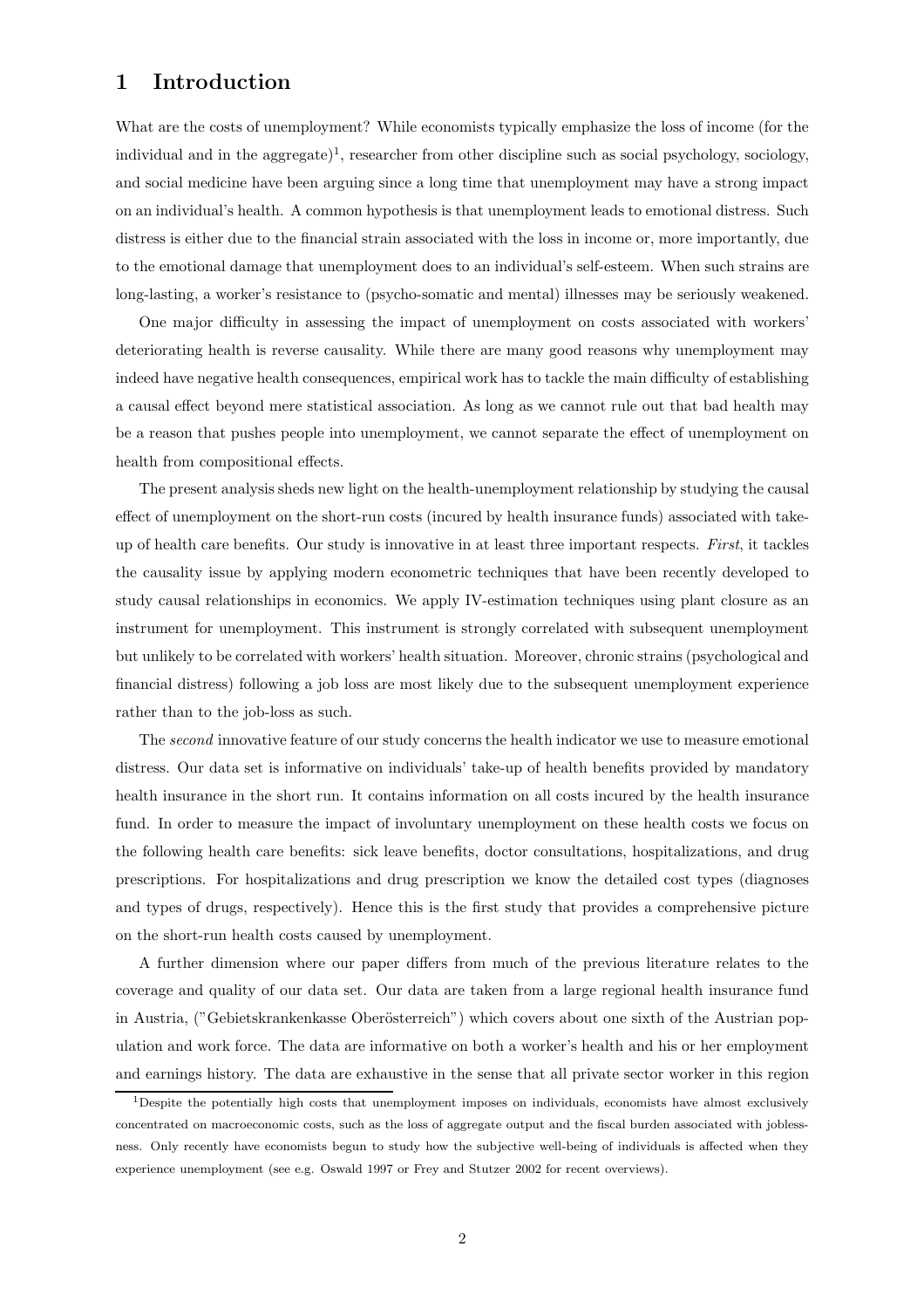are covered. The data are very unlikely to suffer measurement error and/or underreporting.

Our paper is related to an old literature that has been emphasizing the negative consequences of the experiences of unemployment on well-being of workers. This literature, starting with Jahoda et al. (1975), sociologists and social psychologists have argued that unemployment has strong effects on individuals' emotional health, such as loss of self-confidence and self-esteem, depression, anxiety, and strained personal relations. Subsequently, researchers in these disciplines have developed various theories that emphasize particular channels by which unemployment may affect health and, more generally, the well-being of individuals.

Unemployment is associated with loss of self-esteem and feelings of personal failure. Jahoda (1981) mentions that individuals suffer form unemployment because it deprives them from basic needs. Having a job imposes a time structure on individuals; it implies regular contact and shared experiences with co-workers; it links individuals to others' goals; having a job defines the status of an individual and is part of one's identity. As a result, people suffer from unemployment even after having lost a job that was consciously experienced as bad. A related point concerns the observation that most people would continue working, even if it would not be necessary in order to earn one's living (see e.g. the classical study by Morse and Weiss 1955).

Sen (1997) mentions the importance of loss of freedom that is experienced by the unemployed that goes beyond the loss in income. Unemployment can be a major factor in predisposing people to social exclusion, depriving them not only of economic opportunities but also from social activities such as participation in the life of the community, which may have several consequences for emotional health of individuals (see also Solow 1990). Other channels through which unemployment may feed back to health (e.g. increase alcohol use, loss the loss of time structure in everyday life) are results of distress resulting from role loss or severe role threatening caused by unemployment.

Many recent approaches to link unemployment to a worker's health rely on stress theory (see e.g. Pearlin 1989 for an overview of sociological stress theory). Unemployment is considered as a major stressor. One domain where stresses occur is on the financial side. Often the reduction in disposable income requires substantial adjustment by the individual and involved families. This exposes individuals not only to economic hardship, but in addition to the income losses to serious psychological distress. Many studies have found that financial strain causes substantial psychological harm (e.g. Kessler et al. 1987, Turner 1995). The second domain rests on the damage that unemployment does to an individual's self-concept. Unemployment implies loss of social status associated with the previous job and deprives the individual from a socially accepted role. Furthermore, unemployment also implies a status that is often seen as deviant and shameful by the social environment. Marsh and Alvaro (1990), for example, interpret their finding of different distress symptoms of unemployed individuals in Spain and the UK as resulting partly from differences in work ethics.

When such distress persists for prolonged periods of time individuals' resistance to illnesses may be seriously affected and unemployed workers may end up with severe health problems (see Dooley et al. 1996). Such health responses to unemployment range from physical illnesses (Kessler et al. 1987) to mortality (Brenner 1973, 1979), especially suicide. However, the most frequently observed response of health to unemployment relates to suspected mental health effects. Studies that have empirically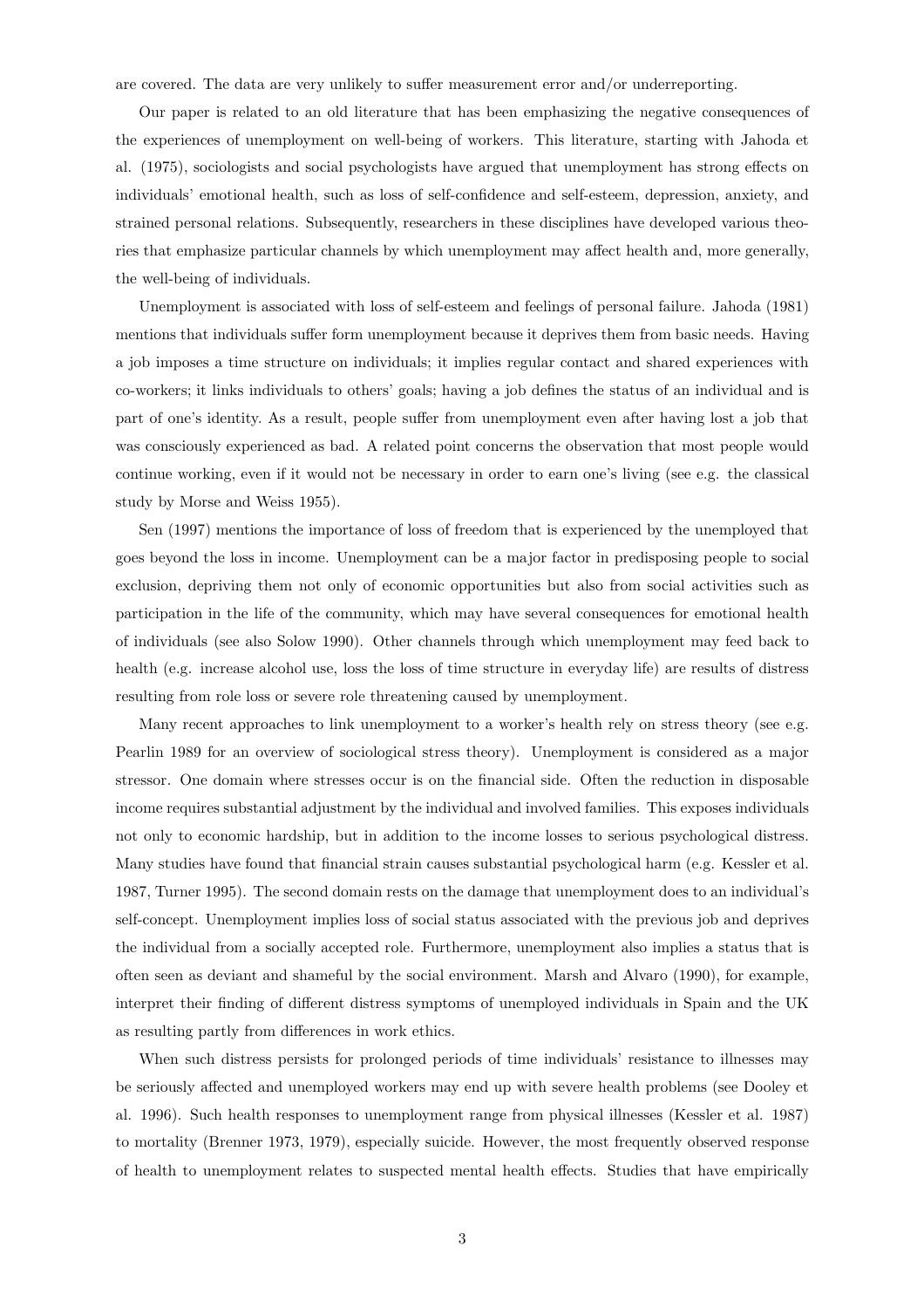addressed this issue predominantly work with self-reported measures of mental health problems (e.g. Björklund 1985) or admissions to mental hospitals (e.g. Agerbo et al. 1998 and Westergaard-Nielsen et al. 2003).

A second strand of literature which is of importance here are studies discussing differential exposure and differential vulnerability to distressing events like unemployment. It is argued here that there are mainly differences in coping strategies (Pearlin and Schooler 1978) and different subjective meanings attached to various (undesirable) life events which are threatening a specific role (see e.g. Turner 1995).

Many previous studies, especially in economics, have been concerned with the effect of unemployment on subjective well-being. These studies confirm the hypothesis that unemployment may have strongly detrimental effects on an individuals psychological health. Flatau et al. (1998), using data on mental health and on subjective well-being from Australia, conclude that unemployment and some measures of well-being are consistently and strongly correlated. For the UK, Clark and Oswald (1994) also find a negative effect of unemployment on subjective well-being. In fact, they conclude that the negative impact of job loss may be larger than for separations or divorces. Winkelmann and Winkelmann essentially find the same negative effect on subjective wellbeing for Germany and Agerbo et al. (1998) reach similar conclusions for Danish data. Other studies focus on youth workers and they also find detrimental effects of unemployment on well-being, as Goldsmith et al. (1996) for the United States and Korpi (1997) for Sweden. Suggestive of the existence of contextual effects are the studies by Shields and Price (2001) or Stutzer and Lalive (2004), for example.

The paper is organized as follows: Section 2 discusses our identification strategy which implements an instrumental variable estimator to assess the effects of unemployment on short-run health costs. Section 3 presents the data sources, discusses the definition of the interesting variables, and provides first descriptive evidence on the relationship between unemployment and health costs. In Section 4 we present our results. We first look at the cross-sectional relationship between unemployment and health costs before we show the results from the instrumental variable estimation. Section 5 concludes.

## 2 Estimating the causal impact of unemployment on health

Define  $Y_i$  as the health costs attibutable to individual i (i.e. payments incurred by the health insurance fund that are associated with take-up of health insurance provisions of a particular individual) and by  $D_i$  the number of days that the individual spent in unemployment. Both  $Y_i$  and  $D_i$  are measured within one particular year. (Note that  $D_i$  is not a binary but a multi-valued treatment.) Suppose  $D_i$  and  $Y_i$ are related by the following linear relationship

$$
Y_i = \beta_0 + \beta_1 D_i + X_i \gamma + u_i
$$

where  $X_i$  is a vector of control variables and  $u_i$  is an error term capturing the effect of ommitted variables affecting health costs, and  $\beta_0$ ,  $\beta_1$ , and  $\gamma$  are coefficients to be estimated, the parameter of our main interest being  $\beta_1$ . The OLS estimate of  $\beta_1$  is potentially bias because of endogeneity of the unemployment variable  $D_i$ . Days spent in unemployment  $D_i$  are likely correlated with  $u_i$  simply because a bad health status (that leads to high health costs) may also affect the duration that an individual spends in unemployment.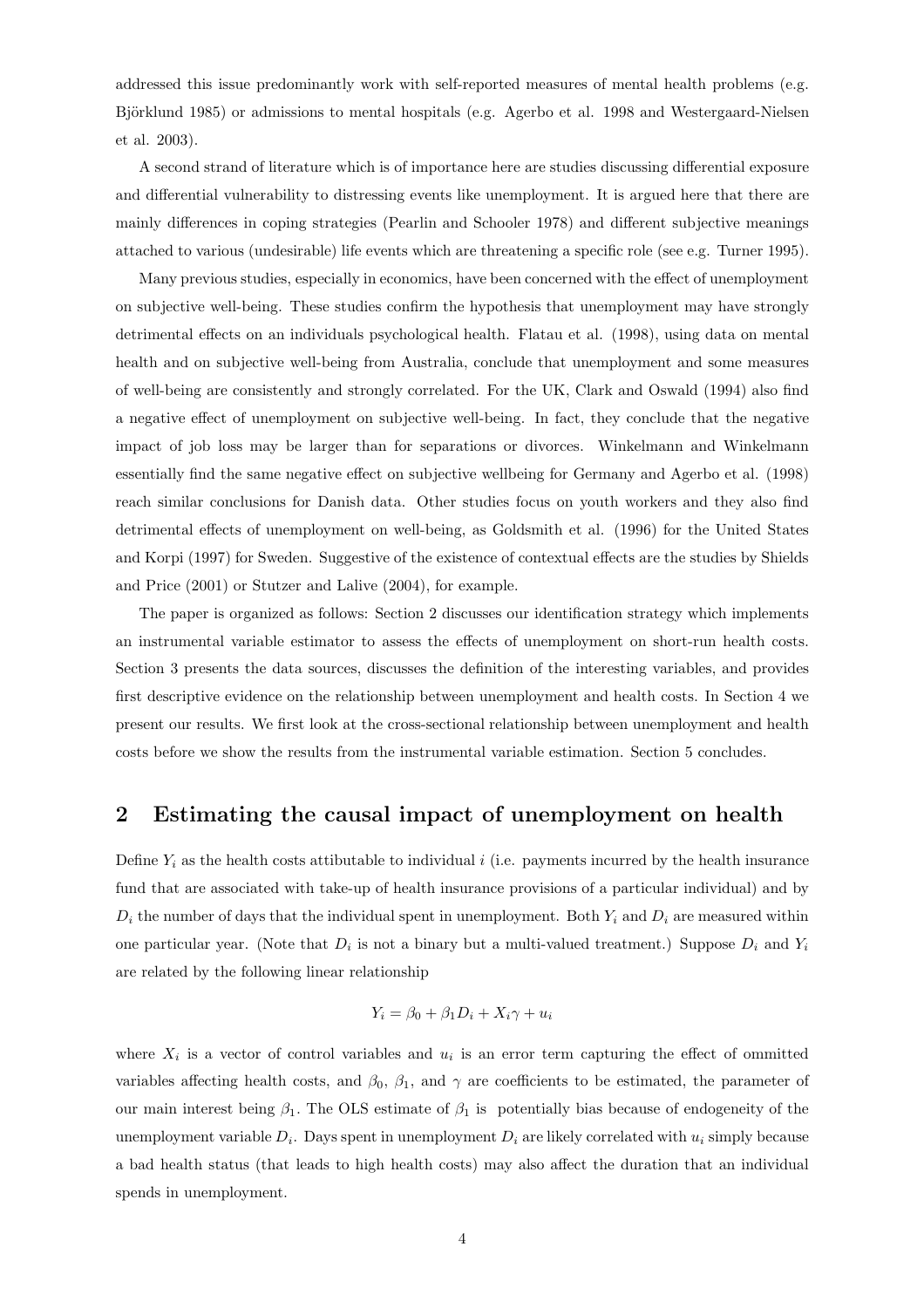To tackle the problem of endogeneity we use an instrument variable approach. This approach utilizes exogenous variation in the treatment variable  $D_i$  which is generated by some exogenous factor. First of all one has to essentially think of a situation, where variation in unemployment is not driven by individuals' health status. Because these methods do not in general identify a causal effect, it is then essential to discuss the additional assumptions necessary to draw any plausible causal inference (Imbens and Angrist 1995 and Angrist et al. 1996).

We use employment in a plant closure firm as our instrument for the number of days in unemployment during the year that follows a job loss. We define  $Z_i$  as a binary variable, that equals 1 if a person is employed in a plant closure firm at the reference date and equals 0 if a person is employed in a firm that continues to exist after some reference date. Let  $Y_i$  be health costs caused by individual i during the year after the reference date and let  $D_i$  denote the number of days in unemployed during the year after the reference date. Neglecting control variables the instrumental variable estimator is equal to the simple Wald estimator

$$
\beta_{IV} = \frac{E[Y_i|Z_i = 1] - E[Y_i|Z_i = 0]}{E[D_i|Z_i = 1] - E[D_i|Z_i = 0]}.
$$

The Wald estimator measures the difference in health costs of plant closure and non-plant closure workers divided by the excess unemployment days for plant closure workers as compared to non-plant closure workers. To interpret the Wald estimator in a causal way in a situation with heterogeneous responses to treatment, one has to impose additional assumptions beyond the usual assumptions invoked when using IV methods.

In order to evaluate if plant closure is a valid instrument for the causal effect of nonemployment on drug usage, it has to satisfy several assumptions, the key assumptions will be discussed below (Imbens and Angrist 1995).

(i) The first assumption concerns the ignorability (the randomness) of the instrument. Stated in terms of potential outcomes

$$
(Y_j, D_0, D_1) \perp Z
$$

where Z is the (dichotomous) instrument,  $D_1$  ( $D_0$ ) are the potential treatment intensities for an individual working in a plant closure firm (non plant closure firm).  $Y_j$  is the potential outcome for a treatment intensity of j units. This first assumption thus essentially states that the instrument can be viewed as randomly assigned, so that both potential treatments and potential outcomes do not differ between the two sub-samples.

This is a strong assumption in our case, as we cannot plausibly assume a priori randomness of the instrument (see section 3 above), as there are both differences in the probability of plant closures between different firms and also between different individuals (because firms with different probability of shut-down have not necessarily the same composition of their work force). It is thus more realistic in our setting to assume ignorability of the instrument, conditional on observed (individual and firm) characteristics X

$$
(Y_j, D_0, D_1) \perp Z \mid X.
$$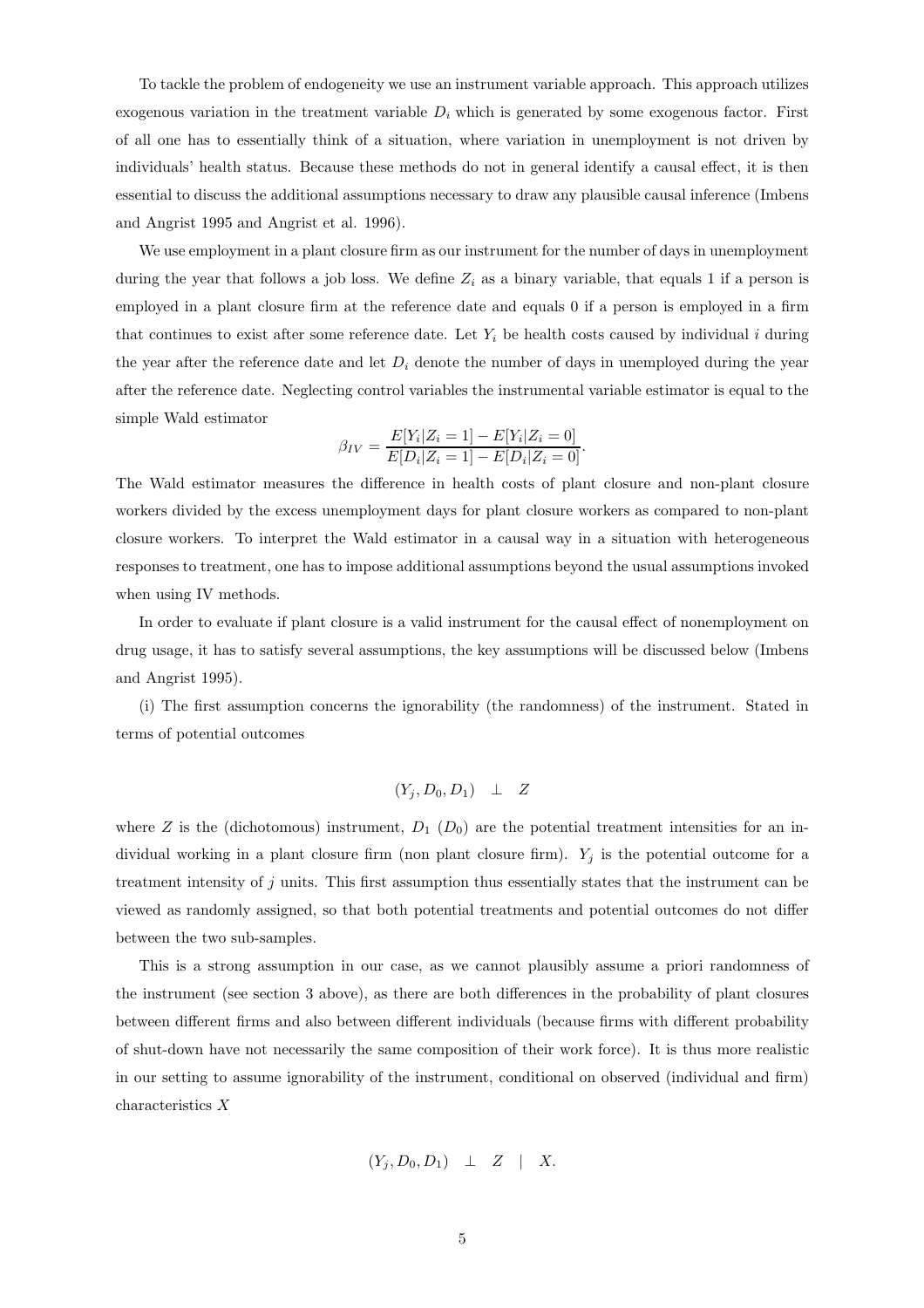We thus control for  $X$  parametrically using two stage least squares. As this assumption cannot be ultimately verified, it finally rests on arguments of plausibility.

Our first assumption also implies an exclusion restriction, i.e. the instrument must not have any direct effect on health costs. The assumption is that job-loss due to plant closure does not directly affect the health status of a worker. Essentially, we assume that a worker who finds a new job immediately does not suffer from health problems and hence does not take up additional health insurance provisions. Any effect on such health costs comes via days spent in unemployment.

(ii) The second assumption is that instrument must affect the treatment intensity. This assumption implies

$$
E[D|Z=1] > E[D|Z=0].
$$

Working in a plant closure firm at the reference date must increase unemployment duration during the year following the shut-down of the plant for at least some workers. As we will shown below, working in a plant closure firm has a huge impact on unemployment. Hence empirical evidence shows that the assumption is plausible.

(iii) The third assumption postulates that the instrument has to affect all individuals in the same way (monotonicity). That is, in our case required it is required that

$$
D_1 \ge D_0 \quad \forall \quad i
$$

This assumption states that, for each individual, the (potential) duration of unemployment during the year after the reference date is longer when the individual looses the job because the firm goes bankcrupt than when the individual does not loose the job due to plant closure. Although this assumption is not verifiable (because it involves potential and thus fundamentally unobserved outcomes), it has a testable implication in the case of a non-binary treatment, in that the empirical cumulative distribution functions of the treatment variable should not cross for the two sub-samples (see Angrist and Imbens 1995).

Angrist and Imbens (1995) show that – if all three of the above mentioned assumptions hold – the Wald estimator measures the following average causal response (ACR) parameter

$$
\frac{E[Y_i|Z_i=1]-E[Y_i|Z_i=0]}{E[D_i|Z_i=1]-E[D_i|Z_i=0]} = \sum_j \omega_j E[Y_j-Y_{j-1}|D_1 \ge j > D_0].
$$

The ACR is a weighted average of causal responses for individuals which are induced to change their treatment intensity with the weights  $\omega_j$  being proportional to the share of individuals who change their treatment from less than  $j$  to  $j$  or more units on the treatment. That is, if the stated assumptions hold, we can estimate an average causal effect running from nonemployment to health for individuals which are induced an increase their duration of nonemployment due to the fact that they are working in a plant closure firm. The ACR depends on both the instrument used and and on the distribution of the treatment variable. This means that any estimated causal effect does not necessarily coincide with health effects of nonemployment resulting from other sources of job-loss.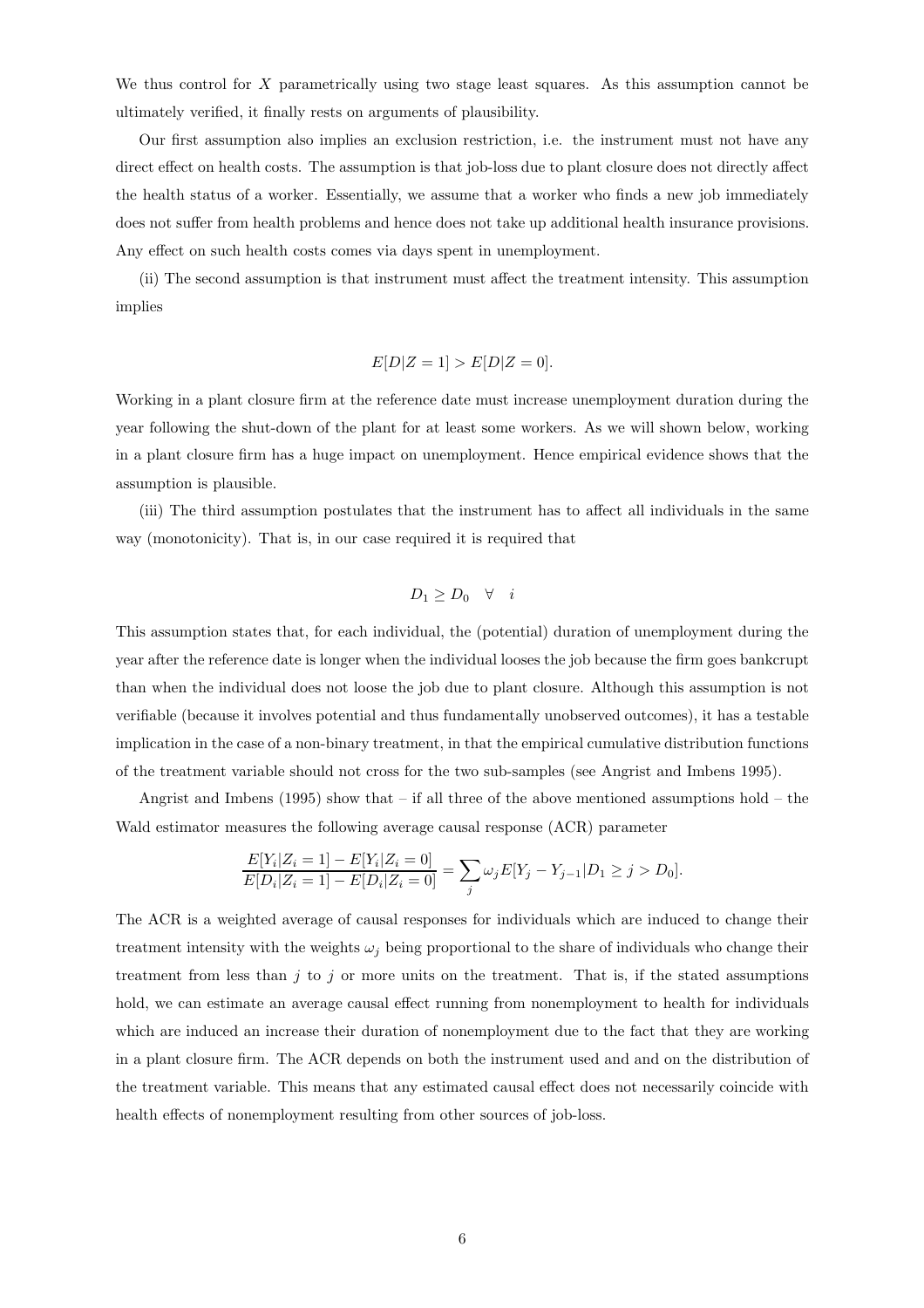## 3 Data and Descriptive Statistics

#### 3.1 Data Sources

We draw on social security register data that are linked to expenditures data form the statutary health insurance fund from a large region in Austria ("Upper Austria").<sup>2</sup> This data set covers individuals that are employed in the private sector. Social security register data provide information, on a daily basis, on the workers' earnings and employment history (collected for the purpose of calculating a worker's old age social security benefits). Data from the statutory health insurance record all contacts between the worker and the health insurance fund that lead to payments by the health insurance fund for the the worker's take-up of health care benefits.

The data set is unique in the following respects. First, the data set links information on workers' labor market performance and workers' take-up of health insurance provisions. These problems. In Austria, health insurance is mandatory for all employees. A firm who hires a new employee is obliged to immediately register the worker with the regional health insurance fund. As contribution payments depend on wages, the health insurance fund collects information not only on employment histories of workers, but also on their labor earnings as well as a number of individual characteristics (such as age, broad occupation, and sex).

A second unique feature of the available data set is that it covers the universe of the Upper Austrian private sector employees (more than 80 % of the active state population). There is mandatory health insurance for these workers covers.<sup>3</sup> Each worker-observation can be linked to a firm via a firm-identifier. Because the data cover the universe of workers we can perfectly reconstruct firms. A "firm" is simply defined as the set of individuals that is observed under a given employer social security number ("firm identifier") at a given date. This is particularly helpful for our estimation strategy which relies on a firm characteristic: the date of shut-down of a firm. Firm information is further helpful in making plantclosure workers better comparable to employees in ongoing firms thus allowing to compare samples of workers with similar previous job situations.

A third unique feature is related to the measurement of a worker's health situation. Every employee has access to primary health care benefits provided by the regional health insurance fund.<sup>4</sup> Among others benefit, the fund covers all costs of associated with medical treatments of insured individuals and reports the associated payments incurred by the health insurance fund that are associated with take-up of the various health care provisions by insured individuals. These payments can be broadly divided into the following categories (see Table A1 for an exact definition of these categories and further subcategories used in the empirical analysis below):

(i) Sick leave transfers. These are payments to employed and unemployed workers during periods of sickness (when they are not capable of searching for a new job or not capable of working). This

<sup>2</sup>Health insurance administration is divided into regional units ("Gebietskrankenkassen", GBKK) and our data set comes from that GBKK of Upper Austria, which is one of totally nine Austrian states, located in the north–east of the country. This region covers about one sixth of the total Austrian population and work force.

<sup>3</sup>There are separate funds for the self-employed, the farmers, public sector workers, and employees of several public utility firms, so not the entire population is covered).

<sup>4</sup>Benefits covered by the Fund are comprehensive. It covers all costs associated with a primary health care such as treatment by physicians, drug prescriptions, and hospitalized care.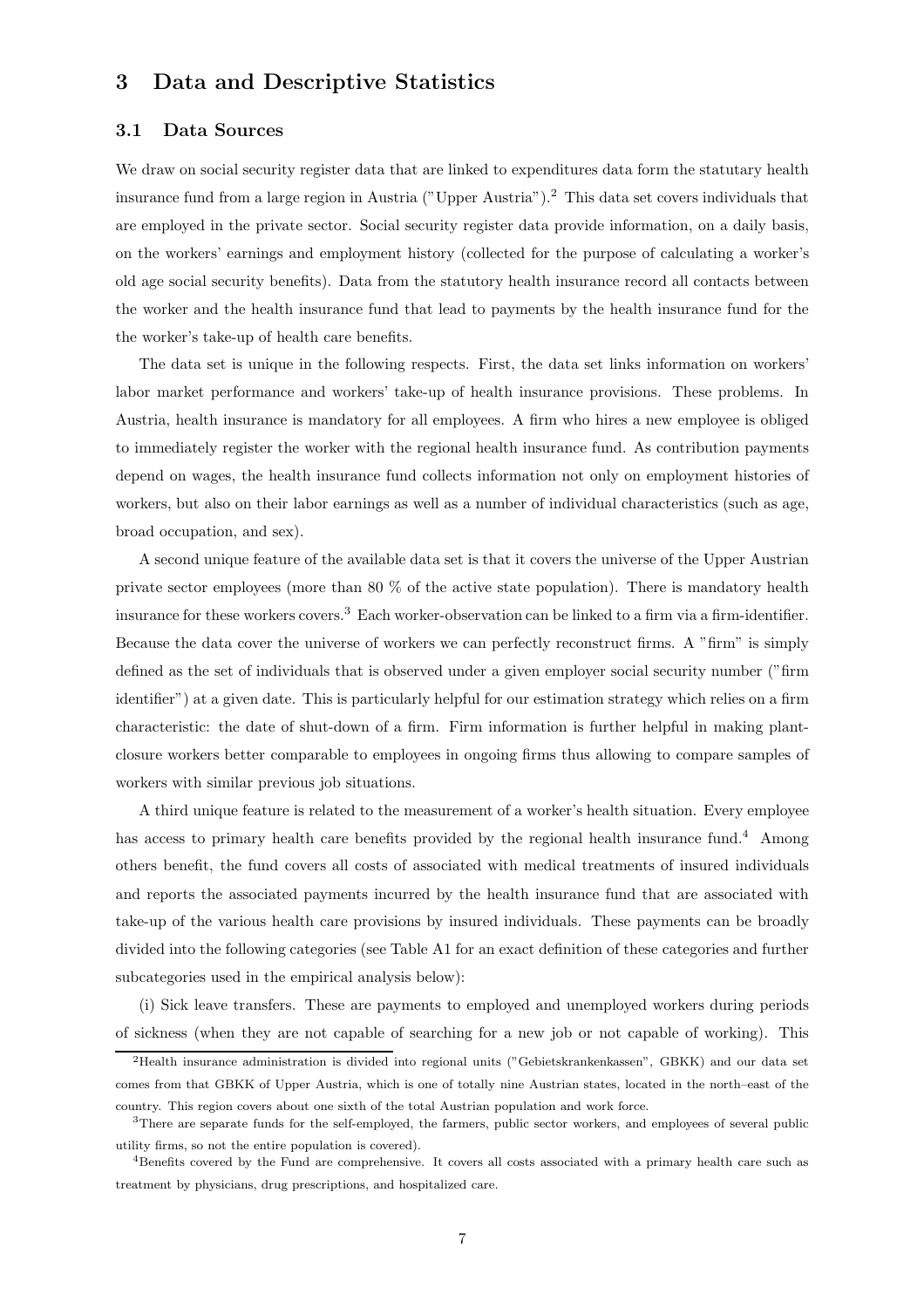benefit is roughly equal to a worker's wage when employed and to the unemployment benefit when the worker is unemployment. Days of sick leave transfers do not reduce the number of (remaining) days during which an unemployed worker is eligible to regular unemployment benefits. Hence, by going on sick leave, a workers can, in principle, extend the duration of benefits. However, in order to claim sick leave benefits, a physician has to approve a workers impaired health situation.

(ii) Doctor consultations. Doctors have contracts with the health insurance fund and get paid for each consultation by insured workers.

(iii) Hospitalization (including diagnoses). The data record each hospitalization and details the particular reason for the hospitalization. In particular, it classifies the costs by the main diagnosis of the hospitalization accroding to the ICD-9 codes. We aggregate the diagnoses into the following reasons for hospitalization: cancer, heart desease, mental health problems, respiratory diseases, cerebrovascular diseases, and other diseases.

(iv) Drug prescriptions (including detailed types of prescribed drugs). The data record all payments to drug stores (or refund to individuals) for prescribed and self-medicated drugs. The data are extremely detailed concerning the type of drugs. We classify these drugs into a category that is "specific" to treat health problems associated with unemployment and a residual category of non-specific drugs. Among specific drugs we distinguish "psychosomatic" drugs (targeted at psychosomatic afflictions such as migrain therapeutics, antiinflammatory drugs, etc.) and "psychotropic" drugs (treating psychological distress such as sedatives, benzodiazepins, antidepressants, etc.).

Table A2 in the appendix reports the yearly health costs per individual. Overall health costs per year and per individual are 1112 Euros (1334 USD) for males and 1176 Euros (1411 USD) for females. A large fraction of these overall health costs is due to sick-leave transfer payments. For males, almost 50 percent of overall health costs are due to such transfers whereas for females sick leave transfer payments account for less than 30 percent. The reason for these unequal sick leave benefit payments for males and females, respectively, is that these payments are closely linked to previous earnings. Hence the higher payments for males are mainly due to the fact that males get a higher benefits per day on sick leave and to a smaller extent to more days on sick leave. Other health costs arise from medical treatments. For the remaining categories health costs caused by males amount of 183 Euro for doctor consultations, 250 Euros for hospitalizations, and 119 Euros for drug prescriptions. For females, health costs are considerably higher in each of these categories. Their yearly costs arising from doctor consultations are 345 Euros, from hospitalizations 330 Euros and from drug prescriptions 176 Euros. This is in line with the prejudice that females are more health-conscious than males.

The data of transfer payment from the health insurance fund cover the five-year period from January 1, 1998 to December 31, 2002. To get information on the previous work experience as well as on tenure with the current firm, we linked the data from the health insurance fund with the Austrian social security register data (ASSD) provided by the central social security agency ("Hauptverband der Sozialversicherungsträger"), which covers the individuals' earnings and employment histories from January 1, 1972 to December 31, 2002.<sup>5</sup>

<sup>&</sup>lt;sup>5</sup>The Central Social Security Administration gets its data from the Funds and process this information for the purpose of calculating of old-age calculating of old-age social security benefits. So retrospective data from the Central Social Security Administration are collected in the same way as the recent data from the Fund.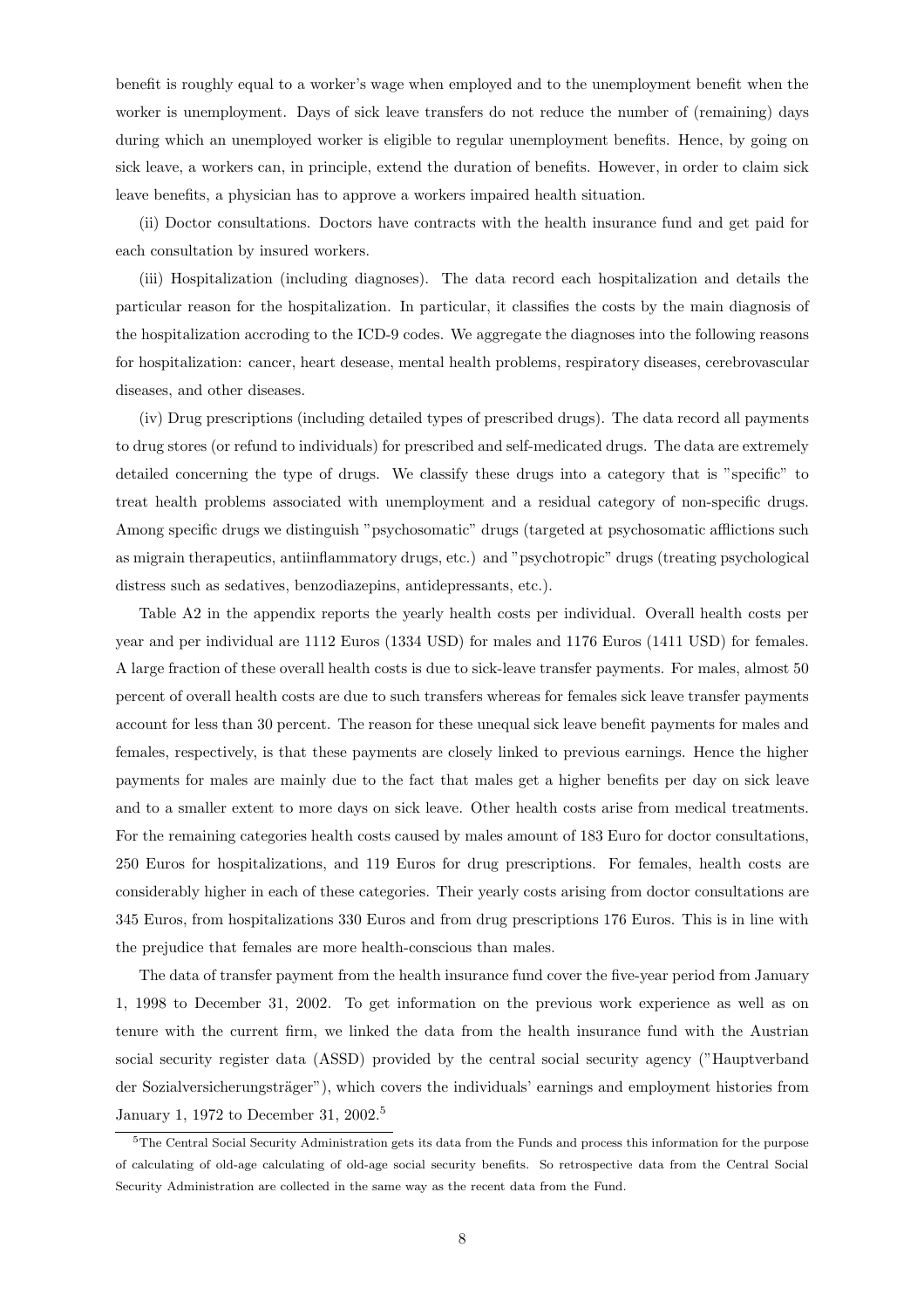To link the information of individual health costs and individual unemployment experiences we constructed a monthly panel of individuals' health and employment histories. Within the period 01.1998 and 12.2002, we measure the health costs of an individual by calculation overall health costs and disagregated these costs into the above categories and subcategories. To calculate the days in unemployment we make use of the daily information provided by the social security register data and aggregated unemployment days on a monthly basis. (Here "unemployment" does not necessarily mean that an individual is eligible to unemployment insurance benefits, nor does it means that the individual is counted as unemployment by the unemployment insurance office. However, most of the unemployment days captured in our data are covered by unemployment insurance).

#### 3.2 Definition of plant closure

As mentioned above, in order to assess the causal impact of unemployment on health costs we use plant closure as an instrument for an individual's unemployment. The assumption is that workers in a plant-closing firm loose their job involuntarily, whereas for other job separations it is not clear whether such separation results from a quit or a layoff. Let us first make precise how we define a "plant closure" and how we define job-loss due to plant closure.

Definition of plant closure firms. To identify plant closure in our data it is particularly helpful that employer and employee information can be matched. In a first step, we use this information to identify, a "plant closure". A firm is considered as a plant closure firm if it fulfills the following criteria: (i) There has to be positive employment through at least 12 months up to some month  $t$  and zero employment from month  $t + 1$  through month  $t + 12$ . (ii) If a firm disappears at date t no more than 50 percent of the employees swith to the same employer at date  $t + 1$ . (This latter criterion is adopted to rule out misclassification of a take-over as a bankcrupcy). Whenever more than 50 percent of the employees are found under an identical new employer identifier these observations are excluded from the sample. Furthermore, we exclude "distressed" firms from the sample. To make the distinction between plant closure firms and non-plant closure firms as clean as possible all firms with large and long-lasting drops in employment (and thus all workers employed in theses firms) are excluded from the sample.

We consider all plant closures that take place between January 1999 and December 2001 (using the 10th of each month as the baseline date). In the final selection of plant-closure and non-plant closure firms we leave out the first and the last year (1999 and 2001) so that we have – for each individual – at least one year of information before and after the plant closure date.

Definition of plant closure and non-plant closure workers. Just like plant closure firms, we define plant closure workers in a narrow sense. Our plant closure sample (PC) consists of all workers, who are still employed in the month of plant closure of who were employed in one months during the year before plant closure (but left before the effective shut-down of the plant). Hence our sample of plant-closure worker also includes "early leavers".

Non-plant closure workers are sampled randomly of among all workers employed in non-plant closure firms and non-distressed firms. We take a 2.5 % random sample of from the universe of the control group of all small firms (3 or 4 employees) and a 0.25 % sample of all larger firms (more than 4 employees). All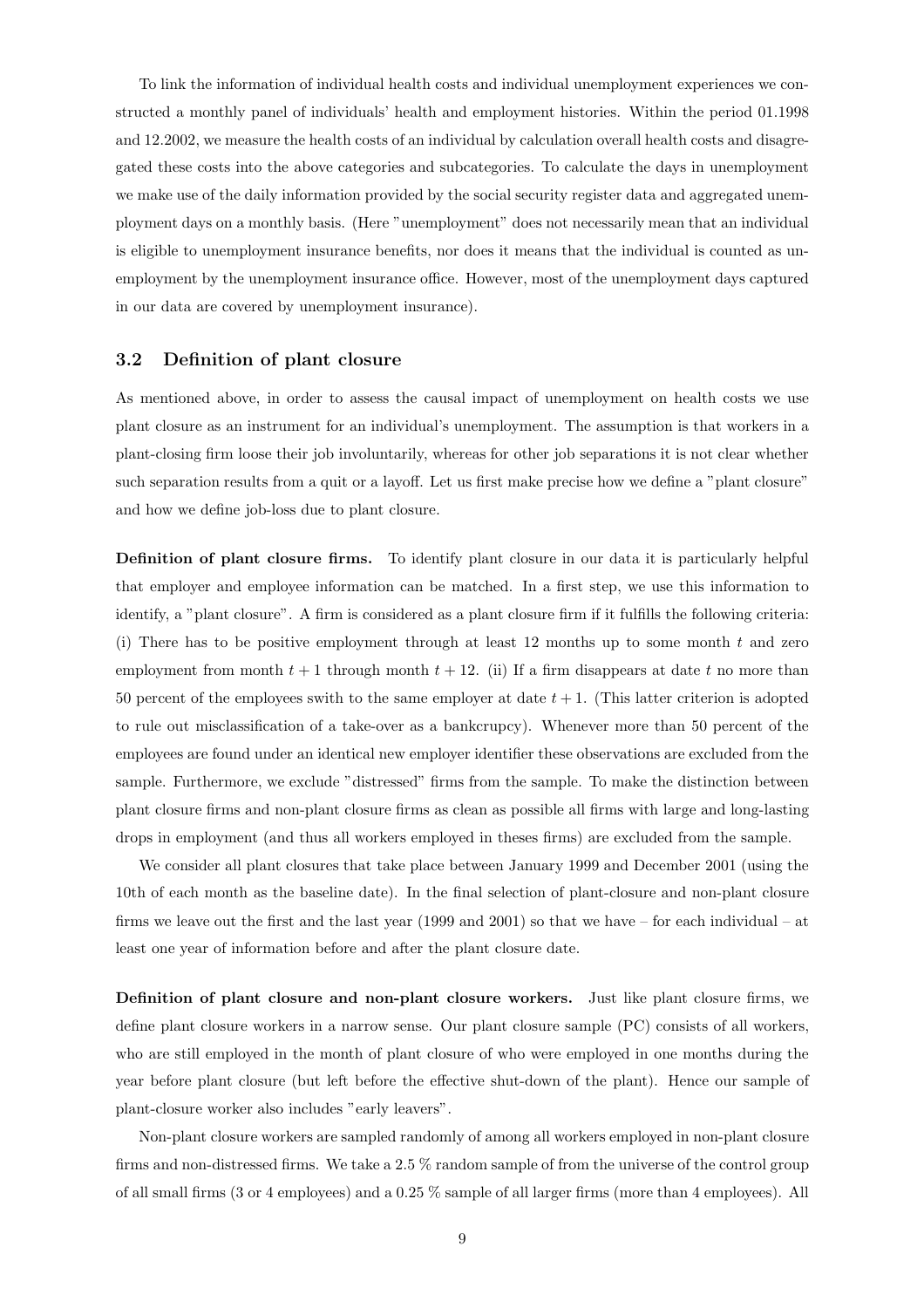employees in firms with less than 3 employees are excluded from the data. (If such a firm disappears, it is likely that this is just a recoding of the employer identifier rather than a bankruptcy).

#### 3.3 Descriptive statistics

It is interesting to take a first look at the characteristics of these two groups. (See Appendix Table A3). Applying the sample selection procedure described above leave us with 53,303 individuals of which 14,602 are plant-closure workers and 39,701 are non-plant closure workers. The majority of plant-closure workers are blue collar, male, relatively young (on average 34.9 years) and relatively low paid (on average 17,194 Euros during the year before the plant closure date). The sample of non-plant closure workers has a higher fraction of females and a lower fraction of blue collars, is somewhat older (on average 36.7 years) and better paid (on average 20,769 Euros during the year before the plant-closure).

Plant closure workers were somewhat more frequently unemployed during the year before the plant closure date, (on average 37 days) than non-plant closure workers (on average 15 days) during the same year. During the year after the plant-closure date, however, the difference is much bigger. Nonplant closure workers spent on average still only 17 days in unemployment, whereas for plant-closure workers the number of days in unemployment increases to an average of 84 days in unemployment, more than twice as much as before. This suggests that plant closure is strongly correlated with subsequent unemployment and hence satisfies one criterion for a meaningful instrumental variable.

Figure 1 depicts both the evolution of unemployment experiences for plant-closure and non-plant closure workers. The unemployment measure used in Figure 1 is the number of days in unemployment per individual during the last quarter. We see that plant closure workers spent about 9 days per quarter in unemployment throughout the year before the plant closure date. In contrast, non-plant closure workers spent about 4 days in unemployment per quarter during the last year before the reference date. After the plant closure, unemployment soars for plant closure workers. In particular during the first three months the unemployment rises to an average of 25 days and then is reduced again continuously reaching a still notedly higher level than before. In contrast, the evolution of unemployment for nonplant closure worker is very similar after the plant-closure date.

#### Figure 1

Figure 2 shows the corresponding graphs for the evolution of health costs. We see that plant closure workers cause slightly higher health costs before the plant closure date than non-plant closure workers. After the plant closure, health costs more than double during the first months after the plant closure and then fall again. Interestingly, also for non-plant closure workers we find an increase in health costs. One reason for this increase is that we select on workers that are employed (and hence in good health) at the date of plant closure (and most likely during the months before that date) but may become sick after that date. Therefore is not surprising that we see an asymmetric evolution of the health care costs before and after the reference date. Moreover, the periods under consideration health costs were strongly increasing in general (in particular, in the years 2000-2002) which is reflected in the upward trend of health costs of non-plant closure workers after the reference (plant-closure) dates.

#### Figure 2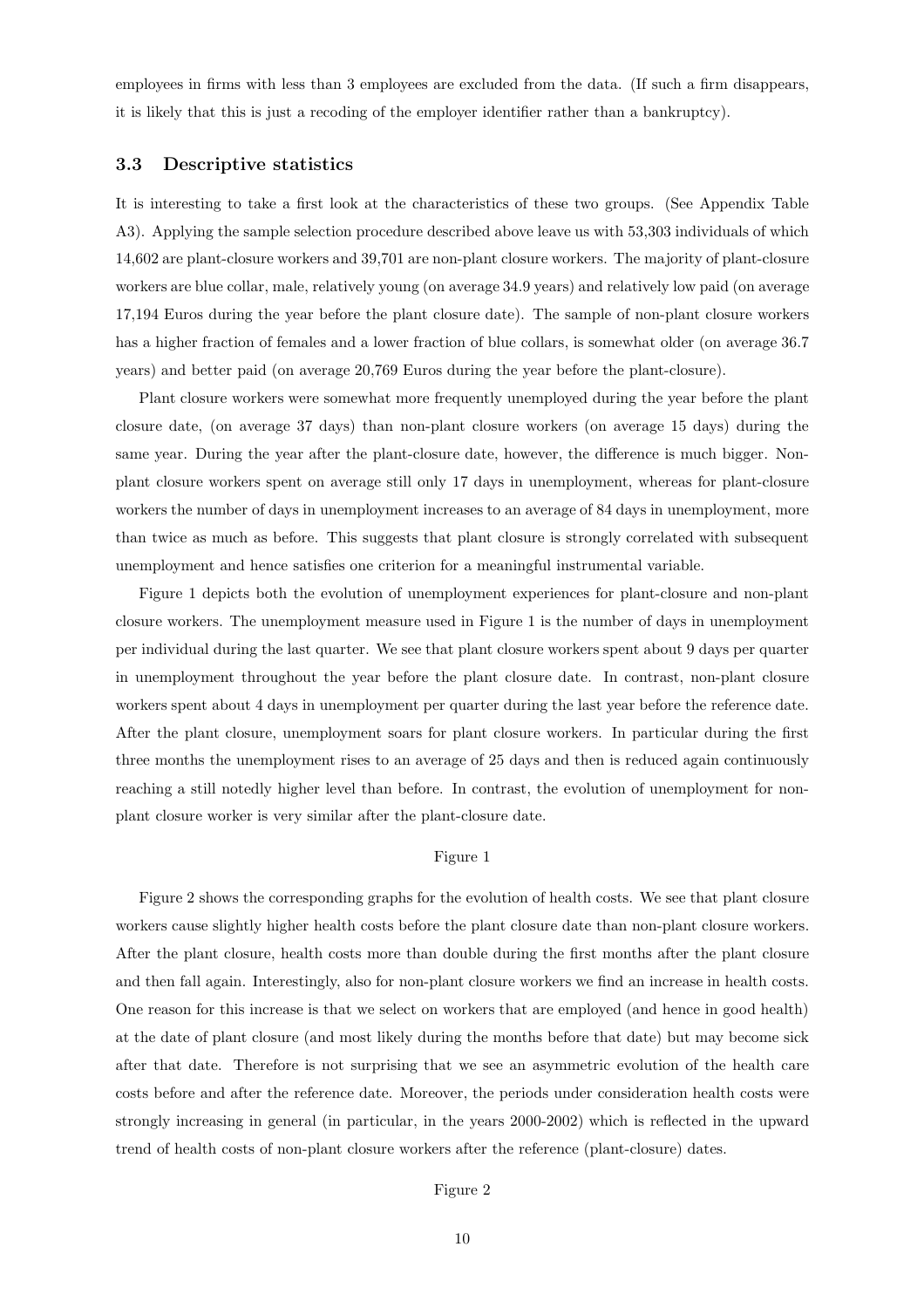### 4 Empirical results

#### 4.1 The cross-sectional relation between unemployment and health costs

We start with presenting some descriptive analysis that shows how health costs and unemployment are correlated in a cross-section of individuals. Since men and women cause different levels of costs to the health insurance fund and since it is likely that men have different health reactions to changes in their employment situations, we report all our estimates separately for men and for women.

Table 1 shows results for males from a simple cross-sectional regression with yearly overall health costs as the dependent variable. Column 1 regresses this variable on the number of unemployment days per year without any further control variables. It turns out that there is a positive relation between these two variables but the regression coefficient is not statistically different from zero. In Column 2 age, tenure, and firm size (as well as their square) and industry dummies are included as additional control variables. This does not have any major impact on results. Unsurprisingly we find that age has a significant effect on the health costs. In columns 3 and 4 we include regional dummies, calendar year dummies and dummies for month of unemployment entry (to capture seasonal effects) into the regression. It turns out that all regression coefficients stay roughly constant. Finally, in column 5 we include a worker's wage (and its square) into the regression. It turns out that including the wage rate of the worker (which is a good proxy for skills and education) is important and improves the fit of this regression. Interestingly, we find that, holding the wage constant, unemployment and health costs are even significantly negatively related. We also see that including the wage has an important impact on the estimated age-profile of health costs. Moreover, tenure and firm size coefficients turn out significant when we include earnings into this regression.

#### Table 1

Table 2 repeats the same regression for females. Just like for males, we do not find any positive association between individuals health costs and days spent in unemployment. And just like for males, woman's earnings are significantly associated with health costs. Furthermore including this and other additional control variables improves the overall fit of the regression. In what follows, all our regression results are based on the full set of control variables.

#### Table 2

In Tables 3 and 4 we split the total costs into their various components: sick leave benefits, doctor consultations, hospitalizations, and drug prescriptions. For ease of comparison column 1 repeats the respective last columns of Tables 1 and 2. For males (Table 3), it turns out that the signficantly negative coefficient of the unemployment variable is driven by the effect on unemployment on sick leave benefits. (Interestingly, a larger number of days in unemployment are associated with a lower number of days for which sick leave benefits are drawn). We also see that health costs slightly increase with days in unemployment due to doctor visits. No correlation between days in unemployment and costs due to hospitalizations and drug prescriptions can be detected.

#### Tables 3 and 4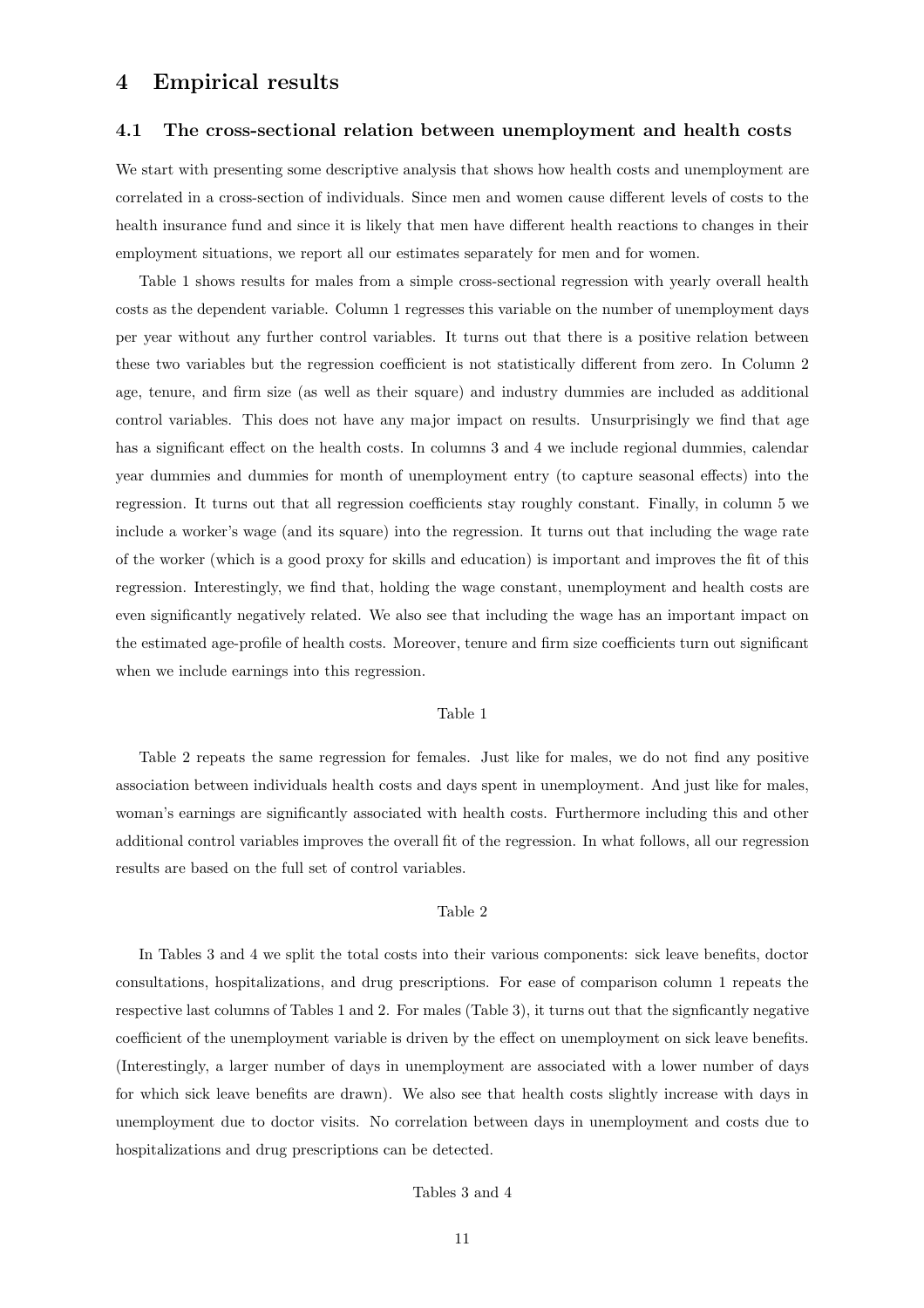For females (Table 4), we do not observe an significant relationship between overall costs and days in unemployment. Nevertheless we could, in principle, have significant (positive and negative) relationship when we disaggregate these costs in various subcategories. Table 4 shows that this is not the case, with doctor consultations being the sole exception. Just like for males, it seems that unemployed females visit the doctor more frequently during unemployment episodes.

#### 4.2 The causal effect of unemployment on health costs

Our aim is to study the health costs caused by unemployment based on a comparison of unemployment experiences of plant-closure and non-plant closure workers. This is reliable identification strategy if the two groups do not differ with respect to their health status ex ante. To get a first hint whether this is indeed the case, we run a simple OLS regression on health costs before the plant-closure date on all variables included in the basic model (with all control variables) and include the plant-closure status as an additional control variable.

Table 5 includes the treatment dummy  $(=1$  for plant closure workers,  $=0$  for non-plant closure workers) into this regression for males. We find a positive point estimate for overall health costs (column 1) suggesting that subsequent plant-closure workers cause indeed higher health costs than nonplant closure workers. However, the coefficient is not statistically different from zero. This suggests that our assumption of no differences in average health status between the two groups of workers cannot be rejected by the data. This conclusion conclusion remains unchanged if we look at different subcategories of health costs. In all cases the standard error is much larger than the point estimate indicating no significant differences between the two groups for health costs due to sick leave benefits, doctor consultations, hospitalizations and drug prescriptions.

#### Table 5

The situation is similar for women as far as overall health costs are concerned (Table 6). We find a positive point estimate which is not statistically different from zero. When we split up costs in subcategories for different types of health insurance provisions, we find no significant effect for sick leave benefits and drug prescriptions. However, women in plant-closure firms cause higher costs due to doctor consultations and due to hospitalizations. According to these dimensions it seems that plantclosure women are somewhat more sickness-prone than non-plant closure women. In sum, however, the ex-ante difference between plant-closure workers and non-plant closure workers is not dramatic and not signficant overall. Hence we conclude that plant-closure and non-plant closure workers are also of a similar health status ex ante.

#### Table 6

In what follows we present IV-estimates on the causal effects of unemployment on health costs. To get a first impression none of these estimates includes control variables and focuses solely on the effect of unemployment on health costs. In column 1 of Table 7 we present, for males, the first stage which regresses the instrument (plant-closure status) on days spent in unemployment during the year after the plant-closure date. We see that the instrument works quite well. The coefficient is highly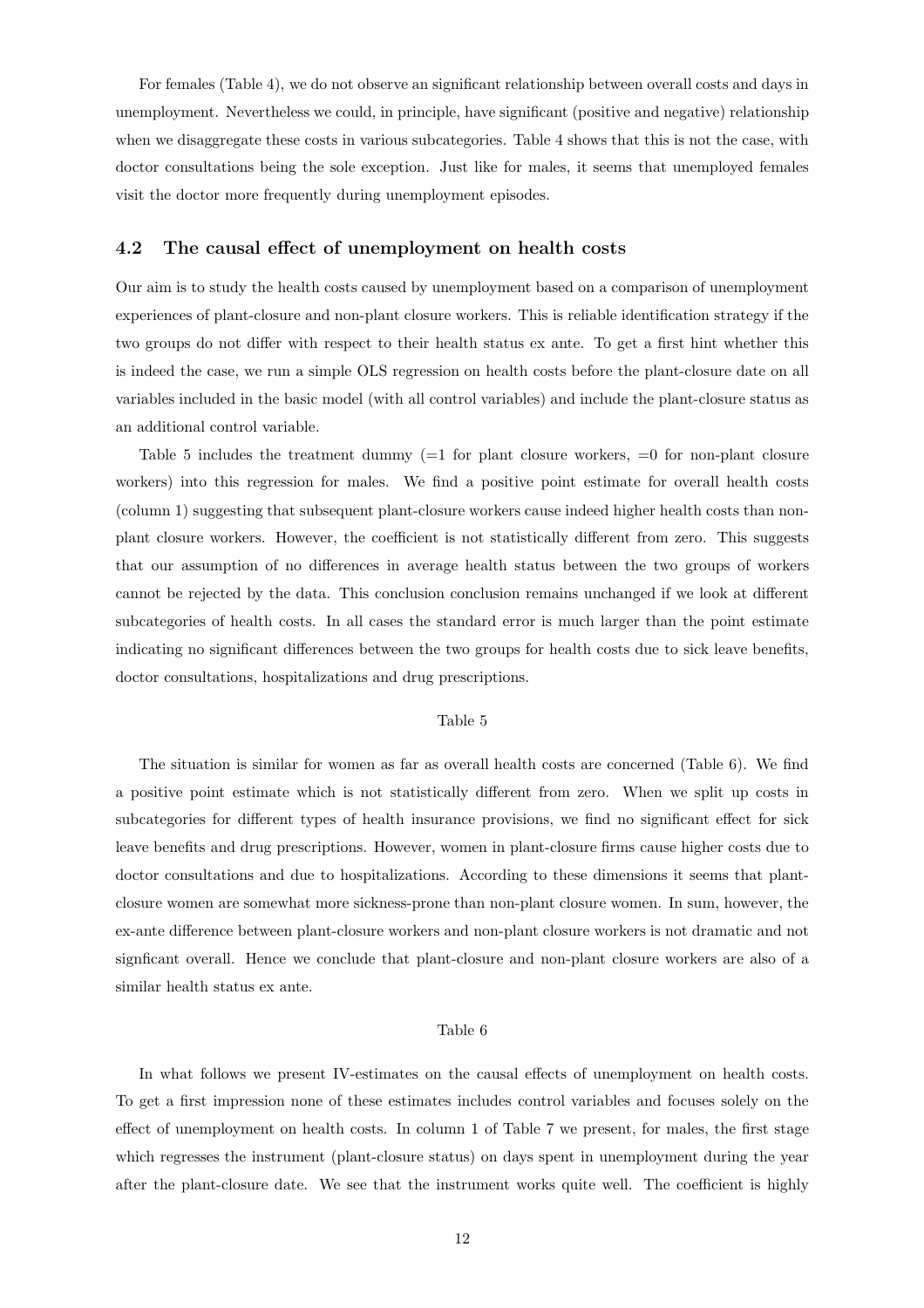significant (the coefficient being more than 75 times larger than the standard error) and the impact is quantitatively important. The average plant closure worker spends 67 days more in unemployment than the average non-plant closure worker. The remaining 5 columns in Table 7 present the Wald estimator described in the last section. As mentioned there the Wald-estimator is identical to the IVestimator when the instrument is binary. In the present context, the Wald-estimator calculates the ratio between the difference in health costs of plant-closure and non-plant closure workers and the difference in unemployment days between these two groups of workers. As can be seen from columns 2 to 6 of Table 7, the Wald estimator indicates that more days spent in unemployment cause an increase in the health costs. This increase is non-negligible: per additional day in unemployment health costs increase by 6.4 Euros (or 7.7 USD). Column 3 of Table 7 suggests that the increase in overall costs is entirely due to the increase in sick leave payments (to which employed and unemployed workers are eligible). Clearly, the higher sick leave payments drawn by individuals that are longer unemployed could be either due to more days on sick leave during an unemployment spell (a contemporaneous effect of unemployment on health) but could also be due to more sickness leaves during a subsequent job (a lagged effect of unemployment on health). Columns 4 to 6 show the effects of unemployment on the remaining health cost categories. Interestingly higher unemployment does not cause increasing costs due to doctors visits. Consultations do even seem to decrease during period of unemployment. We note that this result does not support the hypothesis that unemployed individuals have more time available and lower opportunity costs of seeing a doctor and hence, for a given health problem, will be more likely to consult a doctor. More days unemployment cause increasing health costs due to hospitalizations. However, the effect is comparably small amounting to 0.37 Euros per additional day in unemployment. Obviously, this small effect comes is due to the fact that only a small number of hospitalizations (each of which being expensive) occur. Finally, we do not find evidence for an unemployment effects on drug prescription costs.

#### Table 7

Table 8 repeats the above exercise for woman with very similar results. Just like for males, plantclosure turns out to be a very good instrument. The quantitative effect of plant closure status on subsequent days in unemployment for females is almost identical to that of males and also highly significant. Column 2 of Table 8 shows the causal effect of unemployment on overall health costs for females as suggested by the Wald estimator. We see that an increase in unemployment after plant closure by one day increases overall health costs by about 4 Euros (or 4.8 USD), an effect which is only about two thirds of the effect estimated for males. In column 2, we see that, just like for males, this effect is almost entirely due to an increase in sick leave benefits, which increase by 3.8 Euros per additional day in unemployment. Does this means that women are better able to cope with unemployment? Not necessarily. The reason is that sick leave benefits are closely tied to an individual's earnings. Since average earnings of Austrian females are roughly two thirds of those of males, we are led to conclude that unemployment causes very similar effects for both sexes. This result is further supported in column 4 of Table 8 which shows the effect of unemployment on consultation costs. Just like for males, one additional day in unemployment reduces consultation costs by roughyl 0.40 Euros per additional unemployment day. Moreover, unemployment increases hospitalization costs also for females. This effect is twice as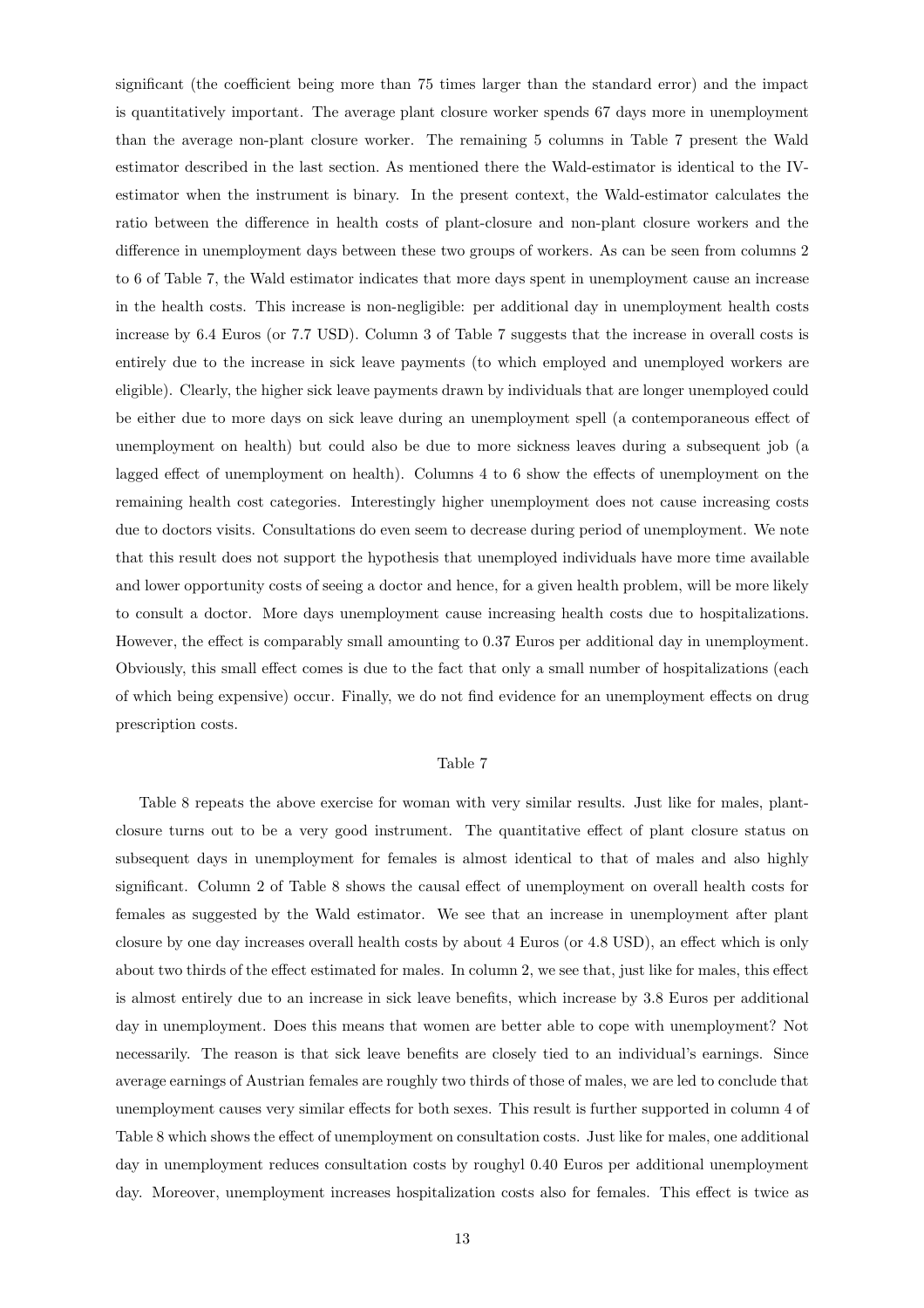large for women than for men. Interestingly, higher unemployment leads to a significant reduction in drug prescriptions, although this effect turns out to be relatively small.

#### Table 8

The simple Wald estimator of Tables 7 and 8 may be misleading because it does not account for control variables and omitting these variables may cause a bias in the unemplyoment effect on health costs. In Tables 9 and 10 we present IV-estimates that control for the various individual and firm characteristics that are available in our data set. Again, the first column reports the results from the first stage regression, where we estimate the impact of the plant closure status on days in unemployment. The results turn out to be very similar to Tables 7 and 8. Both for men and for women we find a strong quantitative impact of plant-closure status on unemployment. The effect is somewhat smaller for men, but almost identical for women. Similarly, the effect of unemployment on overall health costs is slightly larger than for the simple Wald estimator. For men, one additional day in unemployment causes additional health costs of 7.70 Euros (9.20 USD), whereas the corresponding effect for women is 5.30 Euros (6.40 USD). Both for men and for women, additional costs are additional sick leave benefits payments, which amount to 7.40 Euros (8.90 USD) for men and 4.70 Euros (5.60 USD) for women. The health costs arising from other types of health insurance provisions account for only a minor part of overall costs. Just like before doctor consultations significantly decrease when an individual suffers longer from unemployment. Costs arising from hospitalization increase significantly for women but not for men and drug prescriptions are not significantly affected by unemployment for both sexes.

#### Tables 9 and 10

As our data allow a more detailed look behind specific categories of hospitalizations and drugs, we ran additional IV-regressions to check for unemployment-effects on specific types of health costs. For men, it turns out that overall hospitalization costs are not affected by unemployment, although we find a significant effect in one subcategory: hospitalization for mental health reasons (see column 4 of Table 11). This finding is line line with the hypothesis that short-run unemployment effects on health do not materialize in severe physical illness but do so in mental illnesses. This is further supported by the findings for effects of unemployment on drug prescriptions. (see column 4 of Table 13). For women, the significant increase in hospitalization costs is mainly due to the residual category "other hospitalizations". One reason could be that costs of giving birth to a child are counted as hospitalization costs. Lower opportunity costs (in terms of foregone earnings) due to childbearing could induce unemployed women to get a (further) child. Notice, however, that the effect is quantitatively not particularly high. One additional day in unemployment triggers 0.46 Euros (0.55 USD) additional hospitalization costs. Moreover, we find a signficant increase in hospitalization costs due to respiratory diseases (column 6 of Table 12), but no other significant effects for females. Female unemployment does not have significant effects on drug prescriptions costs.

Tables 11 - 14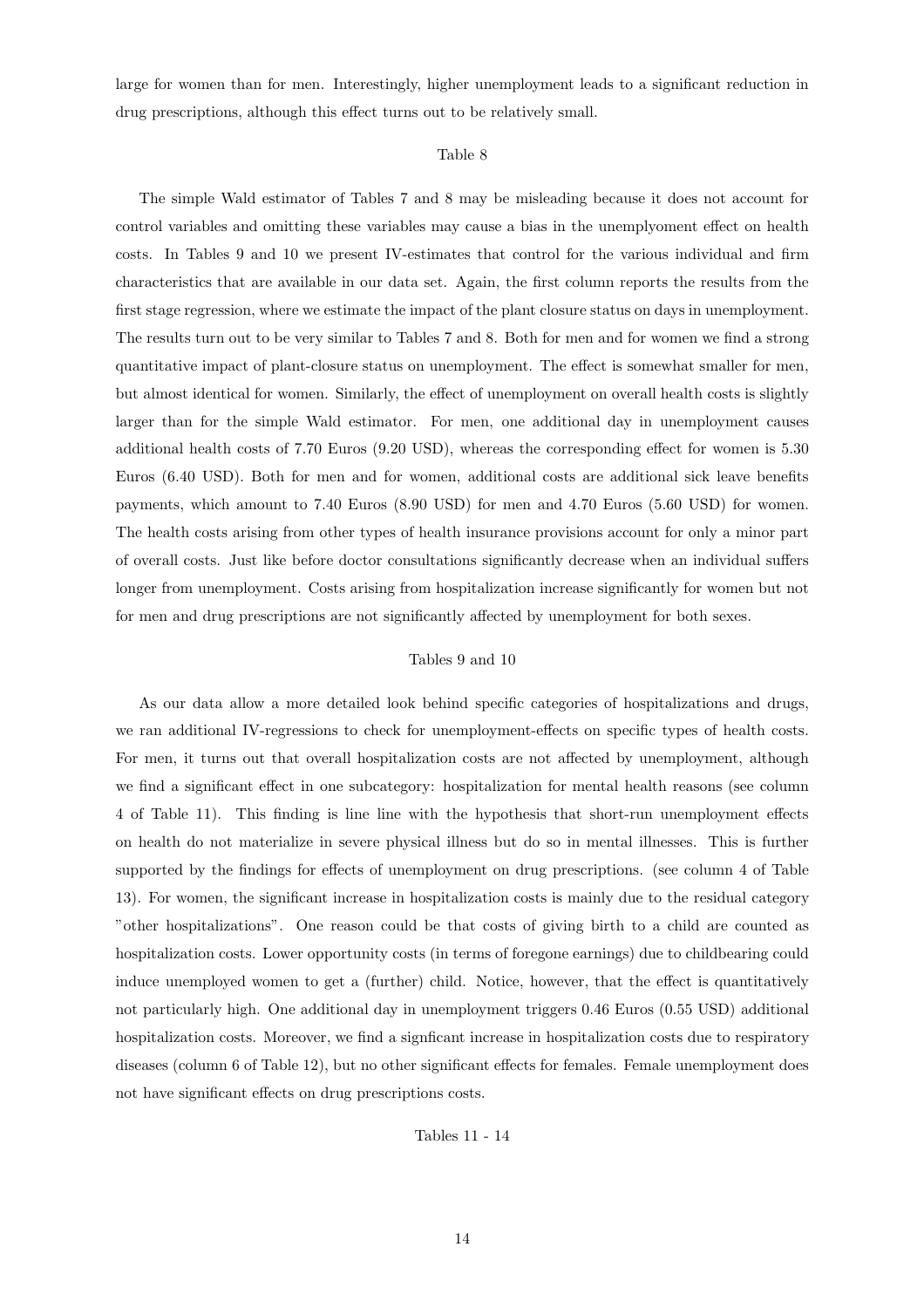## 5 Conclusions

In this paper we have analyzed the causal effect of (involuntary) unemployment on the short-run health costs caused by take-up of health insurance provisions. To assess this relationship we have exploited a unique data set that combines detailed information on a worker's earnings and employment history (and their firms) with detailed information on payments (such as sick leave transfers, hospitalization and associated diagnoses, doctor visits, and drug prescriptions). Our data set is extremely detailed on various types of health insurance provisions (diagnosis for hospitalizations, drug prescriptions) from which specific health consequences of unemployment can be inferred.

To tackle the problem of reverse causality – bad health may cause unemployment – we use job loss due to plant closure as an instrumental variable. Job loss due to plant closure is a meaningful instrument because such job losses are very closely associated with higher subsequent unemployment. Moreover it is very unlikely that job losses due to plant closure are caused by a worker's health.

It turns out that unemployment increases the (direct) health costs indicating that unemployment has negative health consequences. We find that one additional day in unemployment during the first year following the plant closure causes an increase in health costs of 7.70 Euros (9.20 USD) for males and 5.30 Euros (6.40 USD) for females during the first year following the plant closure. For both females and males, the bulk of this increase is due to an increase in sick leave transfer payments (to which both unemployed and employed workers are eligible). Sick leave transfer payments are closely linked to earnings which explains why unemployment-related health costs are lower for women than for men. For males, we find additional significant effects on hospitalizations due to mental illnesses and psychotropic drug prescriptions. This is line with the hypothesis that short-run health problems caused by unemployment are predominantely mental health problems. For females, we also find significant effects on hospitalizations (respiratory diseases and other health problems). No effects of female unemployment on costs due to drug prescriptions could be detected.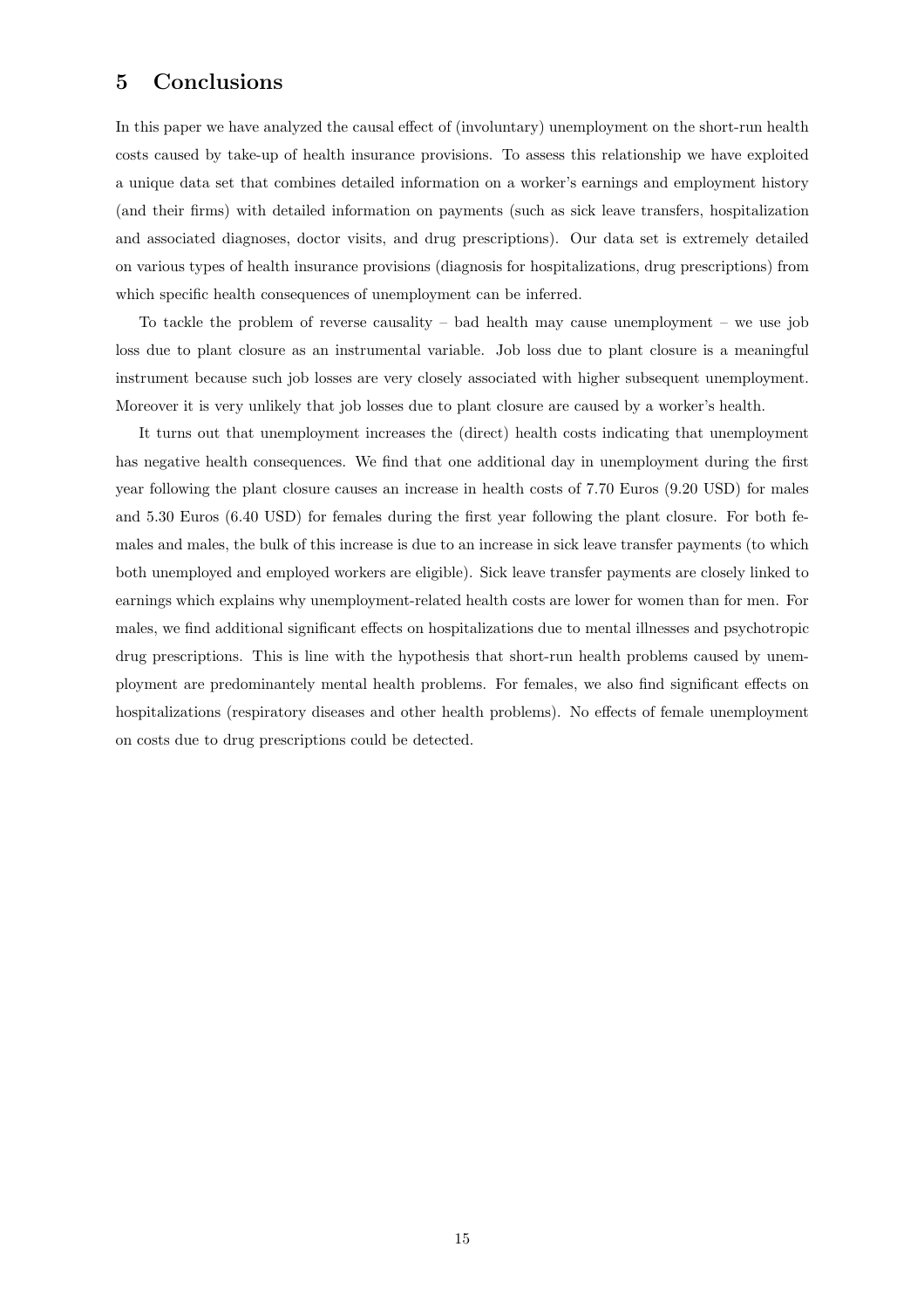## References

- [1] Akerlof, George A. and Rachel E. Kranton (2000). Economics and Identity. Quarterly Journal of Economics 115(3): 715-753.
- [2] Ali, Jennifer and William R. Avison (1997). Employment Transitions and Psychological Distress: The Contrasting Experiences of Single and Married Mothers. Journal of Health and Social Behavior, 38(4): 345-362.
- [3] Agerbo, Esben, Tor Eriksson, Preben Bo Mortensen, and Nils Westergaard-Nielsen (1998). Unemployment and mental disorders, An Empirical Analysis. Working Paper 98-02, Centre for Labor Market and Social Research, Aarhus.
- [4] Angrist, Joshua D., Guido Imbens and Donald Rubin (1996), Identification of Causal Effects Using Instrumental Variables, Journal of the American Statistical Association, 91: 444–455.
- [5] Angrist, Joshua D. and Guido Imbens (1995), Two-State Least Squares Estimation of Average Causal Effects in Models with Variable Treatment Intensity, Journal of the American Statistical Association, 90: 431–442.
- [6] Bakke, E. Wright (1940). Citizens Without Work: A Study of the Effects of Unemployment upon the Worker. New Haven.
- [7] Bjorklund, Anders (1985). Unemployment and Mental Health: Some Evidence from Panel Data. The Journal of Human Resources, 20(4): 469–483.
- [8] Brenner, M.H. (1979). Mortality and the National Economy: A Review and the experience of England and Wales 1936-76. The Lancet 2, 8141, 568-573.
- [9] Brenner M.H. (1973). Mental Illness and the Economy. Cambridge, MA: Harvard University Press.
- [10] Cleary, Paul and David Mechanic (1983) Sex Differences in Psychological Distress among Married People. Jouranl of Health and Social Behavior, 24:111-121.
- [11] Dooley, David, Jonathan Fielding, and Lennart Levi(1996). Health and Unemployment. Annual Review of Public Health, 17: 449-465
- [12] Dooley D, Catalano R, Hough R. (1992). Unemployment and alcohol disorder in 1910 and 1990: drift versus social causation. Journal of Occupational and Organizational Psychology, 65: 277-90.
- [13] Fox, John (1980). Gove's Specific Sex-Role Theory of Mental Illness: A Research Note. Journal of Health and Social Behavior, 21: 260-267.
- [14] Frey, Bruno S. and Alois Stutzer (2002). What Can Economists Learn from Happiness Research? Journal of Economic Literature, 40(2): 402–435.
- [15] Fryer, David (1986). The social psychology of the invisible: An interview with Marie Jahoda. New Ideas in Psychology, 4(1): 107–118.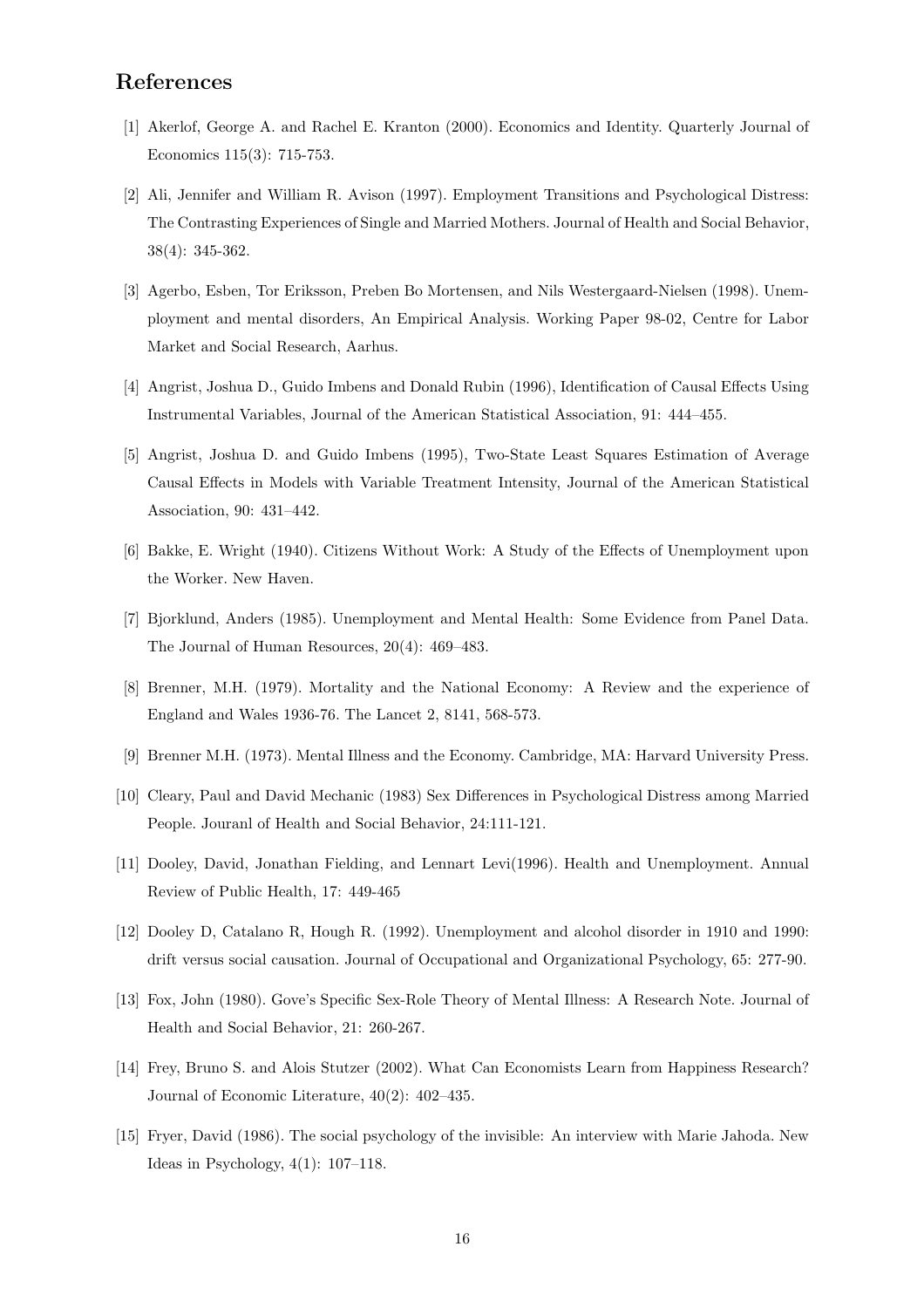- [16] Jahoda, Marie (1982). Employment and Unemployment: A Social–psychological Analysis. Cambridge: Cambrdige University Press.
- [17] Jahoda, Marie, Lazarsfeld, Paul F. and Hans Zeisel (1932). Die Arbeitslosen von Marienthal. Ein soziographischer Versuch. Frankfurt: Suhrkamp.
- [18] Kessler, Ronald C. (1979). Stress, Social Status, and Psychological Distress. Journal of Health and Social Behaviour, 20(3): 259–272.
- [19] Kessler, Ronald C. and Paul D. Cleary (1980). Social Class and Psychological Distress. American Sociological Review, 45(3): 463–478.
- [20] Kessler, Ronald C., J. Blake Turner and James S. House (1989). Unemployment, Reemployment, and Emotional Functioning in a Community Sample. American Sociological Review, 54(4): 648– 657.
- [21] Korpi, Thomas (2001). Accumulating Disadvantage: Longitudinal Analyses of Unemployment and Physical Health in Representative Samples of the Swedish Population. European Sociological Review 17(3): 255-273.
- [22] Kuhn, Peter J. (2002). Losing Work, Moving On. International Perspectives on Worker Displacement. Kalamazoo Michigan: W.E. Upjohn Institute for Employment Research.
- [23] Marsh, Catherine and Jose Luis Alvaro (1990). A Cross–Cultural Perspective on the Social and Psychological Distress Caused by Unemployment: A Comparison of Spain and the United Kingdom. European Sociological Review, 6(3): 237–255.
- [24] McLeod, Jane D. and Ronald C. Kessler (1990). Socioeconomic Status Differences in Vulnerability to Undesirable Life Events. Journal of Health and Social Behaviour, 31(2): 162–172.
- [25] Morse, Nancy C. and Robert S. Weiss (1955). The Function and Meaning of Work. American Socological Review, 20(2): 191–198.
- [26] Oswald, Andrew J. (1997). Happiness and Economic Performance. The Economic Journal, 107(445), 1815–1831.
- [27] Pearlin, Leonard J. (1975). Sex roles and depression in Life Span Developmental Psychology: Normal Life Crisis, edited by N.Datan and H.Grisber. New York: Academic Press.
- [28] Pearlin, Leonard J. (1989). The Sociological Study of Stress. Journal of Health and Social Behaviour, 30(3): 241–256.
- [29] Pearlin, Leonard I. and Carmi Schooler (1978). The Structure of Coping. Journal of Health and Social Behaviour, 19(1): 2–21.
- [30] Perrott, J. and Edgar Sydenstricker (1935). Causal and Selective Factors in Sickness. The American Journal of Sociology, 40(6): 804–812.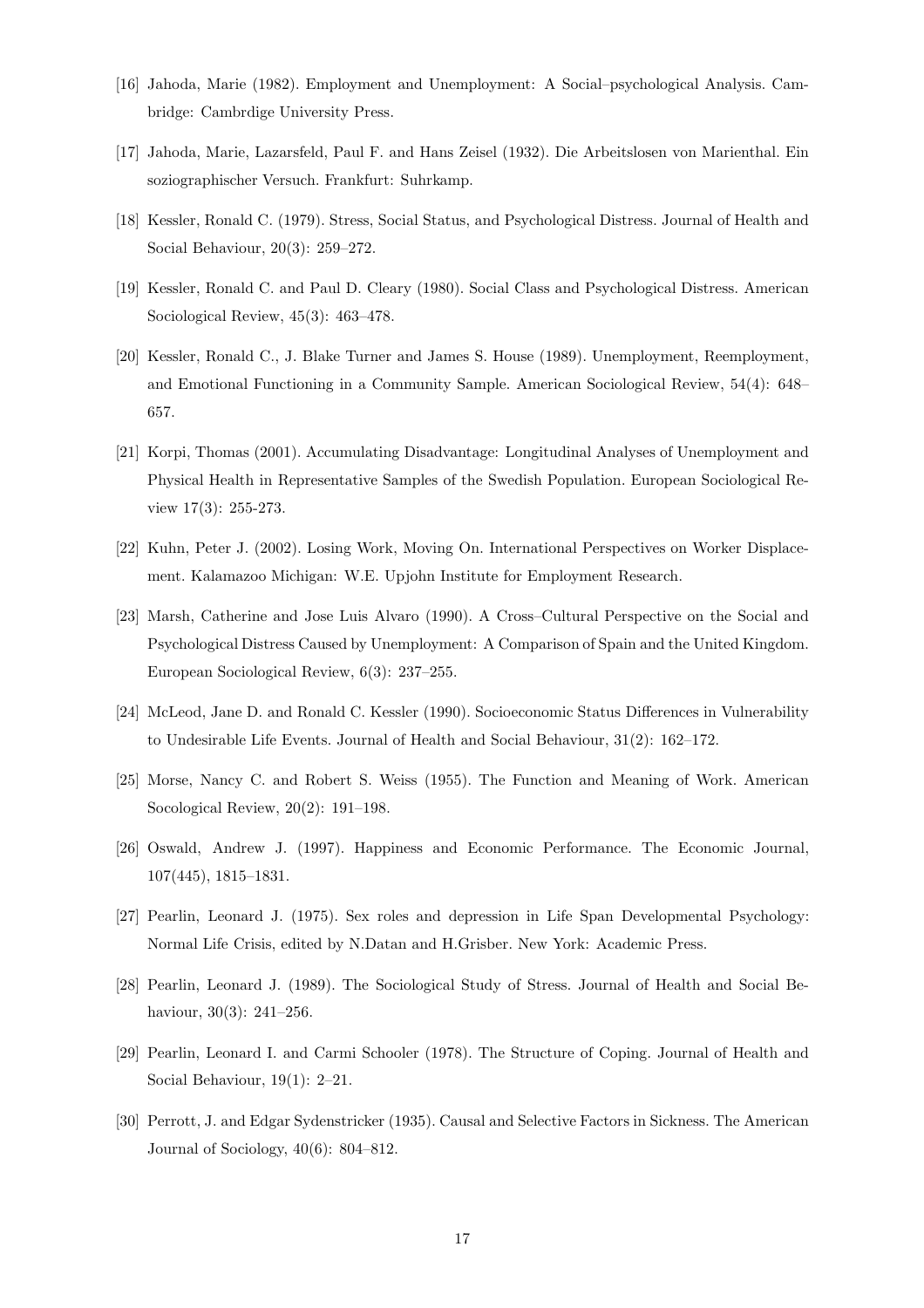- [31] Rosenfield, Sarah (1989). The Effects of Women's Employment: Personal Control and Sex Differences in Mental Health. Journal of Health and Social Behavior, 30: 77-91.
- [32] Shields, Michael A. and Stephen Wheatly Price (2001). Exploring the Economic and Social Determinants of Psychologial and Psychosocial Health. IZA Discussion Paper No. 396.
- [33] Solow, Robert (1990). The Labor Market as a Social Institution. Oxford: Basil Blackwell.
- [34] Stutzer, Alois and Rafael Lalive (2004). The Role of Social Work Norms in Job Searching and Subjective Well–Being. Forthcoming in: Journal of the European Economic Association.
- [35] Thoits, Peggy A. (1986). Multiple Identities: Examining Gender and Marital Status Differences in Distress. American Sociological Review, 51(2): 259–272.
- [36] Turner, J. Blake (1995). Economic Context and the Health Effects of Unemployment. Journal of Health and Social Behaviour, 36(3): 213–229.
- [37] Westergaard-Nielsen, Nils, Esben Agerbo, Tor Eriksson, and Preben Bo Mortensen (2003). Labour Market Behaviour when minds are not so beautiful. Paper presented at AEA-meeting, 2003.
- [38] Whelan, Christopher T. (1994). Social Class, Unemployment, and Psychological Distress. European Sociological Review, 10(1), 49–61.
- [39] Winkelmann Liliana and Rainer Winkelmann (1998). Why are the unemployed so unhappy? Evidence from panel data (with L. Winkelmann), Economica, 65, 1-16.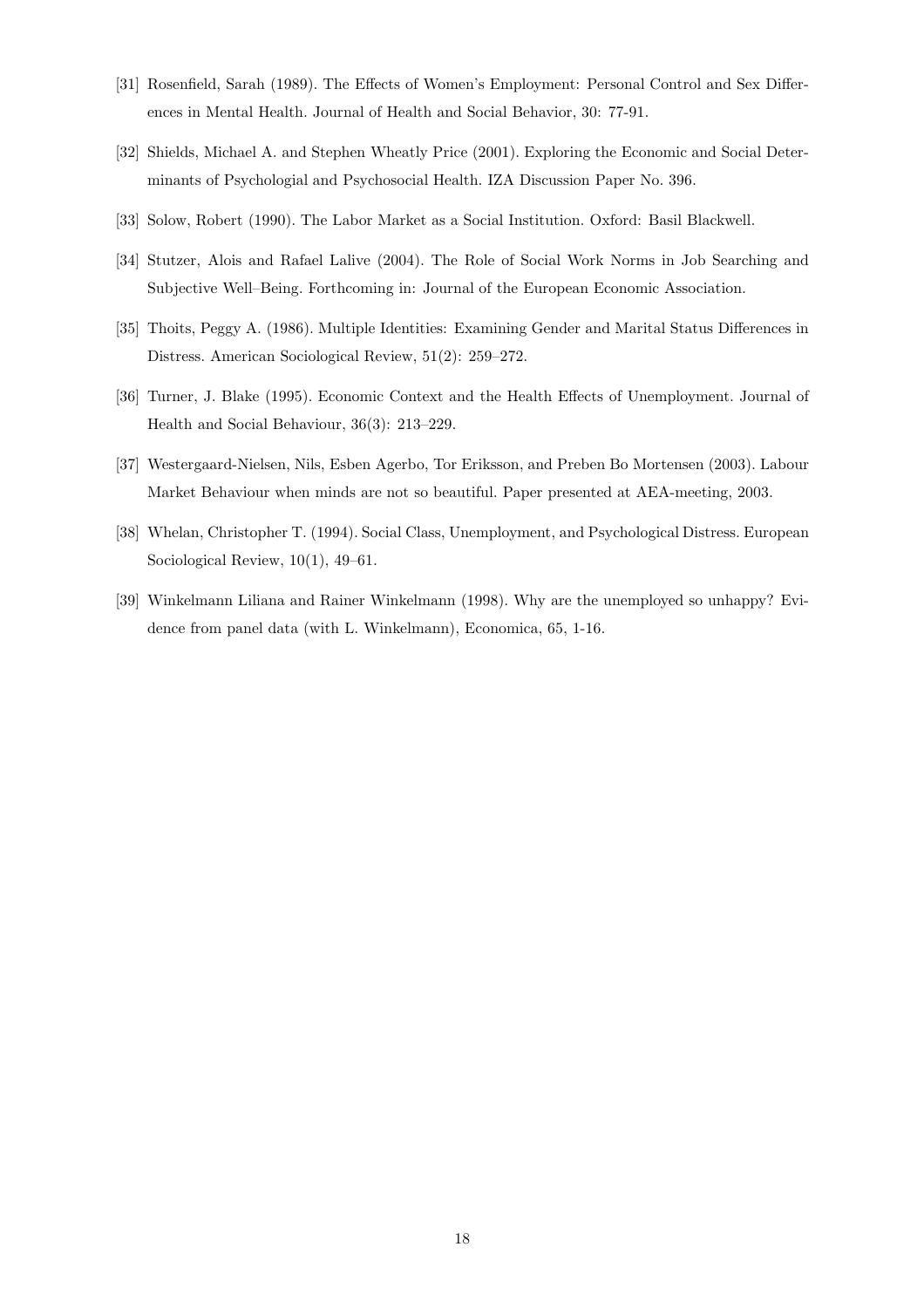

Figure 1: Unemployment (mean days/quarter)



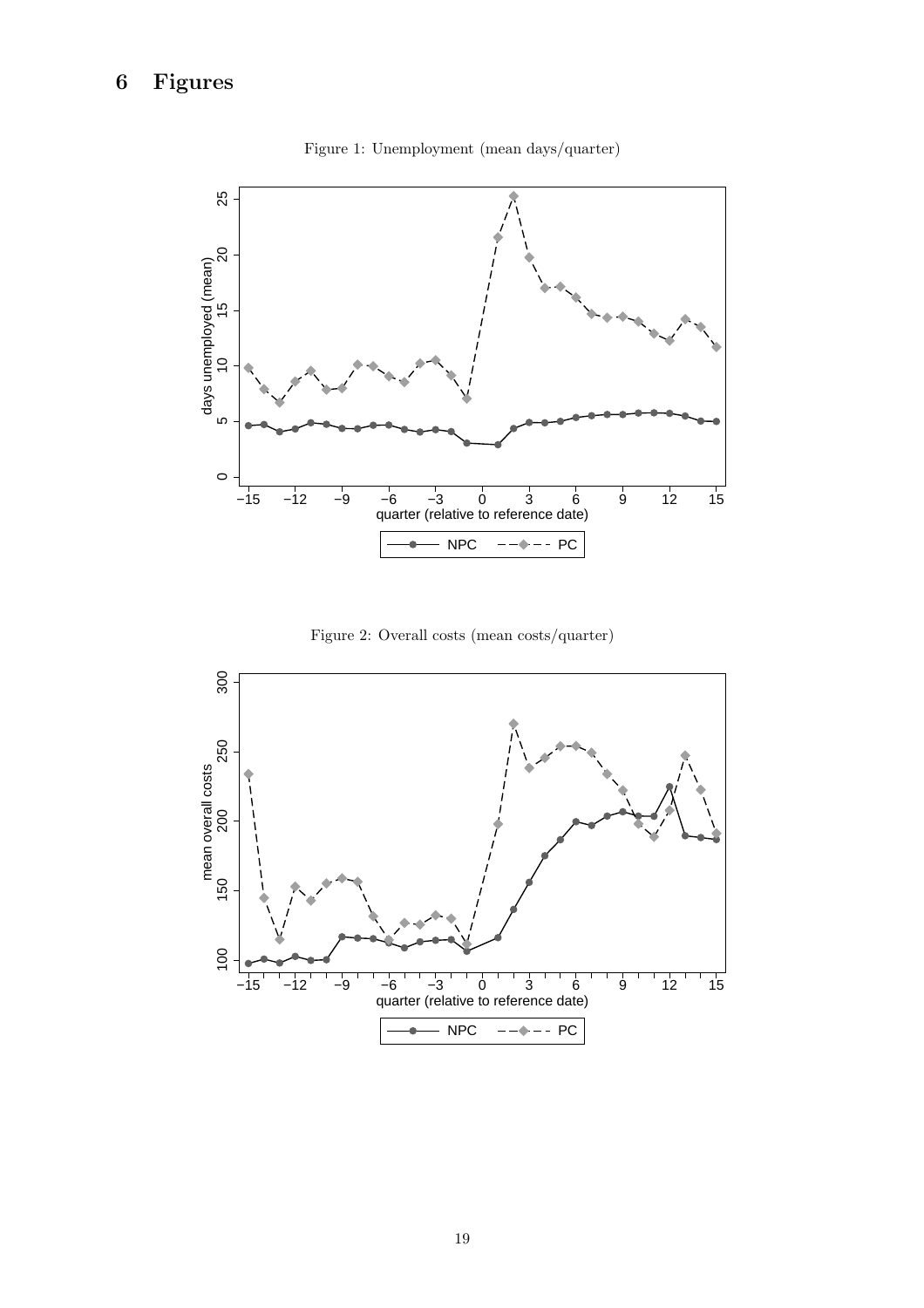## 7 Tables

Table 1: Level regressions, one year before reference date (men)

| dependent variable:                         |         |              | overall costs |             |              |
|---------------------------------------------|---------|--------------|---------------|-------------|--------------|
| days unemployed (one year before ref. date) | 0.345   | 0.191        | 0.264         | 0.271       | $-1.014***$  |
|                                             | (0.249) | (0.281)      | (0.281)       | (0.282)     | (0.286)      |
| age (in years)                              |         | $-35.129***$ | $-24.087*$    | $-23.382*$  | 63.088***    |
|                                             |         | (10.341)     | (10.431)      | (10.441)    | (11.110)     |
| age/10 squared                              |         | 68.504***    | $54.184***$   | $53.483***$ | $-45.828**$  |
|                                             |         | (13.401)     | (13.501)      | (13.511)    | (14.193)     |
| tenure (in years)                           |         | $-0.140$     | $-0.166$      | $-0.145$    | $0.484***$   |
|                                             |         | (0.123)      | (0.123)       | (0.123)     | (0.127)      |
| $\text{tenure}/10$ squared                  |         | 0.006        | 0.005         | 0.004       | $-0.018**$   |
|                                             |         | (0.006)      | (0.006)       | (0.006)     | (0.006)      |
| size of firm                                |         | $0.063*$     | 0.047         | 0.046       | $0.088**$    |
|                                             |         | (0.026)      | (0.027)       | (0.028)     | (0.028)      |
| size of $\dim/10$ squared                   |         | $-0.000*$    | $-0.000$      | $-0.000$    | $-0.001**$   |
|                                             |         | (0.000)      | (0.000)       | (0.000)     | (0.000)      |
| wage (in 100 Euros)                         |         |              |               |             | $-10.893***$ |
|                                             |         |              |               |             | (0.714)      |
| wage/10 squared                             |         |              |               |             | $1.370***$   |
|                                             |         |              |               |             | (0.143)      |
| Industry dummies                            | no      | yes          | yes           | yes         | yes          |
| Regionl dummies                             | no      | no           | yes           | yes         | yes          |
| Time dummies (year, month)                  | no      | no           | no            | yes         | yes          |
| N                                           | 33352   | 33352        | 33352         | 33352       | 33352        |
| $\rm r2$                                    | 0.000   | 0.005        | 0.008         | 0.009       | 0.023        |
| p                                           | 0.167   | 0.000        | 0.000         | 0.000       | 0.000        |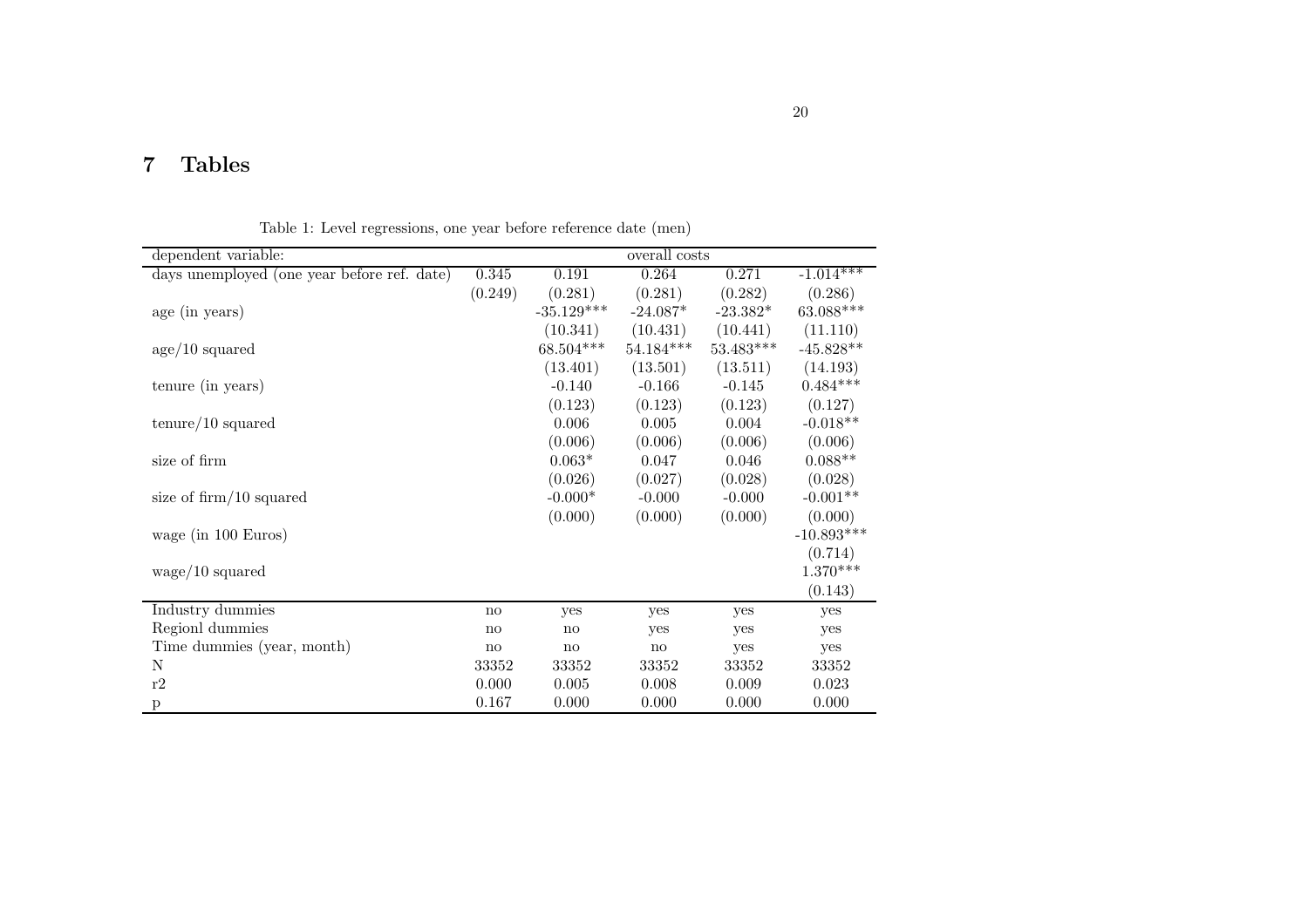| dependent variable:                         |              |               | overall costs |            |             |
|---------------------------------------------|--------------|---------------|---------------|------------|-------------|
| days unemployed (one year before ref. date) | 0.194        | 0.386         | 0.413         | 0.419      | 0.189       |
|                                             | (0.212)      | (0.229)       | (0.228)       | (0.229)    | (0.229)     |
| age (in years)                              |              | $-13.483$     | $-8.933$      | $-10.531$  | $-0.655$    |
|                                             |              | (8.000)       | (8.032)       | (8.099)    | (8.146)     |
| age/10 squared                              |              | 37.110***     | $30.026**$    | $31.982**$ | 20.125      |
|                                             |              | (10.739)      | (10.779)      | (10.847)   | (10.896)    |
| tenure (in years)                           |              | $-0.008$      | $-0.048$      | $-0.028$   | 0.110       |
|                                             |              | (0.096)       | (0.096)       | (0.097)    | (0.098)     |
| $\text{tenure}/10$ squared                  |              | 0.002         | 0.003         | 0.002      | $-0.001$    |
|                                             |              | (0.005)       | (0.005)       | (0.005)    | (0.005)     |
| size of firm                                |              | 0.030         | 0.016         | 0.019      | 0.034       |
|                                             |              | (0.017)       | (0.019)       | (0.020)    | (0.020)     |
| size of $\operatorname{firm}/10$ squared    |              | $-0.000$      | $-0.000$      | $-0.000$   | $-0.000$    |
|                                             |              | (0.000)       | (0.000)       | (0.000)    | (0.000)     |
| wage (in $100 \text{ Euros}$ )              |              |               |               |            | $-3.615***$ |
|                                             |              |               |               |            | (0.527)     |
| $wage/10$ squared                           |              |               |               |            | $0.546***$  |
|                                             |              |               |               |            | (0.130)     |
| Industry dummies                            | no           | yes           | yes           | yes        | yes         |
| Regionl dummies                             | $\mathbf{n}$ | no            | yes           | yes        | yes         |
| Time dummies (year, month)                  | no           | $\mathbf{no}$ | $\mathbf{no}$ | yes        | yes         |
| N                                           | 19243        | 19243         | 19243         | 19243      | 19243       |
| r2                                          | 0.000        | 0.011         | 0.016         | 0.017      | 0.022       |
| $\mathbf{p}$                                | 0.360        | 0.000         | 0.000         | 0.000      | 0.000       |

Table 2: Level regressions, one year before reference date (women)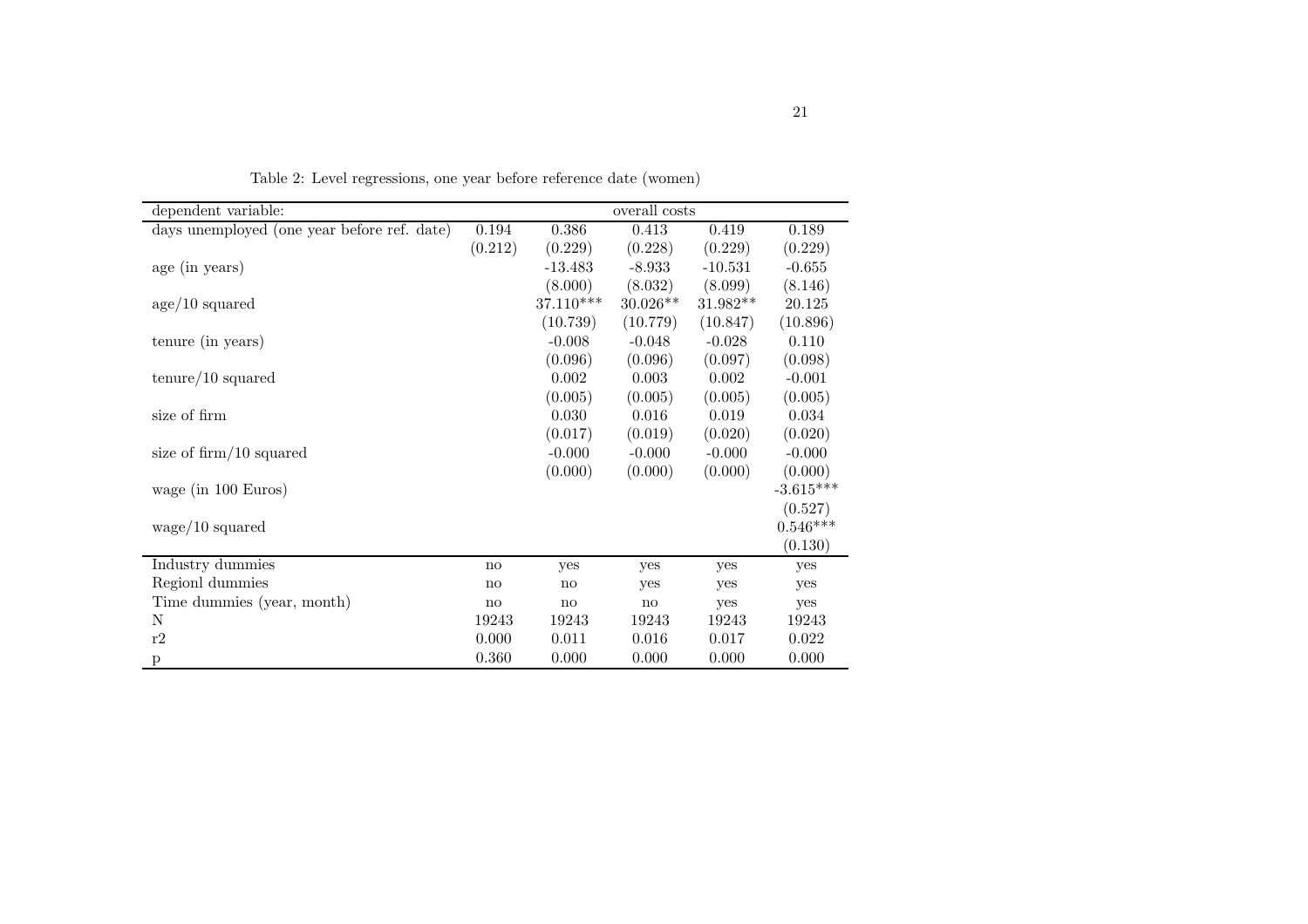| dependent variable:                         | overall costs | sick leave   | consultations | hospitalisation | drugs       |
|---------------------------------------------|---------------|--------------|---------------|-----------------|-------------|
| days unemployed (one year before ref. date) | $-1.014***$   | $-1.033***$  | $0.041***$    | $-0.052$        | 0.030       |
|                                             | (0.286)       | (0.262)      | (0.012)       | (0.056)         | (0.030)     |
| age (in years)                              | $63.088***$   | $70.685***$  | $-5.181***$   | 1.800           | $-4.216***$ |
|                                             | (11.110)      | (10.164)     | (0.448)       | (2.195)         | (1.166)     |
| age/10 squared                              | $-45.828**$   | $-68.616***$ | $9.579***$    | 3.995           | $9.215***$  |
|                                             | (14.193)      | (12.985)     | (0.573)       | (2.805)         | (1.489)     |
| tenure (in years)                           | $0.484***$    | $0.448***$   | 0.001         | 0.020           | 0.015       |
|                                             | (0.127)       | (0.116)      | (0.005)       | (0.025)         | (0.013)     |
| $\text{tenure}/10 \text{ squared}$          | $-0.018**$    | $-0.018**$   | 0.000         | $-0.001$        | $-0.000$    |
|                                             | (0.006)       | (0.006)      | (0.000)       | (0.001)         | (0.001)     |
| size of firm                                | $0.088**$     | $0.067**$    | 0.002         | $0.020^{***}\,$ | $-0.001$    |
|                                             | (0.028)       | (0.026)      | (0.001)       | (0.006)         | (0.003)     |
| size of $\lim_{10}$ squared                 | $-0.001**$    | $-0.000*$    | $-0.000$      | $-0.000**$      | 0.000       |
|                                             | (0.000)       | (0.000)      | (0.000)       | (0.000)         | (0.000)     |
| wage (in $100 \text{ Euros}$ )              | $-10.893***$  | $-9.786***$  | $0.144***$    | $-1.112***$     | $-0.138$    |
|                                             | (0.714)       | (0.653)      | (0.029)       | (0.141)         | (0.075)     |
| $wage/10$ squared                           | $1.370***$    | $1.261***$   | $-0.027***$   | $0.119***$      | 0.016       |
|                                             | (0.143)       | (0.131)      | (0.006)       | (0.028)         | (0.015)     |
| Industry dummies                            | yes           | yes          | yes           | yes             | yes         |
| Regional dummies                            | yes           | yes          | yes           | yes             | yes         |
| Time dummies                                | yes           | yes          | yes           | yes             | yes         |
| N                                           | $33352\,$     | 33352        | 33352         | 33352           | $33352\,$   |
| $\rm r2$                                    | 0.023         | 0.017        | 0.126         | $0.017\,$       | $0.019\,$   |
| $\mathbf{p}$                                | 0.000         | 0.000        | 0.000         | 0.000           | 0.000       |

Table 3: Level regression, one year before reference date (men)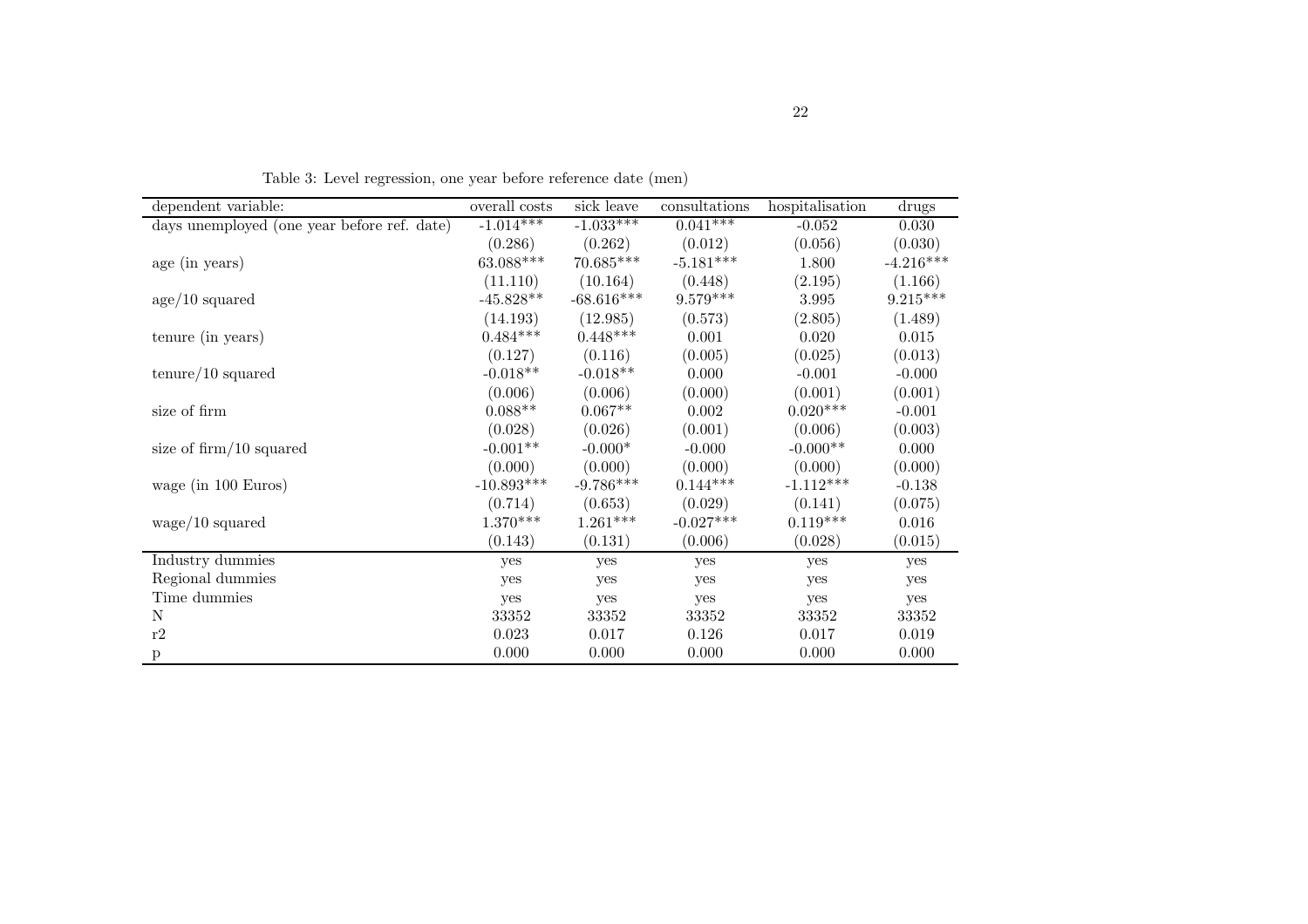| dependent variable:                         | overall costs | sick leave  | consultations | hospitalisation | drugs     |
|---------------------------------------------|---------------|-------------|---------------|-----------------|-----------|
| days unemployed (one year before ref. date) | 0.189         | 0.086       | $0.057**$     | 0.044           | 0.001     |
|                                             | (0.229)       | (0.176)     | (0.022)       | (0.077)         | (0.055)   |
| age (in years)                              | $-0.655$      | 9.584       | $-0.532$      | $-7.467**$      | $-2.240$  |
|                                             | (8.146)       | (6.240)     | (0.768)       | (2.721)         | (1.951)   |
| age/10 squared                              | 20.125        | $-6.065$    | $4.630***$    | $14.016***$     | $7.544**$ |
|                                             | (10.896)      | (8.347)     | (1.028)       | (3.640)         | (2.609)   |
| tenure (in years)                           | 0.110         | 0.115       | $-0.001$      | 0.008           | $-0.012$  |
|                                             | (0.098)       | (0.075)     | (0.009)       | (0.033)         | (0.023)   |
| $\text{tenure}/10$ squared                  | $-0.001$      | $-0.004$    | 0.001         | 0.001           | 0.001     |
|                                             | (0.005)       | (0.004)     | (0.000)       | (0.002)         | (0.001)   |
| size of firm                                | 0.034         | 0.013       | 0.003         | $0.016*$        | 0.003     |
|                                             | (0.020)       | (0.015)     | (0.002)       | (0.007)         | (0.005)   |
| size of $\lim_{10}$ squared                 | $-0.000$      | $-0.000$    | $-0.000$      | $-0.000*$       | $-0.000$  |
|                                             | (0.000)       | (0.000)     | (0.000)       | (0.000)         | (0.000)   |
| wage (in $100 \text{ Euros}$ )              | $-3.615***$   | $-3.405***$ | $0.177***$    | $-0.349*$       | $-0.038$  |
|                                             | (0.527)       | (0.404)     | (0.050)       | (0.176)         | (0.126)   |
| $wage/10$ squared                           | $0.546***$    | $0.582***$  | $-0.057***$   | 0.028           | $-0.008$  |
|                                             | (0.130)       | (0.099)     | (0.012)       | (0.043)         | (0.031)   |
| Industry dummies                            | yes           | yes         | yes           | yes             | yes       |
| Regional dummies                            | yes           | yes         | yes           | yes             | yes       |
| Time dummies                                | yes           | yes         | yes           | yes             | yes       |
| N                                           | 19243         | 19243       | 19243         | 19243           | 19243     |
| $\rm r2$                                    | 0.022         | 0.010       | 0.132         | 0.014           | 0.015     |
| p                                           | 0.000         | 0.000       | 0.000         | 0.000           | 0.000     |

Table 4: Level regression, one year before reference date (women)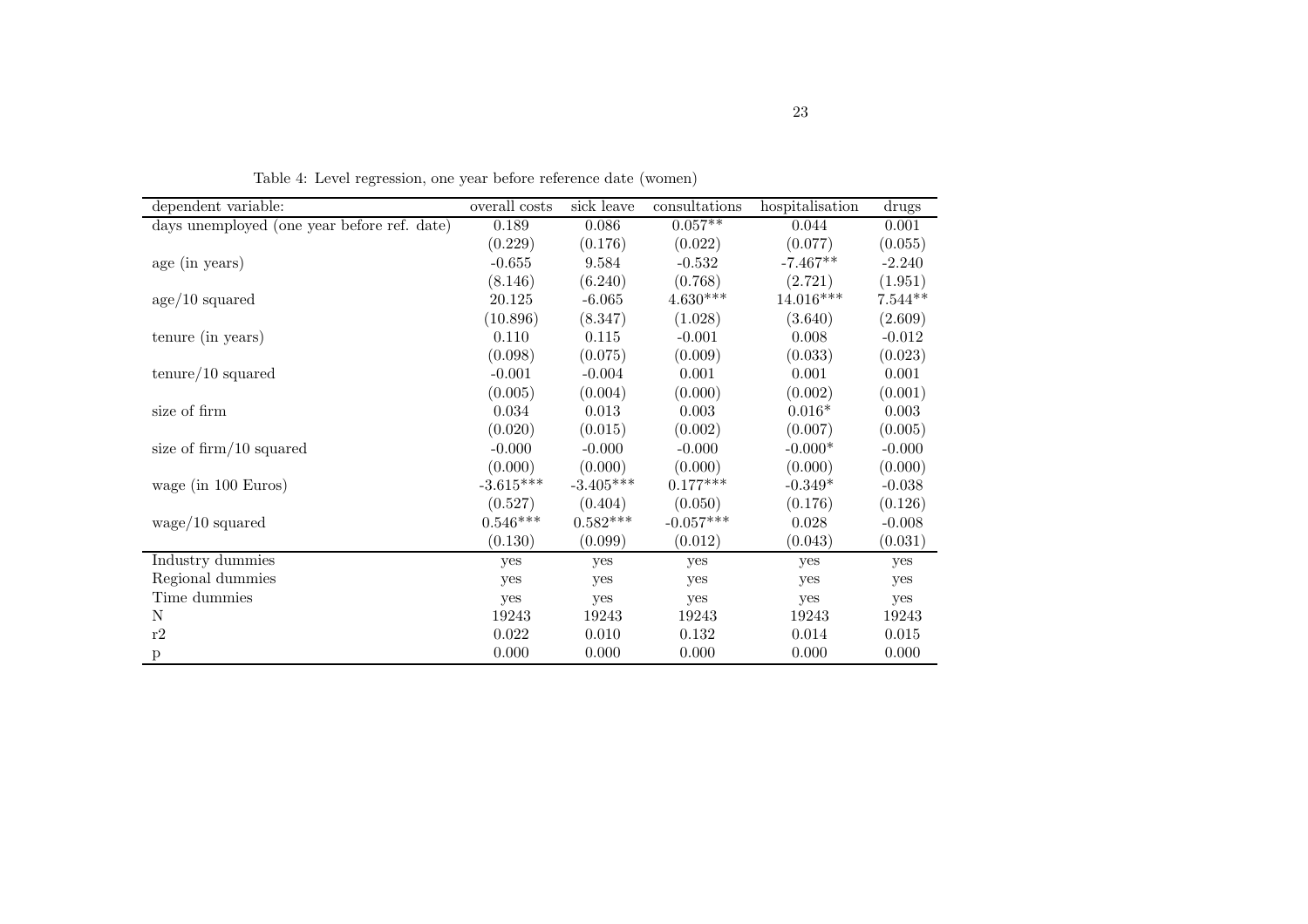| dependent variable:                         | overall costs | sick leave   | consultations          | hospitalisation | drugs       |
|---------------------------------------------|---------------|--------------|------------------------|-----------------|-------------|
| treat                                       | 29.759        | 17.423       | $-1.413$               | 12.226          | 1.522       |
|                                             | (40.526)      | (37.077)     | (1.635)                | (8.009)         | (4.252)     |
| days unemployed (one year before ref. date) | $-1.024***$   | $-1.039***$  | $0.041^{***}\;$        | $-0.056$        | 0.030       |
|                                             | (0.286)       | (0.262)      | (0.012)                | (0.057)         | (0.030)     |
| age (in years)                              | $62.759***$   | 70.492***    | $-5.166***$            | 1.665           | $-4.232***$ |
|                                             | (11.119)      | (10.172)     | (0.449)                | (2.197)         | (1.167)     |
| age/10 squared                              | $-45.465**$   | $-68.404***$ | $9.561^{\ast\ast\ast}$ | 4.144           | $9.233***$  |
|                                             | (14.202)      | (12.993)     | (0.573)                | (2.807)         | (1.490)     |
| tenure (in years)                           | $0.488***$    | $0.451***$   | 0.001                  | 0.021           | $0.015\,$   |
|                                             | (0.127)       | (0.116)      | (0.005)                | (0.025)         | (0.013)     |
| $\text{tenure}/10$ squared                  | $-0.018**$    | $-0.018**$   | 0.000                  | $-0.001$        | $-0.000$    |
|                                             | (0.006)       | (0.006)      | (0.000)                | (0.001)         | (0.001)     |
| size of firm                                | $0.090**$     | $0.068**$    | 0.001                  | $0.021***$      | $-0.001$    |
|                                             | (0.028)       | (0.026)      | (0.001)                | (0.006)         | (0.003)     |
| size of $\lim_{10}$ squared                 | $-0.001**$    | $-0.000*$    | $-0.000$               | $-0.000***$     | 0.000       |
|                                             | (0.000)       | (0.000)      | (0.000)                | (0.000)         | (0.000)     |
| wage (in 100 Euros)                         | $-10.841***$  | $-9.756***$  | $0.141***$             | $-1.091***$     | $-0.136$    |
|                                             | (0.718)       | (0.657)      | (0.029)                | (0.142)         | (0.075)     |
| $wage/10$ squared                           | $1.358***$    | $1.255***$   | $-0.027***$            | $0.115^{***}\,$ | 0.016       |
|                                             | (0.144)       | (0.131)      | (0.006)                | (0.028)         | (0.015)     |
| Industry dummies                            | yes           | yes          | yes                    | yes             | yes         |
| Regional dummies                            | yes           | yes          | yes                    | yes             | yes         |
| Time dummies                                | yes           | yes          | yes                    | yes             | yes         |
| N                                           | 33352         | 33352        | 33352                  | 33352           | 33352       |
| $\rm r2$                                    | 0.023         | 0.017        | 0.126                  | 0.017           | 0.019       |
| p                                           | 0.000         | $0.000\,$    | 0.000                  | 0.000           | 0.000       |

Table 5: Level regressions, one year before reference date (men)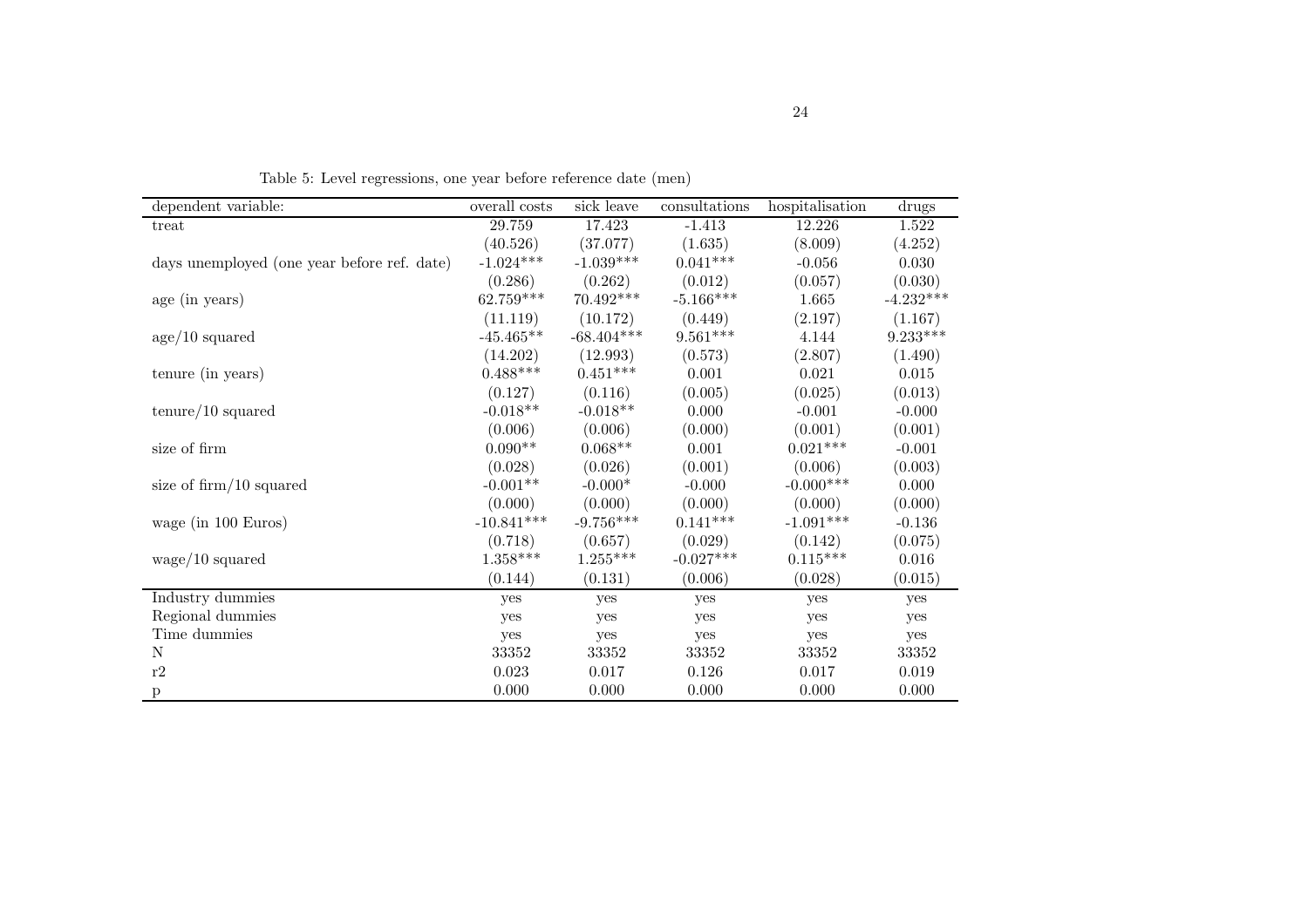| dependent variable:                         | overall costs | sick leave           | consultations | hospitalisation | drugs     |
|---------------------------------------------|---------------|----------------------|---------------|-----------------|-----------|
| treat                                       | 49.733        | 19.322               | $8.535***$    | 24.369*         | $-2.492$  |
|                                             | (32.890)      | (25.195)             | (3.101)       | (10.985)        | (7.876)   |
| days unemployed (one year before ref. date) | 0.181         | 0.083                | $0.056**$     | 0.040           | 0.002     |
|                                             | (0.229)       | (0.176)              | (0.022)       | (0.077)         | (0.055)   |
| age (in years)                              | $0.051\,$     | $\boldsymbol{9.858}$ | $-0.410$      | $-7.121**$      | $-2.275$  |
|                                             | (8.159)       | (6.250)              | (0.769)       | (2.725)         | (1.954)   |
| age/10 squared                              | 19.219        | $-6.417$             | $4.474***$    | $13.572***$     | $7.589**$ |
|                                             | (10.913)      | (8.359)              | (1.029)       | (3.645)         | (2.613)   |
| tenure (in years)                           | 0.108         | 0.114                | $-0.001$      | 0.007           | $-0.012$  |
|                                             | (0.098)       | (0.075)              | (0.009)       | (0.033)         | (0.023)   |
| $\text{tenure}/10$ squared                  | $-0.001$      | $-0.004$             | 0.001         | 0.001           | 0.001     |
|                                             | (0.005)       | (0.004)              | (0.000)       | (0.002)         | (0.001)   |
| size of firm                                | $0.038\,$     | $0.014\,$            | $0.003\,$     | $0.017**$       | 0.003     |
|                                             | (0.020)       | (0.015)              | (0.002)       | (0.007)         | (0.005)   |
| size of $\dim/10$ squared                   | $-0.000$      | $-0.000$             | $-0.000$      | $-0.000*$       | $-0.000$  |
|                                             | (0.000)       | (0.000)              | (0.000)       | (0.000)         | (0.000)   |
| wage (in 100 Euros)                         | $-3.564***$   | $-3.385***$          | $0.186***$    | $-0.325$        | $-0.041$  |
|                                             | (0.528)       | (0.405)              | (0.050)       | (0.176)         | (0.126)   |
| $wage/10$ squared                           | $0.534***$    | $0.578***$           | $-0.059***$   | 0.022           | $-0.007$  |
|                                             | (0.130)       | (0.100)              | (0.012)       | (0.043)         | (0.031)   |
| Industry dummies                            | yes           | yes                  | yes           | yes             | yes       |
| Regional dummies                            | yes           | yes                  | yes           | yes             | yes       |
| Time dummies                                | yes           | yes                  | yes           | yes             | yes       |
| N                                           | 19243         | 19243                | 19243         | 19243           | 19243     |
| $\rm r2$                                    | 0.022         | 0.010                | 0.133         | 0.014           | 0.015     |
| р                                           | 0.000         | 0.000                | 0.000         | 0.000           | 0.000     |
|                                             |               |                      |               |                 |           |

Table 6: Level regressions, one year before reference date (women)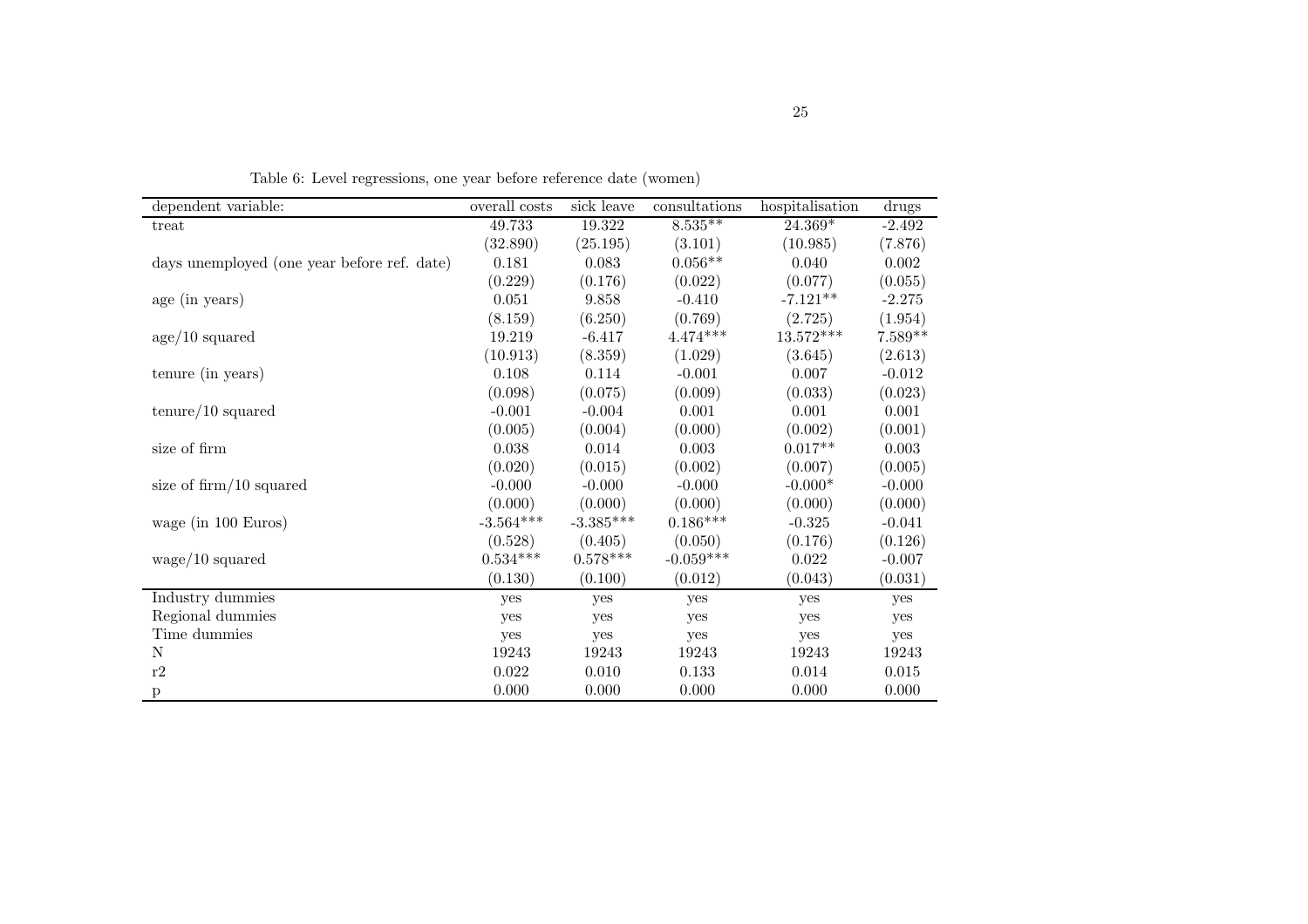| dependent variable                | days unemployed   | overall costs | sick leave | consultations | hospitalisation | drugs    |
|-----------------------------------|-------------------|---------------|------------|---------------|-----------------|----------|
|                                   | (after ref. date) |               |            |               |                 |          |
| treat                             | $66.750***$       |               |            |               |                 |          |
|                                   | (0.887)           |               |            |               |                 |          |
| days unemployed (after ref. date) |                   | $6.378***$    | $6.498***$ | $-0.392***$   | $0.371**$       | $-0.100$ |
|                                   |                   | (0.871)       | (0.805)    | (0.029)       | (0.130)         | (0.069)  |
| N                                 | 34677             | 34677         | 34677      | 34677         | 34677           | 34677    |
| r2                                | 0.140             | $\bullet$     | $\cdot$    |               |                 |          |
| p                                 | 0.000             | 0.000         | 0.000      | 0.000         | 0.004           | 0.151    |
| F                                 | 5657.800          | 53.645        | 65.159     | 182.627       | 8.104           | 2.060    |

Table 7: Wald–estiamtes (men)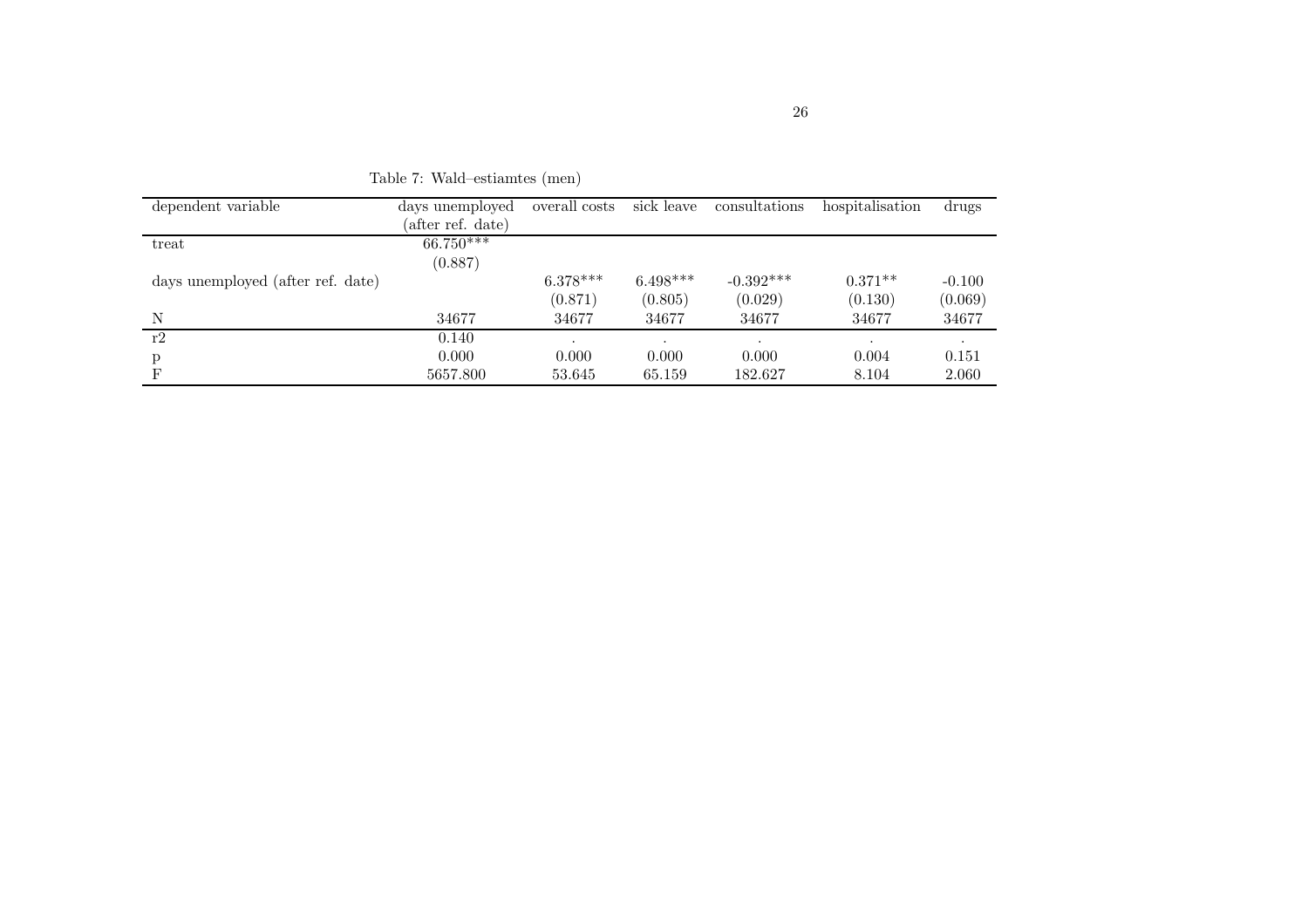| dependent variable                | days unemployed   | overall costs | sick leave | consultations | hospitalisation | drugs     |
|-----------------------------------|-------------------|---------------|------------|---------------|-----------------|-----------|
|                                   | (after ref. date) |               |            |               |                 |           |
| treat                             | $65.745***$       |               |            |               |                 |           |
|                                   | (1.247)           |               |            |               |                 |           |
| days unemployed (after ref. date) |                   | $4.020***$    | $3.830***$ | $-0.376***$   | $0.802***$      | $-0.236*$ |
|                                   |                   | (0.940)       | (0.851)    | (0.054)       | (0.200)         | (0.098)   |
| N                                 | 19626             | 19626         | 19626      | 19626         | 19626           | 19626     |
| r2                                | 0.124             |               |            |               |                 | $\cdot$   |
| р                                 | 0.000             | 0.000         | 0.000      | 0.000         | 0.000           | 0.016     |
|                                   | 2780.508          | 18.290        | 20.255     | 48.102        | 16.069          | 5.821     |

Table 8: Wald–estiamtes (women)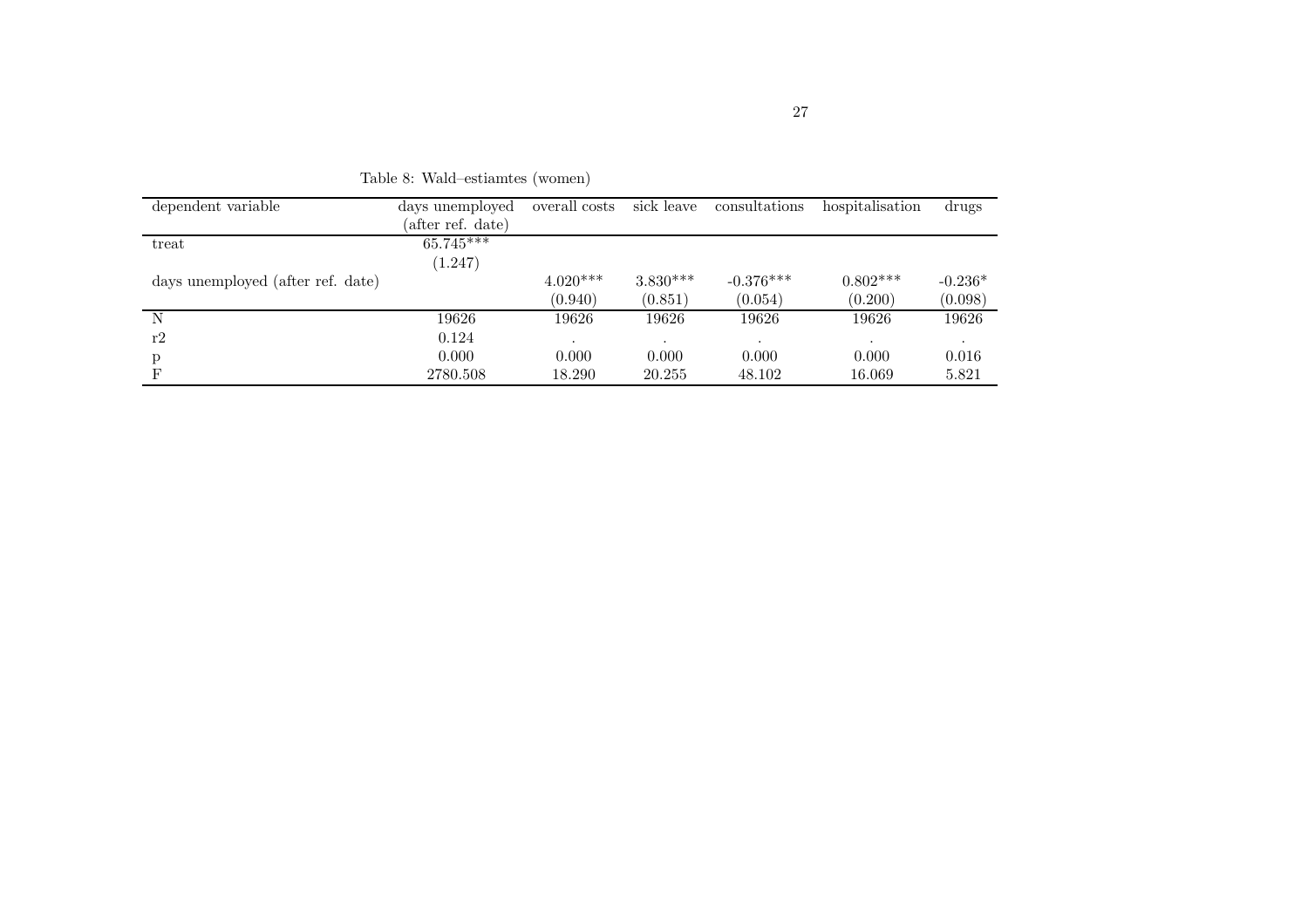| dependent variable          | days unemployed (after) | overall costs | sick leave | consultations   | hospitalisation | drugs       |
|-----------------------------|-------------------------|---------------|------------|-----------------|-----------------|-------------|
| treat                       | $52.870***$             |               |            |                 |                 |             |
|                             | (0.991)                 |               |            |                 |                 |             |
| days unemployed (after)     |                         | $7.683***$    | $7.443***$ | $-0.116**$      | 0.231           | 0.124       |
|                             |                         | (1.276)       | (1.184)    | (0.040)         | (0.190)         | (0.104)     |
| age (in years)              | $3.310***$              | $-58.298**$   | $-42.123*$ | $-4.440***$     | $-5.395$        | $-6.341***$ |
|                             | (0.270)                 | (19.027)      | (17.660)   | (0.600)         | (2.830)         | (1.551)     |
| $age/10$ squared            | $-3.336***$             | $119.958***$  | 83.601***  | $9.531***$      | 14.170***       | $12.657***$ |
|                             | (0.345)                 | (24.046)      | (22.319)   | (0.758)         | (3.577)         | (1.960)     |
| tenure (in years)           | $-0.042***$             | 0.323         | 0.387      | $-0.023***$     | $-0.055$        | 0.013       |
|                             | (0.003)                 | (0.215)       | (0.200)    | (0.007)         | (0.032)         | (0.018)     |
| $t$ enure/10 squared        | $0.001***$              | $-0.011$      | $-0.015$   | $0.001^{***}\;$ | 0.003           | $-0.000$    |
|                             | (0.000)                 | (0.010)       | (0.009)    | (0.000)         | (0.001)         | (0.001)     |
| size of firm                | $-0.000$                | 0.001         | $-0.003$   | 0.003           | 0.002           | $-0.001$    |
|                             | (0.001)                 | (0.047)       | (0.044)    | (0.001)         | (0.007)         | (0.004)     |
| size of $\lim_{10}$ squared | $-0.000$                | 0.000         | 0.000      | $-0.000$        | $-0.000$        | 0.000       |
|                             | (0.000)                 | (0.000)       | (0.000)    | (0.000)         | (0.000)         | (0.000)     |
| wage (in 100 Euros)         | $-0.126***$             | 0.161         | 0.584      | $0.091*$        | $-0.408*$       | $-0.106$    |
|                             | (0.017)                 | (1.210)       | (1.123)    | (0.038)         | (0.180)         | (0.099)     |
| wage/10 squared             | $0.008*$                | $-0.216$      | $-0.234$   | $-0.019*$       | 0.024           | 0.012       |
|                             | (0.003)                 | (0.239)       | (0.222)    | (0.008)         | (0.036)         | (0.020)     |
| Industry dummies            | yes                     | yes           | yes        | yes             | yes             | yes         |
| Regional dummies            | yes                     | yes           | yes        | yes             | yes             | yes         |
| Time dummies                | yes                     | yes           | yes        | yes             | yes             | yes         |
| $\mathbf N$                 | 33352                   | $33352\,$     | $33352\,$  | $33352\,$       | $33352\,$       | $33352\,$   |
| r2                          | 0.205                   | 0.001         |            | 0.120           | 0.013           | 0.015       |
| $\boldsymbol{\mathrm{p}}$   | 0.000                   | 0.000         | 0.000      | 0.000           | 0.000           | 0.000       |
| $\mathbf{F}$                | 145.230                 | $7.039\,$     | 4.611      | 80.421          | 7.554           | 8.697       |

Table 9: IV–estimates (men)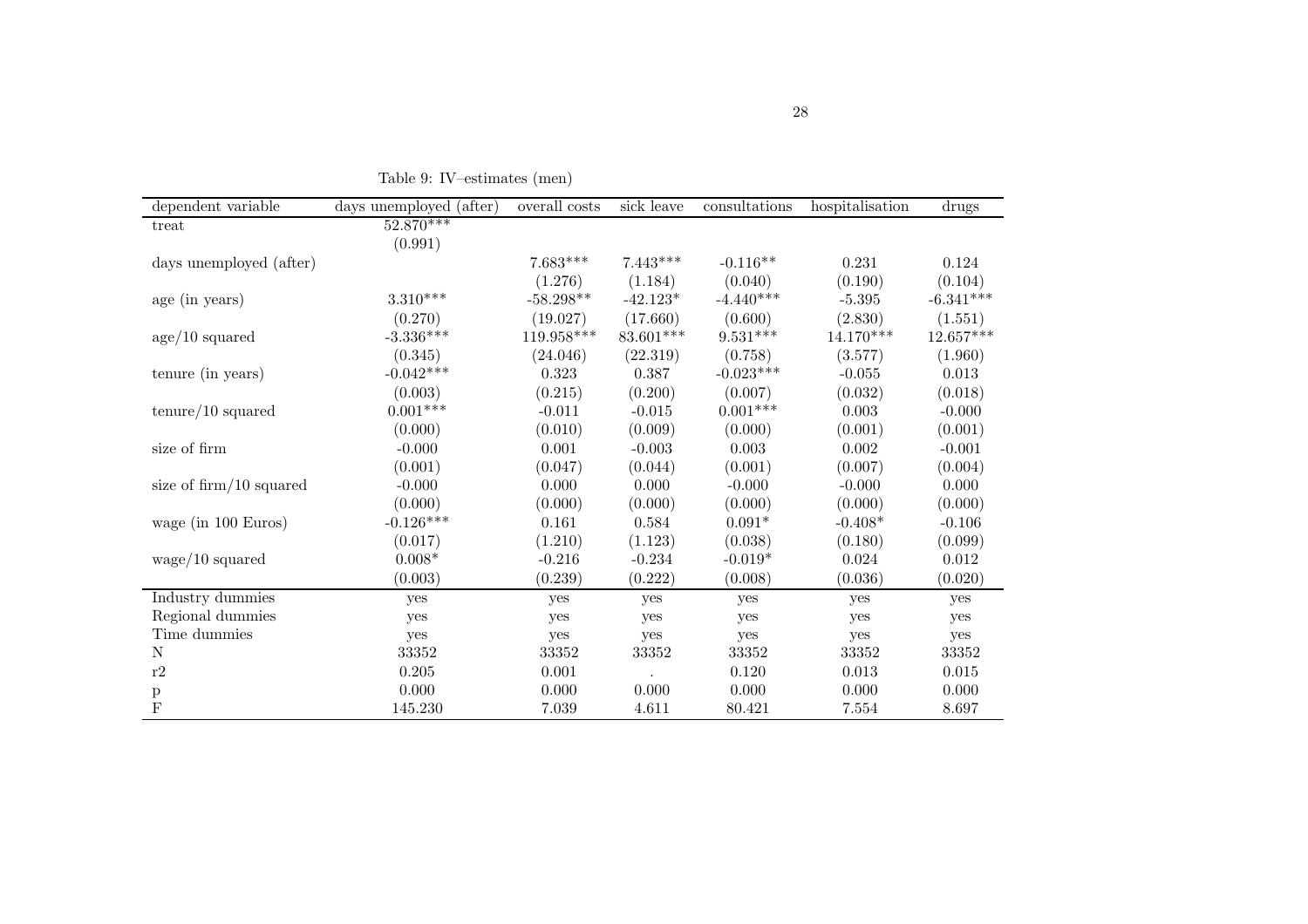| dependent variable          | days unemployed (after) | overall costs | sick leave | $const$ utions | hospitalisation | drugs      |
|-----------------------------|-------------------------|---------------|------------|----------------|-----------------|------------|
| treat                       | $66.065***$             |               |            |                |                 |            |
|                             | (1.378)                 |               |            |                |                 |            |
| days unemployed (after)     |                         | $5.319***$    | $4.677***$ | $-0.146*$      | $0.888***$      | $-0.100$   |
|                             |                         | (1.076)       | (0.975)    | (0.058)        | (0.230)         | (0.112)    |
| age (in years)              | $2.787***$              | $-43.552*$    | $-22.648$  | $-3.034**$     | $-15.175***$    | $-2.694$   |
|                             | (0.341)                 | (17.692)      | (16.029)   | (0.950)        | (3.780)         | (1.842)    |
| age/10 squared              | $-2.747***$             | 90.537***     | $50.791*$  | $8.338***$     | $22.545***$     | $8.863***$ |
|                             | (0.457)                 | (23.581)      | (21.364)   | (1.266)        | (5.038)         | (2.456)    |
| tenure (in years)           | $-0.039***$             | $-0.159$      | $-0.081$   | $-0.017$       | $-0.058$        | $-0.002$   |
|                             | (0.004)                 | (0.209)       | (0.189)    | (0.011)        | (0.045)         | (0.022)    |
| $\text{tenure}/10$ squared  | $0.001***$              | 0.009         | 0.005      | 0.001          | 0.002           | 0.000      |
|                             | (0.000)                 | (0.010)       | (0.009)    | (0.001)        | (0.002)         | (0.001)    |
| size of firm                | $-0.004***$             | 0.054         | $0.035\,$  | $-0.001$       | $0.015\,$       | 0.006      |
|                             | (0.001)                 | (0.043)       | (0.039)    | (0.002)        | (0.009)         | (0.005)    |
| size of $\lim_{10}$ squared | $0.000***$              | $-0.000$      | $-0.000$   | $-0.000$       | $-0.000$        | $-0.000$   |
|                             | (0.000)                 | (0.000)       | (0.000)    | (0.000)        | (0.000)         | (0.000)    |
| wage (in 100 Euros)         | 0.029                   | 1.837         | 1.248      | $0.177**$      | $0.545*$        | $-0.133$   |
|                             | (0.022)                 | (1.136)       | (1.029)    | (0.061)        | (0.243)         | (0.118)    |
| $wage/10$ squared           | $-0.012*$               | $-0.528$      | $-0.359$   | $-0.057***$    | $-0.133*$       | 0.020      |
|                             | (0.005)                 | (0.280)       | (0.254)    | (0.015)        | (0.060)         | (0.029)    |
| Industry dummies            | yes                     | yes           | yes        | yes            | yes             | yes        |
| Regional dummies            | yes                     | yes           | yes        | yes            | yes             | yes        |
| Time dummies                | yes                     | yes           | yes        | yes            | yes             | yes        |
| N                           | 19243                   | 19243         | 19243      | 19243          | 19243           | 19243      |
| $\rm r2$                    | 0.167                   | $\,0.003\,$   |            | 0.128          | $0.004\,$       | 0.019      |
| р                           | 0.000                   | 0.000         | 0.000      | 0.000          | 0.000           | 0.000      |
| $\mathbf{F}$                | 66.396                  | 4.365         | 2.371      | 50.297         | 3.893           | 6.453      |

Table 10: IV–estimates (women)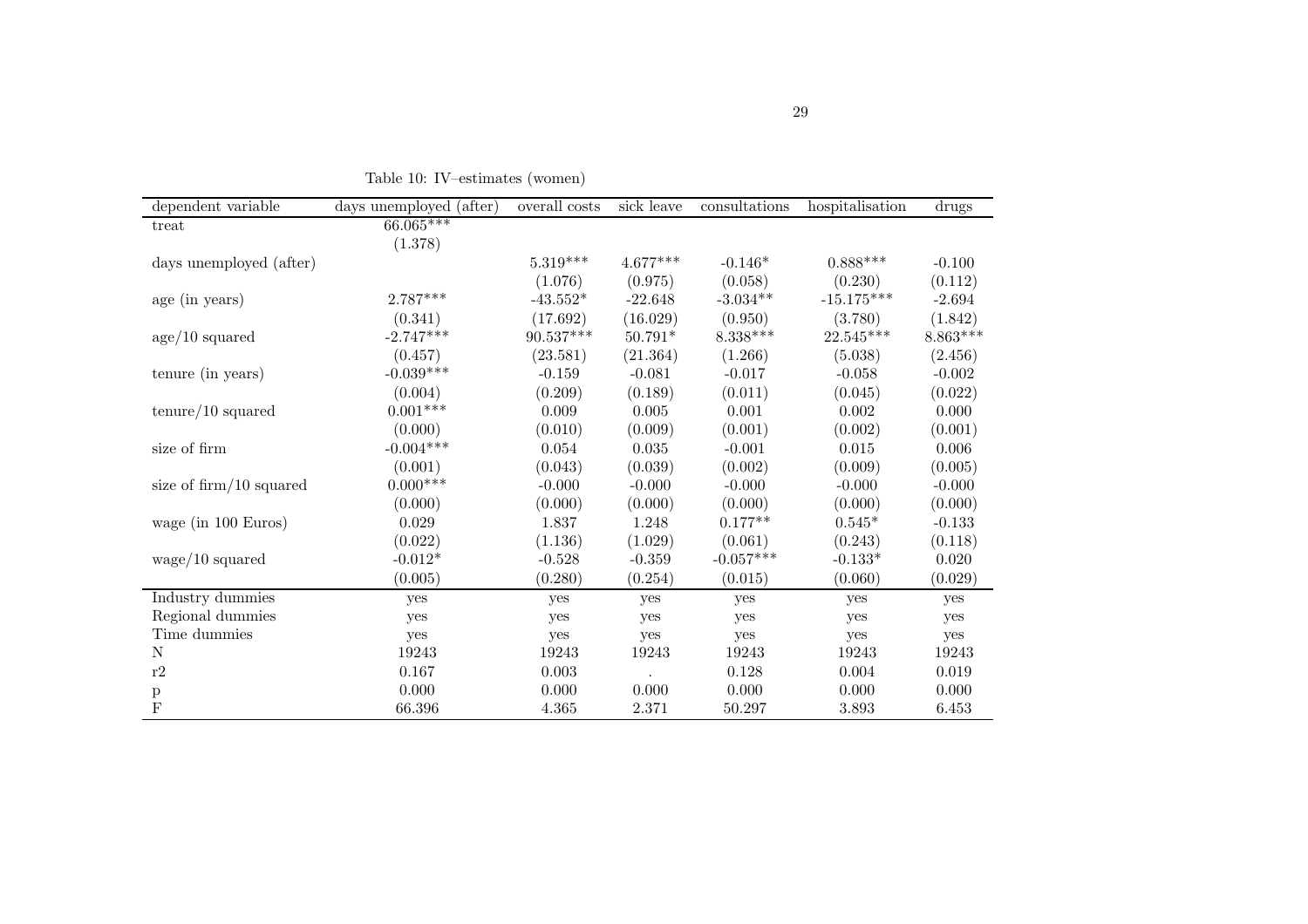| dependent variable          | overall     | cancer      | heart    | mental    | other      | respiratory | stroke    |
|-----------------------------|-------------|-------------|----------|-----------|------------|-------------|-----------|
| days unemployed (after)     | 0.231       | $-0.029$    | 0.023    | $0.212*$  | 0.018      | 0.027       | $-0.020$  |
|                             | (0.190)     | (0.056)     | (0.029)  | (0.103)   | (0.124)    | (0.054)     | (0.023)   |
| age (in years)              | $-5.395$    | $-3.062***$ | $-0.436$ | 1.396     | $-2.266$   | $-0.322$    | $-0.705*$ |
|                             | (2.830)     | (0.839)     | (0.434)  | (1.533)   | (1.850)    | (0.805)     | (0.349)   |
| age/10 squared              | $14.170***$ | $5.008***$  | $1.264*$ | $-1.109$  | $7.280**$  | 0.397       | $1.330**$ |
|                             | (3.577)     | (1.060)     | (0.549)  | (1.937)   | (2.337)    | (1.018)     | (0.440)   |
| tenure (in years)           | $-0.055$    | $-0.013$    | 0.005    | $-0.024$  | $-0.008$   | $-0.011$    | $-0.004$  |
|                             | (0.032)     | (0.010)     | (0.005)  | (0.017)   | (0.021)    | (0.009)     | (0.004)   |
| $\text{tenure}/10$ squared  | 0.003       | 0.001       | $-0.000$ | $0.001\,$ | 0.000      | 0.000       | 0.000     |
|                             | (0.001)     | (0.000)     | (0.000)  | (0.001)   | (0.001)    | (0.000)     | (0.000)   |
| size of firm                | 0.002       | $-0.002$    | $-0.000$ | 0.004     | 0.001      | $-0.001$    | $-0.000$  |
|                             | (0.007)     | (0.002)     | (0.001)  | (0.004)   | (0.005)    | (0.002)     | (0.001)   |
| size of $\lim_{10}$ squared | $-0.000$    | 0.000       | 0.000    | $-0.000$  | $-0.000$   | 0.000       | 0.000     |
|                             | (0.000)     | (0.000)     | (0.000)  | (0.000)   | (0.000)    | (0.000)     | (0.000)   |
| wage (in 100 Euros)         | $-0.408*$   | $-0.037$    | $-0.003$ | $-0.144$  | $-0.325**$ | 0.077       | $0.025\,$ |
|                             | (0.180)     | (0.053)     | (0.028)  | (0.097)   | (0.118)    | (0.051)     | (0.022)   |
| wage/10 squared             | 0.024       | 0.003       | $-0.003$ | 0.010     | 0.033      | $-0.012$    | $-0.006$  |
|                             | (0.036)     | (0.011)     | (0.005)  | (0.019)   | (0.023)    | (0.010)     | (0.004)   |
| Industry dummies            | yes         | yes         | yes      | yes       | yes        | yes         | yes       |
| Regional dummies            | yes         | yes         | yes      | yes       | yes        | yes         | yes       |
| Time dummies                | yes         | yes         | yes      | yes       | yes        | yes         | yes       |
| N                           | 33352       | 33352       | 33352    | 33352     | 33352      | 33352       | 33352     |
| r2                          | 0.013       | 0.004       | 0.004    | 0.003     | 0.012      | 0.001       | 0.003     |
| p                           | 0.000       | 0.000       | 0.000    | 0.000     | 0.000      | 0.957       | 0.009     |
| $_{\rm F}$                  | 7.554       | 2.199       | 2.542    | 1.763     | 6.967      | 0.708       | 1.492     |

Table 11: IV–estimates, hospitalisation (men)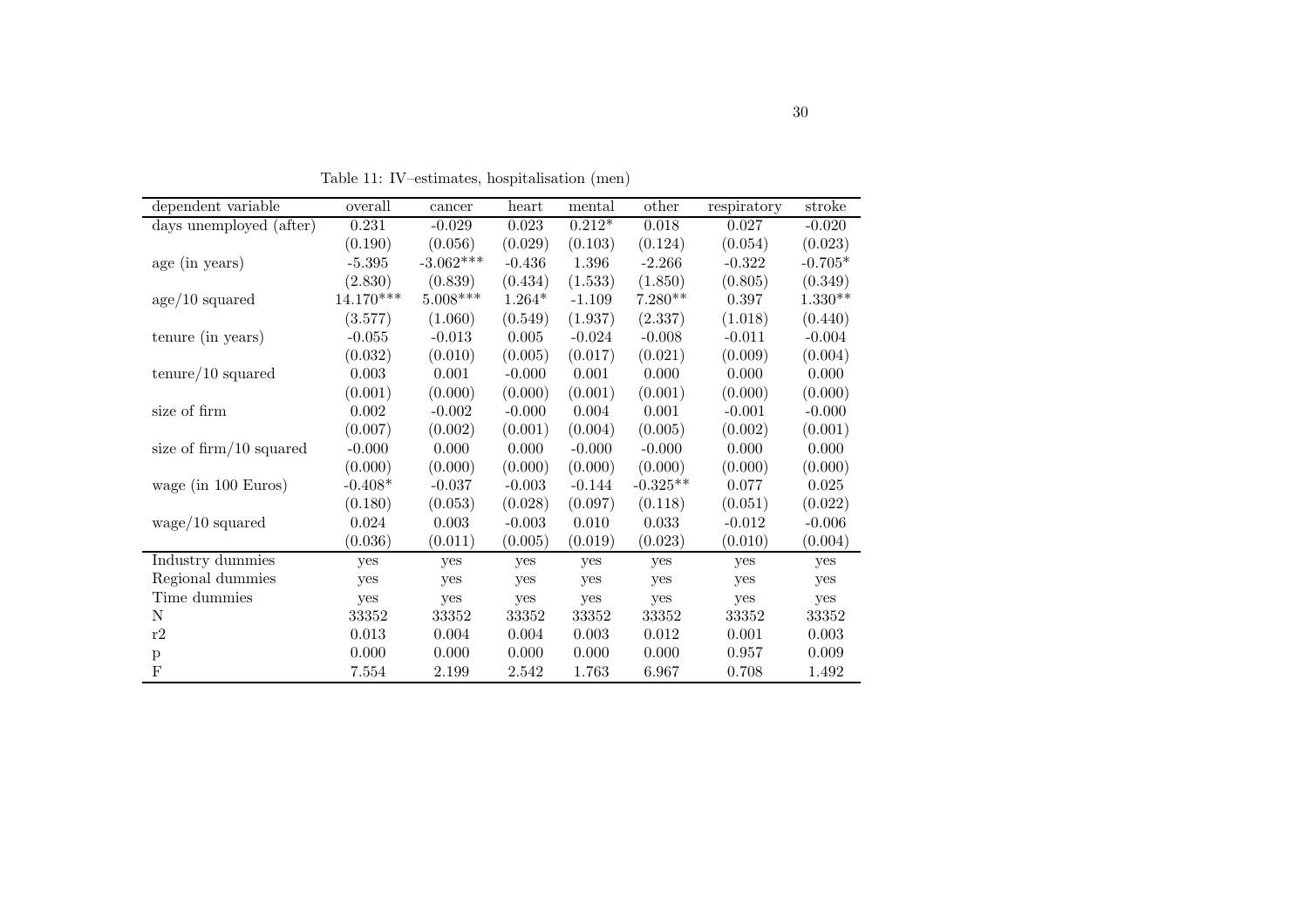| dependent variable             | overall      | cancer     | heart    | mental   | other        | respiratory | stroke      |
|--------------------------------|--------------|------------|----------|----------|--------------|-------------|-------------|
| days unemployed (after)        | $0.888***$   | 0.101      | 0.047    | 0.240    | $0.455***$   | $0.054*$    | $-0.009$    |
|                                |              |            |          |          |              |             |             |
|                                | (0.230)      | (0.072)    | (0.042)  | (0.134)  | (0.149)      | (0.026)     | (0.020)     |
| age (in years)                 | $-15.175***$ | $-0.283$   | $-0.609$ | 4.271    | $-15.303***$ | $-1.266**$  | $-1.986***$ |
|                                | (3.780)      | (1.177)    | (0.692)  | (2.206)  | (2.450)      | (0.434)     | (0.326)     |
| age/10 squared                 | 22.545***    | 1.793      | 1.228    | $-5.024$ | 19.821***    | 1.707**     | $3.020***$  |
|                                | (5.038)      | (1.569)    | (0.922)  | (2.941)  | (3.265)      | (0.578)     | (0.435)     |
| tenure (in years)              | $-0.058$     | 0.022      | $-0.008$ | $-0.015$ | $-0.053$     | $-0.001$    | $-0.002$    |
|                                | (0.045)      | (0.014)    | (0.008)  | (0.026)  | (0.029)      | (0.005)     | (0.004)     |
| $\text{tenure}/10$ squared     | 0.002        | $-0.001$   | 0.000    | 0.000    | 0.002        | 0.000       | 0.000       |
|                                | (0.002)      | (0.001)    | (0.000)  | (0.001)  | (0.001)      | (0.000)     | (0.000)     |
| size of firm                   | 0.015        | 0.002      | $-0.001$ | 0.004    | 0.010        | 0.002       | $-0.001$    |
|                                | (0.009)      | (0.003)    | (0.002)  | (0.005)  | (0.006)      | (0.001)     | (0.001)     |
| size of $\dim/10$ squared      | $-0.000$     | $-0.000$   | 0.000    | $-0.000$ | $-0.000$     | $-0.000$    | 0.000       |
|                                | (0.000)      | (0.000)    | (0.000)  | (0.000)  | (0.000)      | (0.000)     | (0.000)     |
| wage (in $100 \text{ Euros}$ ) | $0.545*$     | $-0.199**$ | 0.023    | 0.045    | $0.667***$   | 0.049       | $-0.041$    |
|                                | (0.243)      | (0.076)    | (0.044)  | (0.142)  | (0.157)      | (0.028)     | (0.021)     |
| $wage/10$ squared              | $-0.133*$    | $0.052**$  | $-0.006$ | $-0.024$ | $-0.152***$  | $-0.011$    | 0.008       |
|                                | (0.060)      | (0.019)    | (0.011)  | (0.035)  | (0.039)      | (0.007)     | (0.005)     |
| Industry dummies               | yes          | yes        | yes      | yes      | yes          | yes         | yes         |
| Regional dummies               | yes          | yes        | yes      | yes      | yes          | yes         | yes         |
| Time dummies                   | yes          | yes        | yes      | yes      | yes          | yes         | yes         |
| N                              | 19243        | 19243      | 19243    | 19243    | 19243        | 19243       | 19243       |
| $\rm r2$                       | 0.004        | 0.004      | 0.003    | 0.005    | 0.008        | $0.003\,$   | $0.006\,$   |
| p                              | 0.000        | 0.000      | 0.967    | 0.000    | 0.000        | 0.062       | 0.000       |
| $\mathbf{F}$                   | 3.893        | 1.785      | 0.686    | 2.086    | 4.553        | 1.300       | 1.947       |

Table 12: IV–estimates, hospitalisation (women)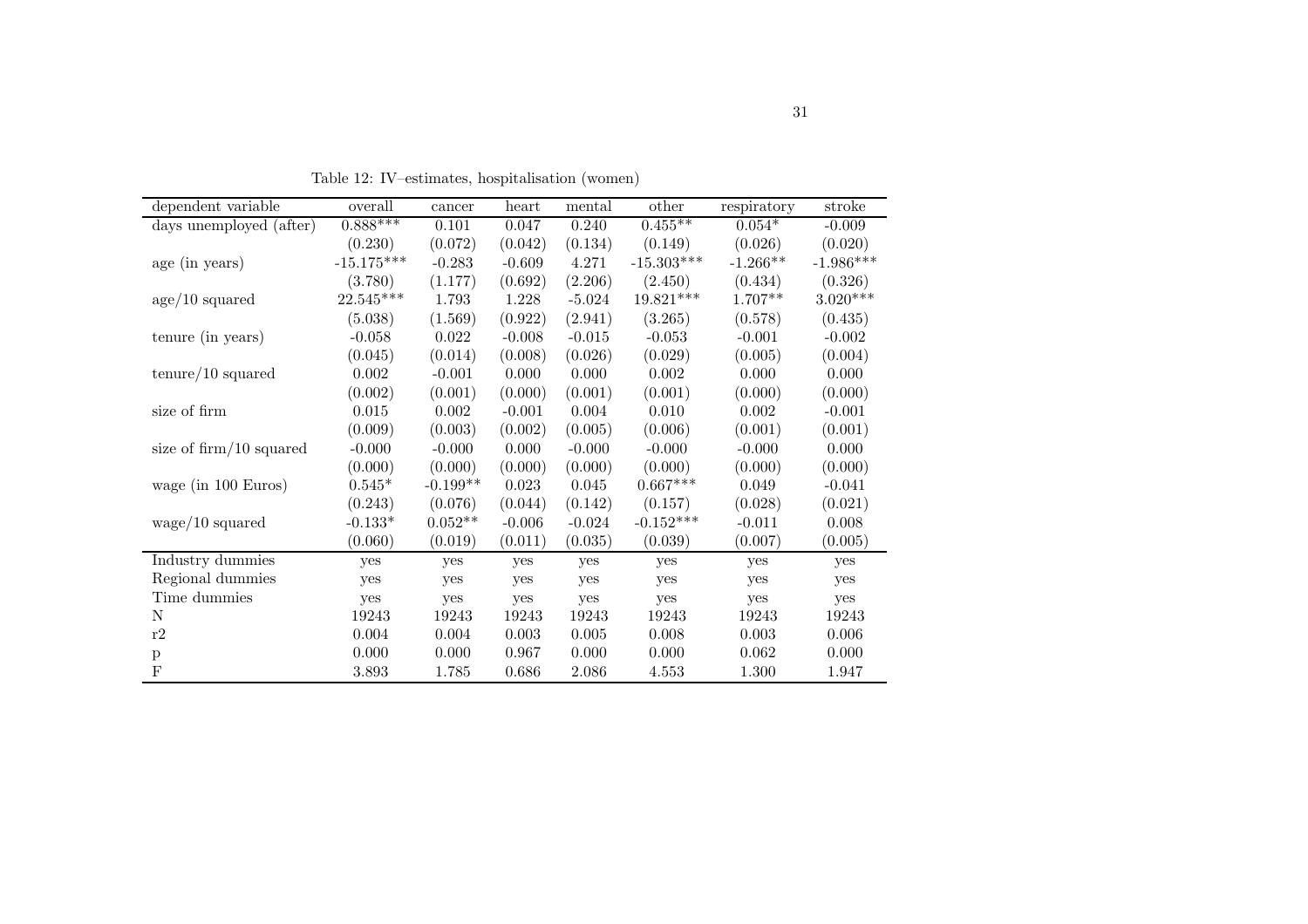| dependent variable             | overall     | specific  | psychosomatic | psychotropic | $non\text{-specific}$ |
|--------------------------------|-------------|-----------|---------------|--------------|-----------------------|
| days unemployed (after)        | 0.124       | 0.027     | $-0.002$      | $0.029*$     | 0.097                 |
|                                | (0.104)     | (0.018)   | (0.011)       | (0.014)      | (0.101)               |
| age (in years)                 | $-6.341***$ | 0.344     | 0.004         | 0.339        | $-6.685***$           |
|                                | (1.551)     | (0.269)   | (0.159)       | (0.203)      | (1.510)               |
| age/10 squared                 | $12.657***$ | 0.169     | $0.418*$      | $-0.250$     | 12.488***             |
|                                | (1.960)     | (0.340)   | (0.201)       | (0.257)      | (1.908)               |
| tenure (in years)              | 0.013       | $-0.000$  | 0.001         | $-0.001$     | 0.014                 |
|                                | (0.018)     | (0.003)   | (0.002)       | (0.002)      | (0.017)               |
| $\text{tenure}/10$ squared     | $-0.000$    | $-0.000$  | $-0.000$      | 0.000        | $-0.000$              |
|                                | (0.001)     | (0.000)   | (0.000)       | (0.000)      | (0.001)               |
| size of firm                   | $-0.001$    | 0.001     | $-0.000$      | $0.001**$    | $-0.002$              |
|                                | (0.004)     | (0.001)   | (0.000)       | (0.001)      | (0.004)               |
| size of $\dim/10$ squared      | 0.000       | 0.000     | 0.000         | $-0.000$     | 0.000                 |
|                                | (0.000)     | (0.000)   | (0.000)       | (0.000)      | (0.000)               |
| wage (in $100 \text{ Euros}$ ) | $-0.106$    | $-0.043*$ | 0.001         | $-0.043***$  | $-0.063$              |
|                                | (0.099)     | (0.017)   | (0.010)       | (0.013)      | (0.096)               |
| $wage/10$ squared              | 0.012       | 0.006     | $-0.001$      | $0.007**$    | 0.006                 |
|                                | (0.020)     | (0.003)   | (0.002)       | (0.003)      | (0.019)               |
| Industry dummies               | yes         | yes       | yes           | yes          | yes                   |
| Regional dummies               | yes         | yes       | yes           | yes          | yes                   |
| Time dummies                   | yes         | yes       | yes           | yes          | yes                   |
| N                              | 33352       | 33352     | 33352         | 33352        | 33352                 |
| r2                             | 0.015       | 0.010     | 0.011         | 0.004        | 0.012                 |
| p                              | 0.000       | 0.000     | 0.000         | 0.000        | 0.000                 |
| F                              | 8.697       | 5.736     | 6.226         | 2.845        | 7.181                 |

Table 13: IV–estimates, drugs (men)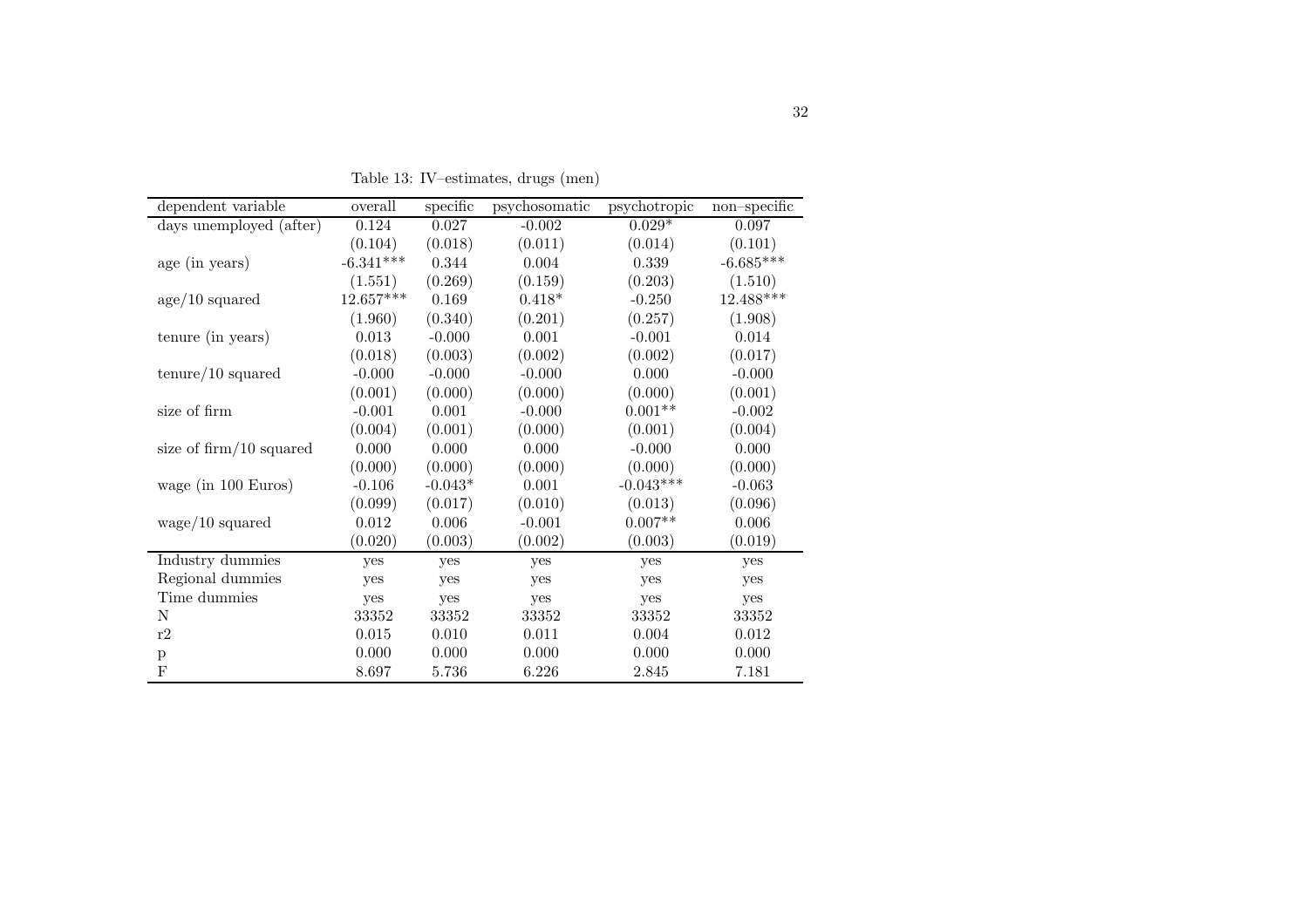| dependent variable          | overall    | specific  | psychosomatic | psychotropic | $non-specific$ |
|-----------------------------|------------|-----------|---------------|--------------|----------------|
| days unemployed (after)     | $-0.100$   | 0.004     | 0.004         | $-0.000$     | $-0.104$       |
|                             | (0.112)    | (0.028)   | (0.014)       | (0.024)      | (0.107)        |
| age (in years)              | $-2.694$   | $-0.587$  | $-0.759**$    | 0.172        | $-2.107$       |
|                             | (1.842)    | (0.461)   | (0.236)       | (0.388)      | (1.762)        |
| age/10 squared              | $8.863***$ | $2.001**$ | $1.759***$    | 0.242        | $6.862**$      |
|                             | (2.456)    | (0.614)   | (0.315)       | (0.517)      | (2.348)        |
| tenure (in years)           | $-0.002$   | $-0.003$  | $-0.003$      | $-0.000$     | 0.001          |
|                             | (0.022)    | (0.005)   | (0.003)       | (0.005)      | (0.021)        |
| $t$ enure/10 squared        | 0.000      | 0.000     | 0.000         | 0.000        | 0.000          |
|                             | (0.001)    | (0.000)   | (0.000)       | (0.000)      | (0.001)        |
| size of firm                | $0.006\,$  | $0.002*$  | $0.001\,$     | $0.002\,$    | $0.003\,$      |
|                             | (0.005)    | (0.001)   | (0.001)       | (0.001)      | (0.004)        |
| size of $\lim_{10}$ squared | $-0.000$   | $-0.000$  | $-0.000$      | $-0.000$     | $-0.000$       |
|                             | (0.000)    | (0.000)   | (0.000)       | (0.000)      | (0.000)        |
| wage (in 100 Euros)         | $-0.133$   | $0.026\,$ | $0.027\,$     | $-0.001$     | $-0.159$       |
|                             | (0.118)    | (0.030)   | (0.015)       | (0.025)      | (0.113)        |
| wage/10 squared             | $0.020\,$  | $-0.009$  | $-0.007$      | $-0.002$     | $\,0.029\,$    |
|                             | (0.029)    | (0.007)   | (0.004)       | (0.006)      | (0.028)        |
| Industry dummies            | yes        | yes       | yes           | yes          | yes            |
| Regional dummies            | yes        | yes       | yes           | yes          | yes            |
| Time dummies                | yes        | yes       | yes           | yes          | yes            |
| N                           | 19243      | 19243     | 19243         | 19243        | 19243          |
| r2                          | 0.019      | 0.018     | 0.020         | 0.007        | $\,0.013\,$    |
| $\mathbf{p}$                | 0.000      | 0.000     | 0.000         | 0.000        | 0.000          |
| F                           | 6.453      | 5.956     | 6.839         | 2.364        | 4.517          |

Table 14: IV–estimates, drugs (women)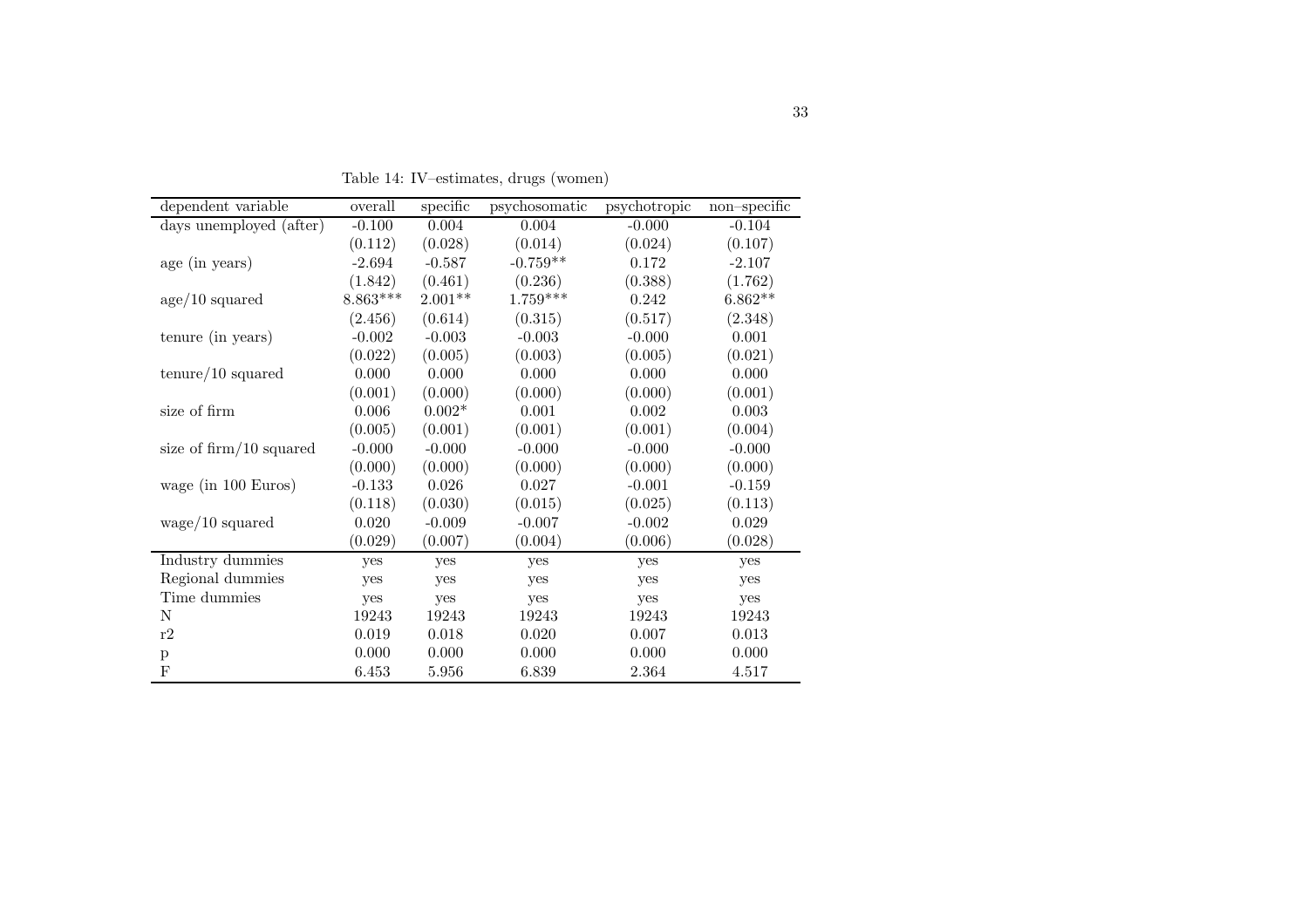# A Appendix

| Indicator                      | Definition                                                              |
|--------------------------------|-------------------------------------------------------------------------|
| Consultations                  | Includes all $costs1$ arising from consultations by a physician         |
|                                |                                                                         |
| Drugs                          | Includes all costs arising from prescribed or selfmedicated             |
|                                | drugs                                                                   |
| Psychosomatic drugs:           | Includes drugs targeted at treating psychosomatic afflictions           |
|                                | (e.g. migraine therapeutics, antiinflammatory drugs)                    |
| Psychotropic drugs:            | Includes drugs targeted at treating psychological stress                |
|                                | (e.g. sedatives, benzodiazepins, antidepressants)                       |
| Specific drugs:                | Includes psychosomatic and psychotropic drugs                           |
| Overall:                       | Includes all drugs                                                      |
| Hospitalisation                | Includes costs due to hospitalisation. These costs are classified       |
|                                | by the main diagnosis of the hospitalisation (ICD-9 codes) <sup>2</sup> |
| Cancer:                        | Includes ICD-9 Codes 140-239                                            |
| Heart:                         | Includes ICD-9 Codes 391, 392.0, 393-398,                               |
|                                | 402, 404, 410-429                                                       |
| Mental:                        | Includes ICD-9 Codes 290-319, V70.1, V70.2, V71.0                       |
| Respiratory:                   | Icludes ICD-9 Codes 460-519                                             |
| Cerebrovascular:               | Includes ICD-9 Codes 430-438                                            |
| Other:                         | Includes hospitalisation due to all other reasons                       |
| Overall:                       | Includes hospitalisation due to any cause                               |
| <i>Incapacity to Work</i>      | Includes all costs arising from being on sick leave ("Krankengeld")     |
|                                |                                                                         |
| Overall costs                  | Includes the overall costs from consultations, drugs, hospitalisation,  |
|                                | and days on sick leave                                                  |
| $\cdots$<br>1 A 11<br>$\cdots$ | $\cdots$ $\cdots$                                                       |

Table A.1: Health Indicators

1: All variables measured in (nominal) Euros.

2: Classification taken from Keefe et al. (2002).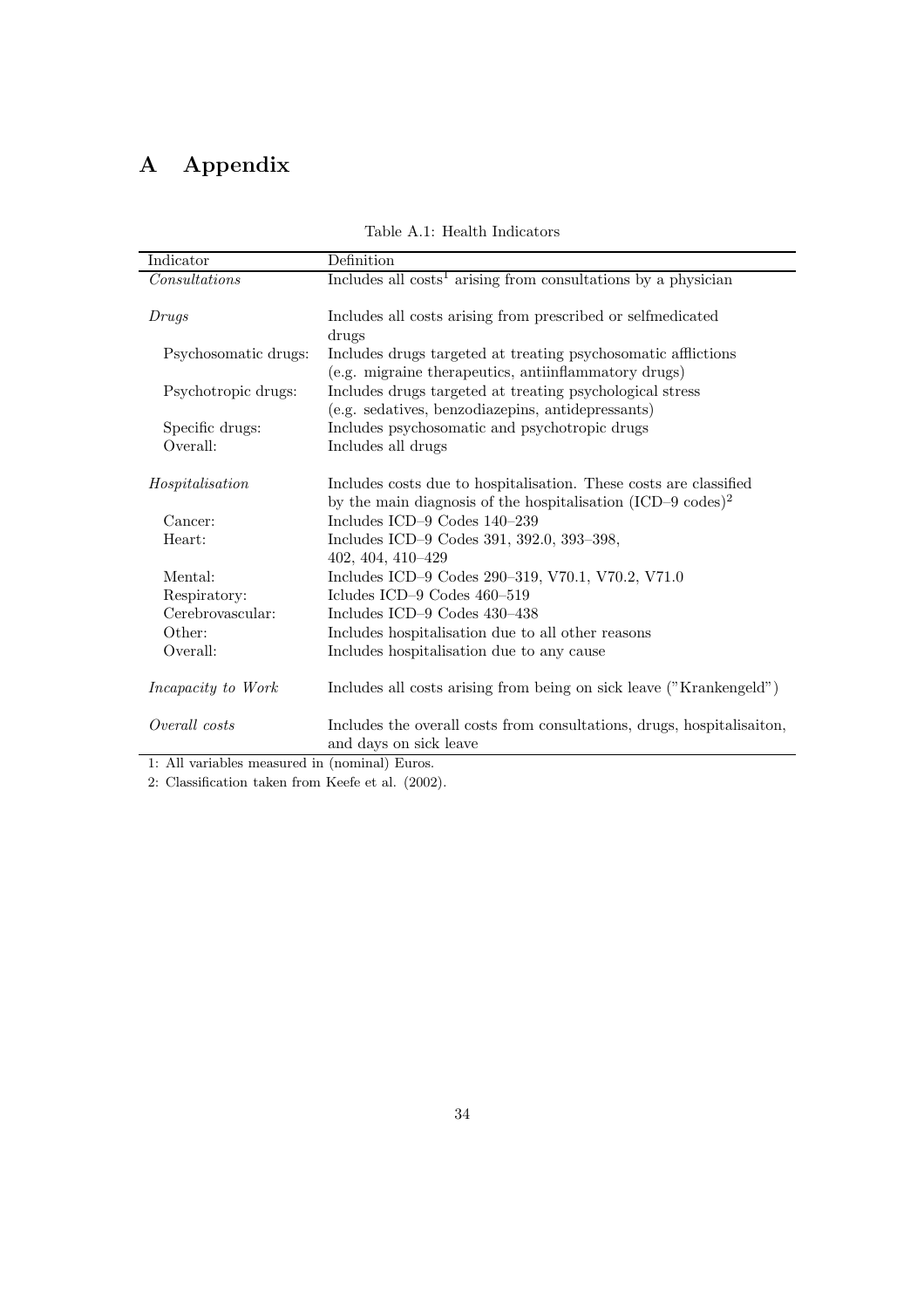|                     | NPC        |            | $\overline{PC}$ |            |            | Total      |  |
|---------------------|------------|------------|-----------------|------------|------------|------------|--|
| Variable            | Men        | Women      | Men             | Women      | Men        | Women      |  |
| Overall costs       | 985.689    | 1110.194   | 1479.233        | 1399.813   | 1111.931   | 1175.859   |  |
|                     | (4948.317) | (4013.993) | (8319.608)      | (5588.906) | (5997.652) | (4422.039) |  |
| Sick leave          | 430.677    | 259.357    | 936.035         | 539.394    | 559.941    | 322.850    |  |
|                     | (4422.917) | (3383.554) | (7634.586)      | (4689.789) | (5432.737) | (3721.856) |  |
| Consultations       | 192.547    | 351.953    | 155.092         | 324.849    | 182.966    | 345.807    |  |
|                     | (249.639)  | (340.373)  | (226.271)       | (316.313)  | (244.419)  | (335.253)  |  |
| Hospitalisations    |            |            |                 |            |            |            |  |
| Overall             | 240.476    | 316.424    | 279.315         | 378.418    | 250.410    | 330.480    |  |
|                     | (931.59)   | (1004.235) | (1176.500)      | (1327.716) | (1000.085) | (1086.329) |  |
| Cancer              | 14.222     | 23.941     | 11.828          | 32.696     | 13.610     | 25.926     |  |
|                     | (282.71)   | (297.681)  | (220.719)       | (346.402)  | (268.219)  | (309.413)  |  |
| Heart               | 8.592      | 4.853      | 9.579           | 6.133      | 8.843      | 5.143      |  |
|                     | (139.637)  | (108.716)  | (157.99)        | (273.819)  | (144.552)  | (161.667)  |  |
| Mental              | 26.359     | 33.429     | 40.623          | 50.056     | 30.008     | 37.199     |  |
|                     | (540.000)  | (572.354)  | (652.555)       | (885.88)   | (570.930)  | (656.706)  |  |
| Other               | 172.278    | 240.275    | 193.005         | 269.325    | 177.58     | 246.862    |  |
|                     | (623.673)  | (695.232)  | (736.377)       | (743.119)  | (654.402)  | (706.459)  |  |
| Respiratory         | 15.226     | 12.008     | 20.444          | 17.179     | 16.561     | 13.180     |  |
|                     | (144.615)  | (125.347)  | (399.35)        | (144.374)  | (237.400)  | (129.919)  |  |
| Stroke              | 3.799      | 1.917      | 3.836           | 3.029      | 3.808      | 2.170      |  |
|                     | (112.820)  | (86.722)   | (110.63)        | (111.533)  | (112.262)  | (92.928)   |  |
| Drugs               |            |            |                 |            |            |            |  |
| Overall             | 121.989    | 182.460    | 108.791         | 157.151    | 118.613    | 176.722    |  |
|                     | (672.666)  | (765.827)  | (628.816)       | (549.882)  | (661.742)  | (722.61)   |  |
| Specific drugs      | 17.975     | 33.496     | 18.608          | 26.248     | 18.137     | 31.853     |  |
|                     | (118.012)  | (153.312)  | (106.763)       | (114.037)  | (115.238)  | (145.369)  |  |
| Psychotropic drugs  | 6.642      | 15.547     | 7.661           | 11.137     | 6.902      | 14.547     |  |
|                     | (91.72)    | (121.181)  | (87.715)        | (74.044)   | (90.712)   | (112.256)  |  |
| Psychosomatic drugs | 11.333     | 17.950     | 10.947          | 15.112     | 11.235     | 17.306     |  |
|                     | (66.509)   | (87.199)   | (53.085)        | (81.641)   | (63.346)   | (85.977)   |  |
| Other drugs         | 104.014    | 148.964    | 90.183          | 130.903    | 100.476    | 144.869    |  |
|                     | (653.697)  | (739.596)  | (609.202)       | (527.228)  | (642.629)  | (697.168)  |  |
| $\mathbf n$         | 24'821     | 14'880     | 8'531           | 4'363      | 33'352     | 19'243     |  |
|                     |            |            |                 |            |            |            |  |
|                     | 39'701     |            |                 | 14'602     |            | 52'595     |  |

Table A.2: Health indicators: descriptives (overall and by sex)

Note: Standard deviation in parentheses.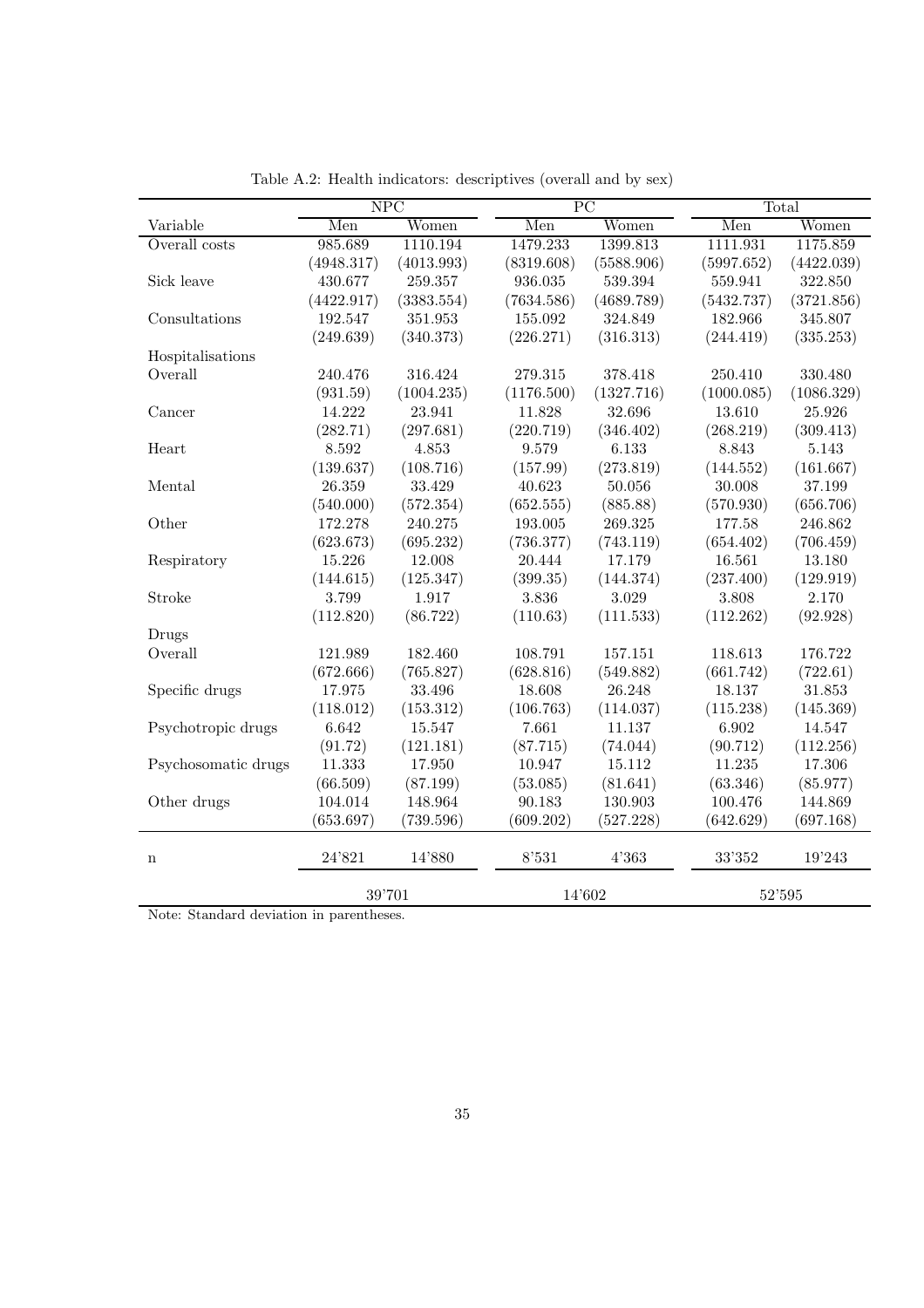| Variable                       | NPC        | $\overline{PC}$ | Total       |
|--------------------------------|------------|-----------------|-------------|
| Female                         | 0.375      | 0.325           | 0.361       |
|                                | (0.484)    | (0.468)         | (0.48)      |
| Age (years)                    | 36.631     | 34.857          | 36.154      |
|                                | (10.278)   | (10.569)        | (10.386)    |
| Blue collar worker             | 0.470      | 0.619           | 0.510       |
|                                | (0.499)    | (0.486)         | (0.500)     |
| Wage (one year after)          | 21493.956  | 14045.658       | 19491.119   |
|                                | (9979.616) | (9461.949)      | (10382.261) |
| Wage (one year before)         | 207.687    | 171.944         | 198.925     |
|                                | (98.098)   | (102.121)       | (100.284)   |
| Size of firm (one year before) | 821.933    | 62.563          | 617.74      |
|                                | (2413.559) | (84.498)        | (2091.439)  |
| Industry (employer)            |            |                 |             |
| Agriculture                    | 0.005      | 0.006           | 0.005       |
|                                | (0.071)    | (0.075)         | (0.072)     |
| Mining                         | 0.005      | 0.002           | 0.004       |
|                                | (0.068)    | (0.042)         | (0.062)     |
| Construction                   | 0.091      | 0.221           | 0.126       |
|                                | (0.288)    | (0.415)         | (0.332)     |
| Manufacturing                  | 0.317      | 0.284           | $0.308\,$   |
|                                | (0.465)    | (0.451)         | (0.462)     |
| Transportation                 | 0.046      | 0.044           | 0.045       |
|                                | (0.210)    | (0.204)         | (0.208)     |
| Wholesale trade                | 0.066      | 0.052           | 0.062       |
|                                | (0.248)    | (0.223)         | (0.242)     |
| Retail trade                   | 0.081      | 0.080           | 0.081       |
|                                | (0.272)    | (0.271)         | (0.272)     |
| Information, finance           | 0.091      | 0.068           | 0.085       |
|                                | (0.288)    | (0.252)         | (0.279)     |
| Other services                 | 0.193      | 0.157           | 0.183       |
|                                | (0.395)    | (0.363)         | (0.387)     |
| Region (employer)              |            |                 |             |
| Outside Upper Austria          | 0.125      | 0.128           | 0.126       |
|                                | (0.331)    | (0.334)         | (0.331)     |
| Inside Upper Austria           | 0.780      | 0.846           | 0.798       |
|                                | (0.414)    | (0.361)         | (0.402)     |
| Region unknown                 | 0.095      | 0.026           | 0.077       |
|                                | (0.294)    | (0.16)          | (0.266)     |

Table A.3: Summary statistics